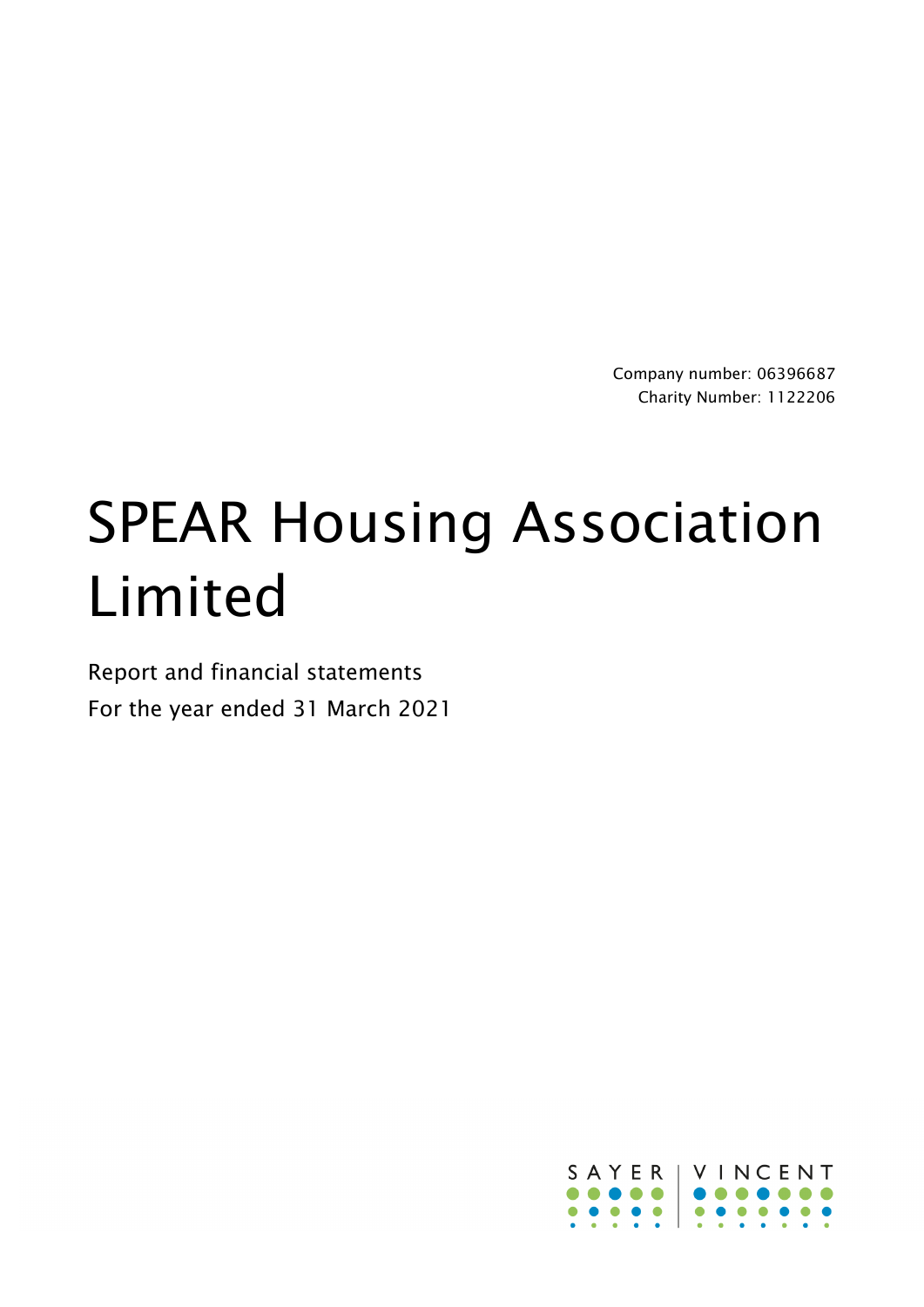# **Contents**

# For the year ended 31 March 2021

| Statement of financial activities (incorporating an income and expenditure account)  29 |  |
|-----------------------------------------------------------------------------------------|--|
|                                                                                         |  |
|                                                                                         |  |
|                                                                                         |  |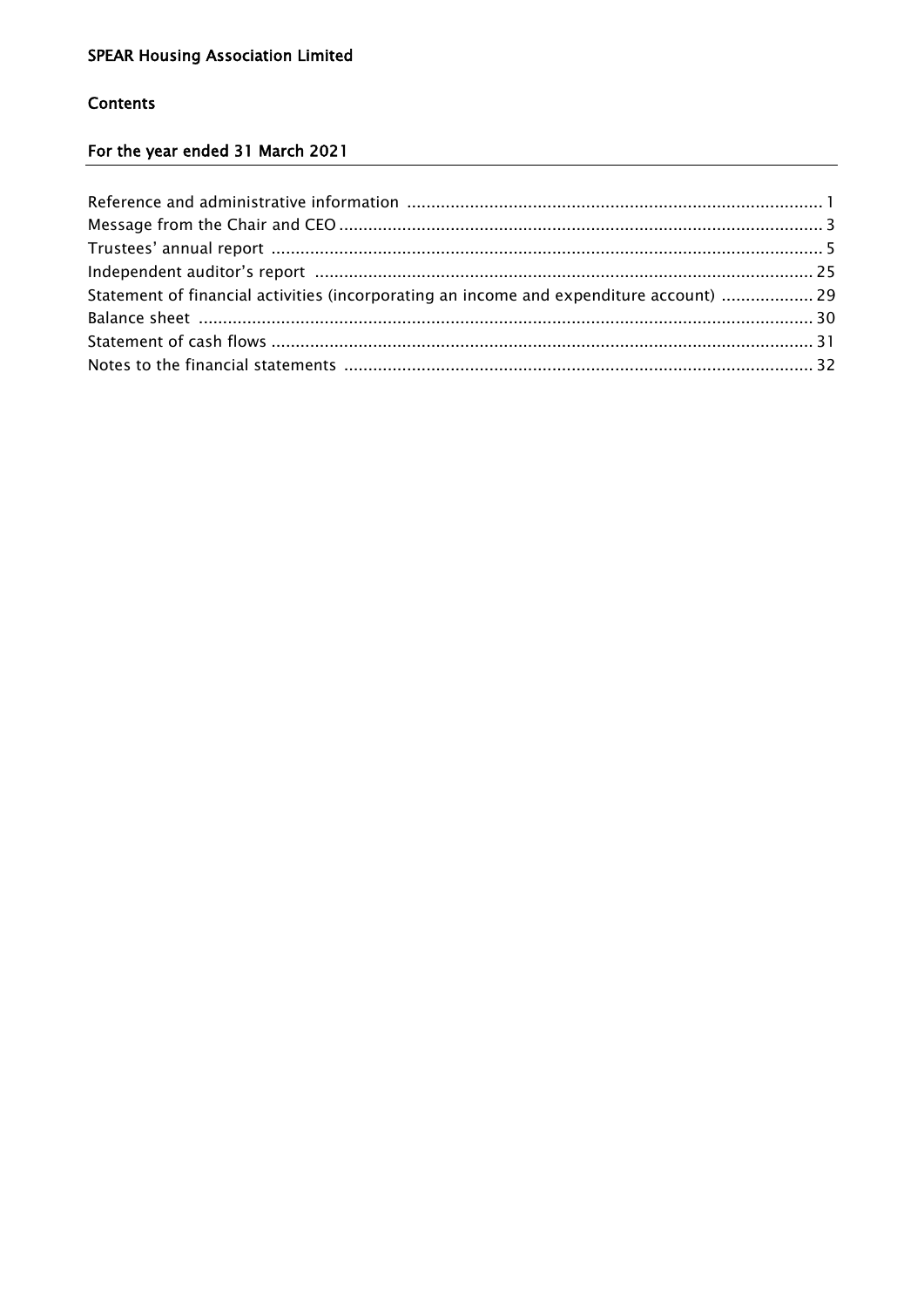# Reference and administrative information

# For the year ended 31 March 2021

| Company number<br>Country of incorporation              | 06396687<br>United Kingdom                                                                                                                                                                                                   |                                                                                                                                                                                                                                                                                                                                                                                                        |
|---------------------------------------------------------|------------------------------------------------------------------------------------------------------------------------------------------------------------------------------------------------------------------------------|--------------------------------------------------------------------------------------------------------------------------------------------------------------------------------------------------------------------------------------------------------------------------------------------------------------------------------------------------------------------------------------------------------|
| <b>Charity number</b><br><b>Country of registration</b> | 1122206<br>England & Wales                                                                                                                                                                                                   |                                                                                                                                                                                                                                                                                                                                                                                                        |
| Registered office and<br>operational address            | 9 Briar Road<br>Twickenham<br><b>TW2 6RB</b>                                                                                                                                                                                 |                                                                                                                                                                                                                                                                                                                                                                                                        |
| <b>Trustees</b>                                         | as follows:                                                                                                                                                                                                                  | Trustees, who are also directors under company law, who<br>served during the year and up to the date of this report were                                                                                                                                                                                                                                                                               |
|                                                         | Paul Doe<br>Duncan Richford<br>Jack Stephen<br><b>Fiona Barrett</b><br>Kai Bilimoria<br>Nigel Bloomer<br>Charlotta Campanale<br>Jonathan Cardy<br>Alex Doig<br><b>Grant Healy</b><br>Wim Overeynder<br><b>Christine Reay</b> | Chair<br><b>Vice Chair</b>                                                                                                                                                                                                                                                                                                                                                                             |
| <b>Company Secretary</b>                                | Rachel Smith<br><b>Tim Fallon</b>                                                                                                                                                                                            | (resigned 20 September 2020)                                                                                                                                                                                                                                                                                                                                                                           |
| Key management<br>personnel                             | <b>Tim Fallon</b><br>Susan Philpott<br>Mark Gay<br><b>Nadine Clewes</b><br>Donna Marshall<br>Heidi Shrimpton<br>Lesleigh Bounds                                                                                              | Chief Executive (appointed 11 May 2020)<br>Interim Chief Executive (to 8 May 2020)<br><b>Interim Finance Director</b><br>(1 April 2020 to 8 December 2021)<br><b>Interim Finance Director</b><br>(appointed 9 December 2021)<br>Finance Director (died 9 April 2020)<br>Head of Fundraising & Communications<br>(left 31 December 2021)<br><b>Director Strategic Operations</b><br>(left 11 June 2021) |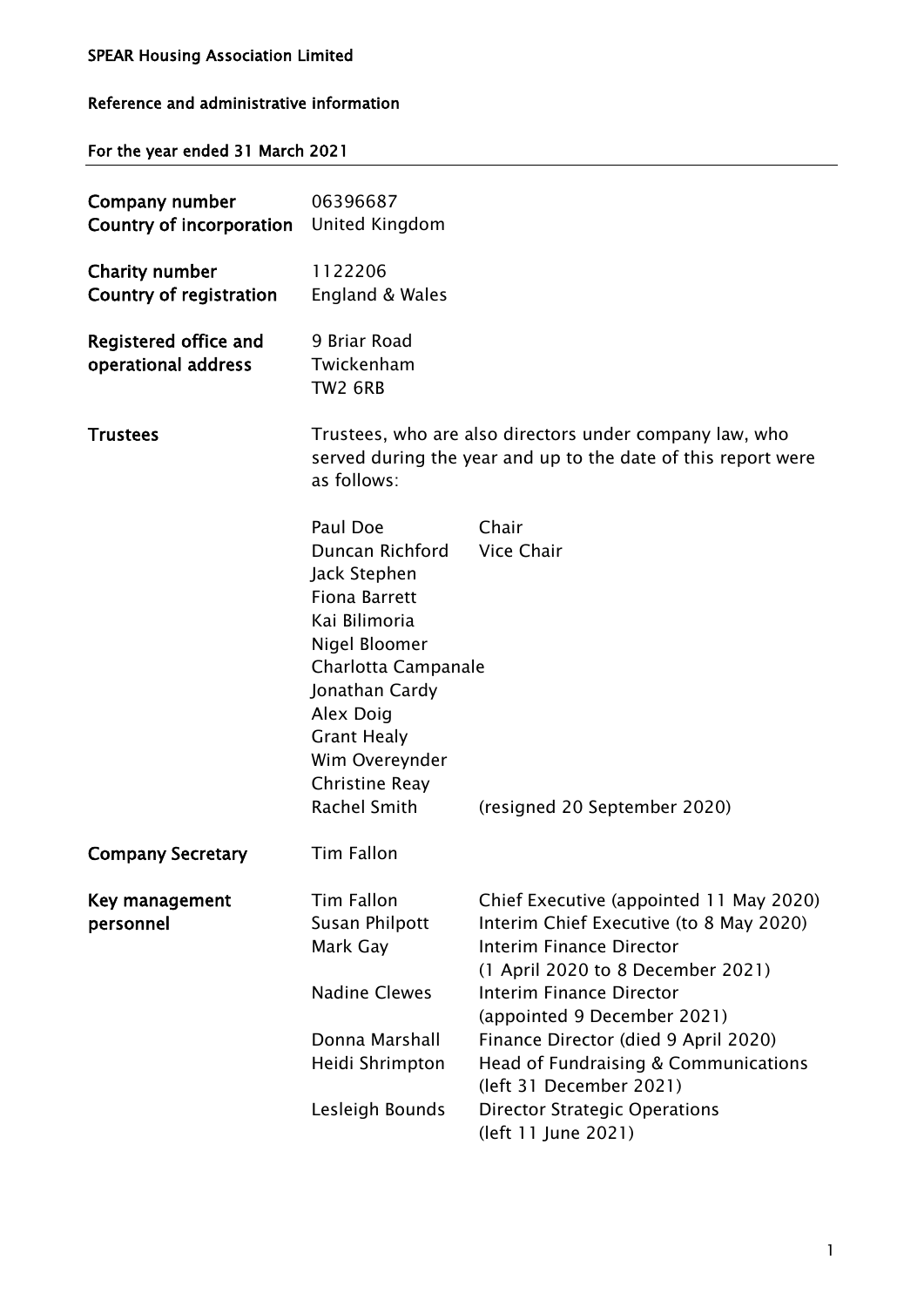# Reference and administrative information

For the year ended 31 March 2021

|                   | Mark Taylor<br>Malcolm Tyndall                                                                    | <b>Acting Operations Director</b><br>(appointed June 2021)<br>Interim Director of Fundraising & Engagement<br>(appointed 20 December 2021 - permanent<br>postholder due to start 1 March 2022) |
|-------------------|---------------------------------------------------------------------------------------------------|------------------------------------------------------------------------------------------------------------------------------------------------------------------------------------------------|
| <b>Bankers</b>    | <b>CAF Bank Limited</b><br>25 Kings Hill Avenue<br><b>West Malling</b><br>Kent<br><b>ME19 4JQ</b> |                                                                                                                                                                                                |
| <b>Solicitors</b> | <b>Russell Cooke LLP</b><br><b>Bishop's Palace House</b><br>Kingston-Upon-Thames<br>KT1 IQN       |                                                                                                                                                                                                |
| <b>Auditor</b>    | Sayer Vincent LLP<br><b>Invicta House</b><br>108-114 Golden Lane<br><b>LONDON</b><br>EC1Y OTL     | <b>Chartered Accountants and Statutory Auditor</b>                                                                                                                                             |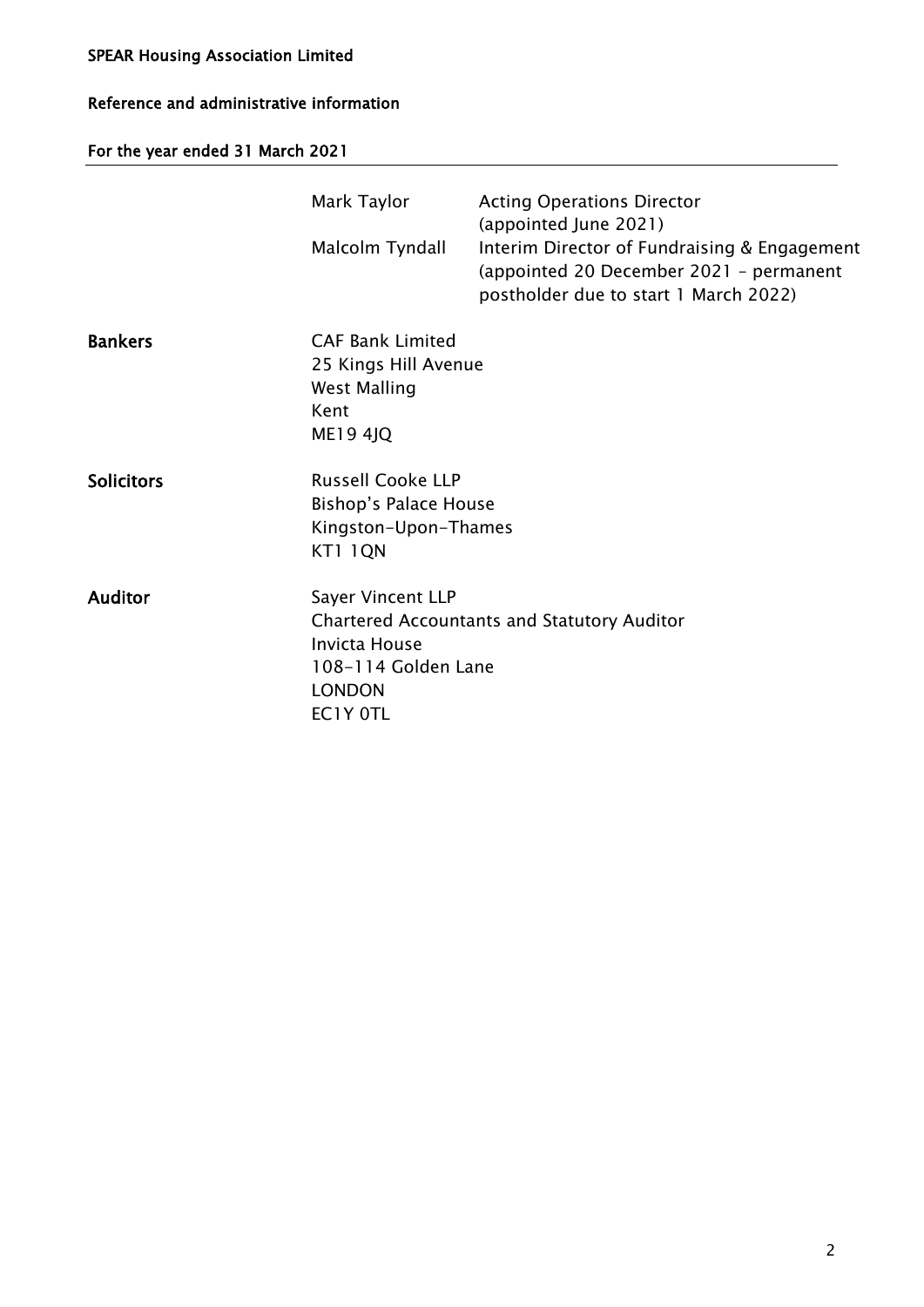Message from the Chair and CEO

For the year ended 31 March 2021

# Message from the Chair and CEO

Welcome to SPEAR's Annual Report for 2020/21. According to the CHAIN (Combined Homelessness and Information Network) Report, although the numbers of rough sleepers across London went up by 3% last year, they are double that of five years ago – with over 11,000 people found sleeping rough across London.

At SPEAR, a record number of 1,017 people accessed SPEAR's services last year. During this challenging time, homelessness charities, including SPEAR, worked in partnership with Local Authorities to respond to the crisis of supporting rough sleepers off the streets, whilst preventing the spread of Covid-19.

Following the 'Everyone In' initiative, which commenced at the end of March 2020 to provide all rough sleepers with a place to stay safe amidst the pandemic and lockdowns, our SPEAR teams worked tirelessly and swiftly to find emergency accommodation for rough sleepers such as B&Bs, hotels and university lets; whilst also brokering longer-term accommodation and support across our standard SPEAR services, including hostels, shared houses (HMOs) and independent flats. Our Outreach Workers worked with a higher number of people with complex needs and entrenched rough sleepers, challenging our resources. Across our services, we continued to provide vital support such as confidence building, peer mentoring, training and skills, employment, and physical and mental health support, but had to adapt some of these services to make them Covid-19 safe.

Our Service Users (clients) played a key role in shaping our services, with two client surveys conducted by volunteers and SPEAR clients to gain feedback. Over 88% of the clients who responded said they were happy with the overall services SPEAR provides. We also identified where further support is needed, such as the teaching of more computer skills, healthy cooking, sport and access to counselling.

None of our work would have been possible without the tremendous support from the Local Authorities, commissioners, supporters, funders and volunteers. Like many charities, we faced the loss of community and corporate events but were overwhelmed at how this was replaced by Covid-19 grants, individual donors and online community support. New funding partnerships from the Local Authorities were commissioned, our existing funders adapted to support our emerging Covid-19 needs and we welcomed new funders on board. We were even involved in the 'Make Some Noise' campaign on Global's Radio stations – with one of our clients headlined on prime-time Classic FM, Heart, Capital Xtra and LBC.

This combined support enabled our charity to increase income in 2020/21, meaning we could continue to respond to the high numbers of people needing help. Financially, we felt the stresses and strains of the pandemic with many unbudgeted costs emerging, but due to overwhelming support and some unexpected and generous donations and grants, we covered our costs and ended the year with a surplus.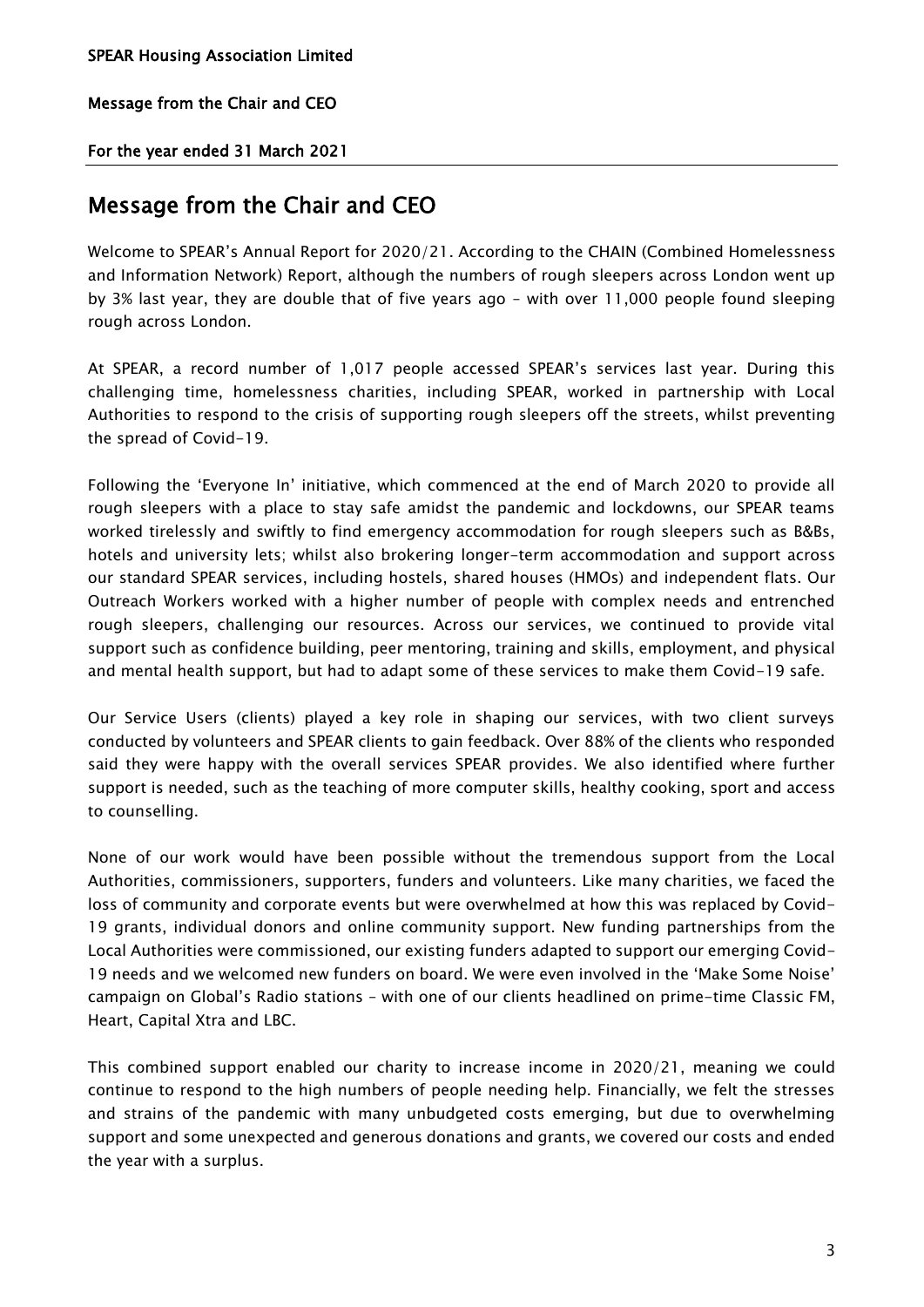# Message from the Chair and CEO

# For the year ended 31 March 2021

Our Volunteers too were remarkable, offering additional and niche support, such as sorting and delivering food parcels and other essentials and processing donated laptops for our clients. Some helped with our Client Covid-19 Survey, befriending and mentoring while others are now setting up healthy eating cookery classes and yoga classes. Even our clothing volunteers found new ways to deliver their service.

We know we face more hurdles ahead as new challenges emerge. The pandemic highlighted the importance of digital inclusion and many of our properties are not yet fully resourced to enable this for our clients – we need new and additional Wi-Fi systems as well as more training and equipment.

Special measures were put in place during Covid to help prevent homelessness through tenants being evicted for rent arrears. With these measures ending in May 2021, tenants with rent arrears are no longer protected. These challenges alongside the mental health impact of the pandemic and relationships breaking down are all factors contributing to homelessness. We urgently need longerterm accommodation solutions, and more bed spaces and properties available to house people impacted by homelessness.

This has been a year like no other and the importance of supporting those people experiencing homelessness is as pressing as ever. We ask all of you to continue to find ways to support SPEAR, so that we can endeavour to stay strong and resilient for those in most need of our help. Together, we strive to End Homelessness.

Paul Doe, Chair of Trustees

Tim Fallon, CEO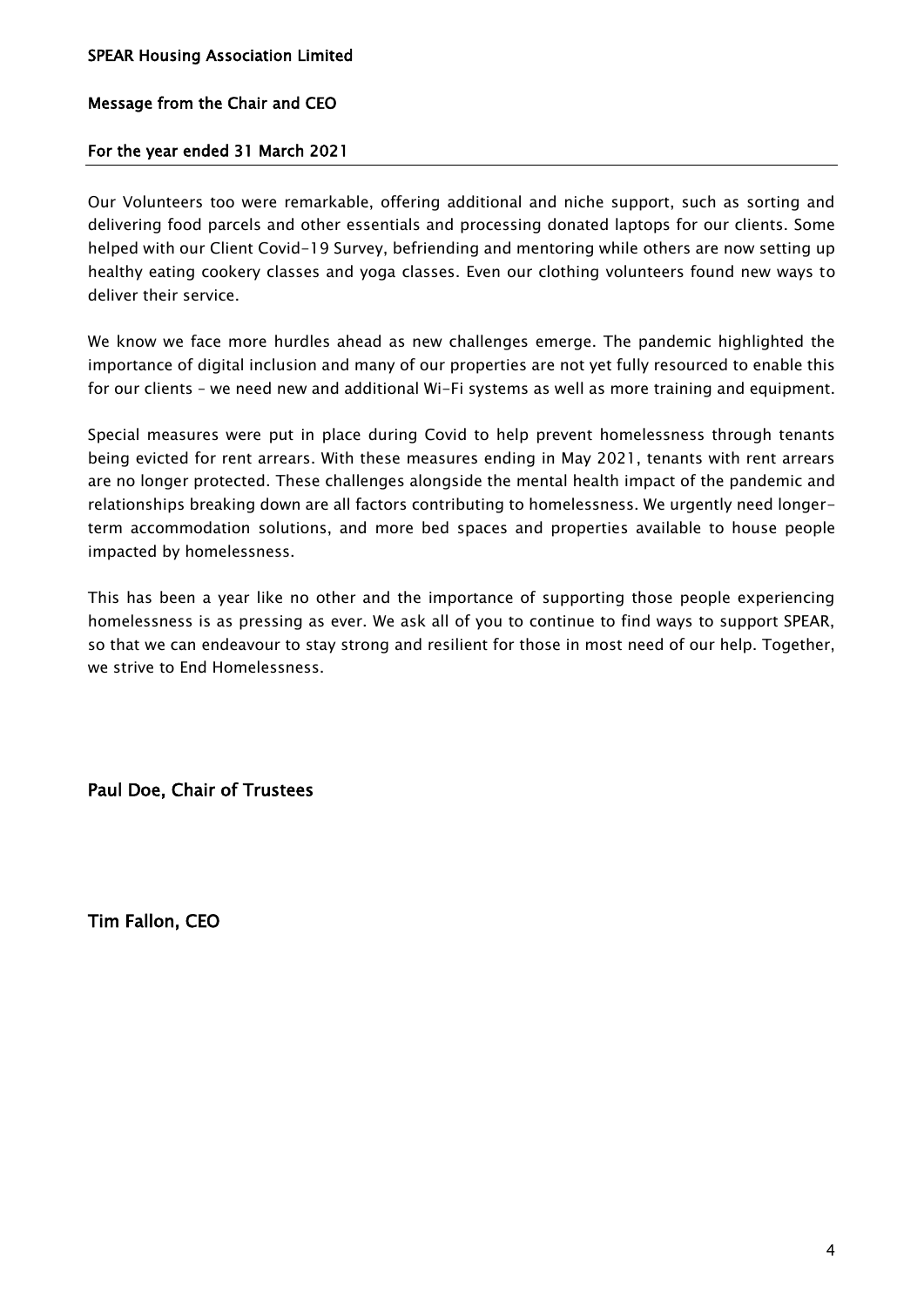For the year ended 31 March 2021

# Trustees' Report

The trustees present their report and the audited financial statements for the year ended 31 March 2021.

Reference and administrative information set out on pages 1 and 2 forms part of this report. The financial statements comply with current statutory requirements, the memorandum and articles of association and the Statement of Recommended Practice - Accounting and Reporting by Charities: SORP applicable to charities preparing their accounts in accordance with FRS 102.

# Objectives and activities

The objectives of the charity are:

- The relief of persons in need who are homeless or at risk of becoming homeless, including, but not limited to, those with substance misuse problems by providing accommodation, services and advice so as to help increase the independence and decrease the marginalisation in society of such persons; and
- To undertake research into homelessness for the public benefit.

The trustees review the aims, objectives, and activities of the charity regularly. This report looks at what the charity has achieved and the outcomes of its work in the reporting period. The trustees report the success of each key activity and the benefits the charity has brought to those groups of people that it is set up to help. The review also helps the trustees ensure the charity's aims, objectives and activities remained focused on its stated purposes.

The trustees have referred to the guidance contained in the Charity Commission's general guidance on public benefit when reviewing the charity's aims and objectives and in planning its future activities. In particular, the trustees consider how planned activities will contribute to the aims and objectives that have been set.

The charity's main activities and who it tries to help are described below. All its charitable activities focus on homeless individuals and are undertaken to further SPEAR's charitable purposes for the public benefit.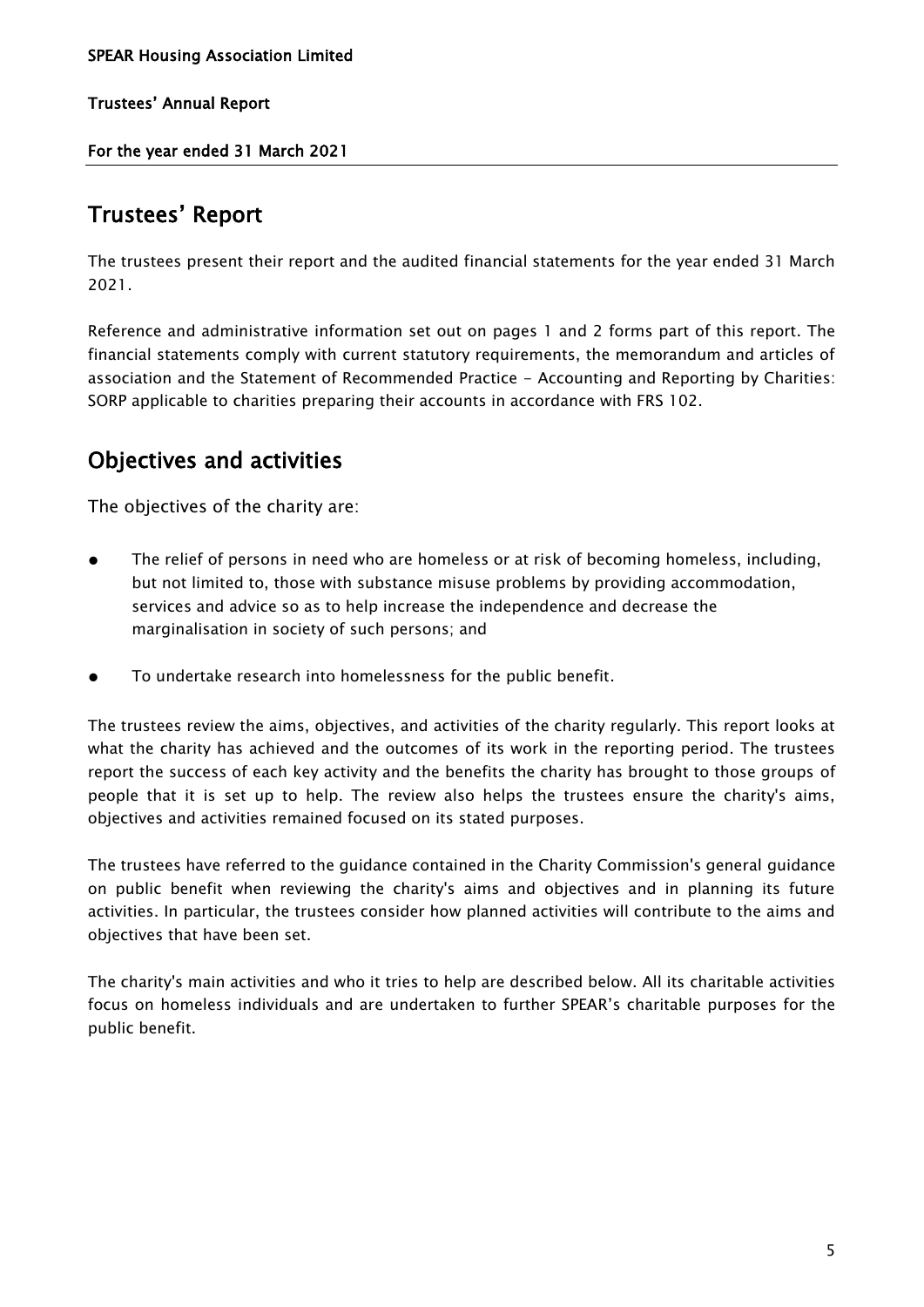For the year ended 31 March 2021

# Our Approach and Values

SPEAR is a charity for people experiencing homelessness in South West London.

We build communities in which those people suffering from homelessness have a place to call home and the help they need to lead a fulfilling independent life.

We recognise that homelessness is much more than just a housing issue, so we provide a range of support services to help our clients reach their full potential, always operating from our values:

 Working together: We work alongside service users, partners, staff, and volunteers to design and provide services that meet the needs of those experiencing homelessness. Together we overcome challenges.

 Aspirational: We aim high, aspiring to achieve the very best outcomes for our clients. We see potential in everyone, and encourage our clients to achieve their own goals, dreams, and ambitions. We aspire to the highest standards of professionalism.

 Respectful: We respect everyone, regardless of their background or circumstances. We view everyone as an individual with their own personal journey. We always listen to and value people's views.

 Determined: We work tirelessly to support people experiencing homelessness to recover from their personal issues. We break down the barriers they face.

 Visionary: We try new and innovative ways to provide long-term solutions and reduce the isolation of homelessness. We are always willing to take a new approach, learning from what works (and what doesn't) and use this to guide our work.

# Diversity, inclusion and equity

Diversity, inclusion and equity are at the heart of what SPEAR does and it is important that all people representing our organisation including staff, volunteers and peer mentors represent SPEAR's values in this area. We are committed to ensuring that our services are accessible and reach all members of the communities we serve and that all our clients are treated fairly and respectfully. Where possible, we record information around the diversity of our clients on our database so we can better understand the demographics of the community we are working with and adapt our services accordingly. We have an open complaints process that can be accessed by clients and volunteers who wish to raise any concerns.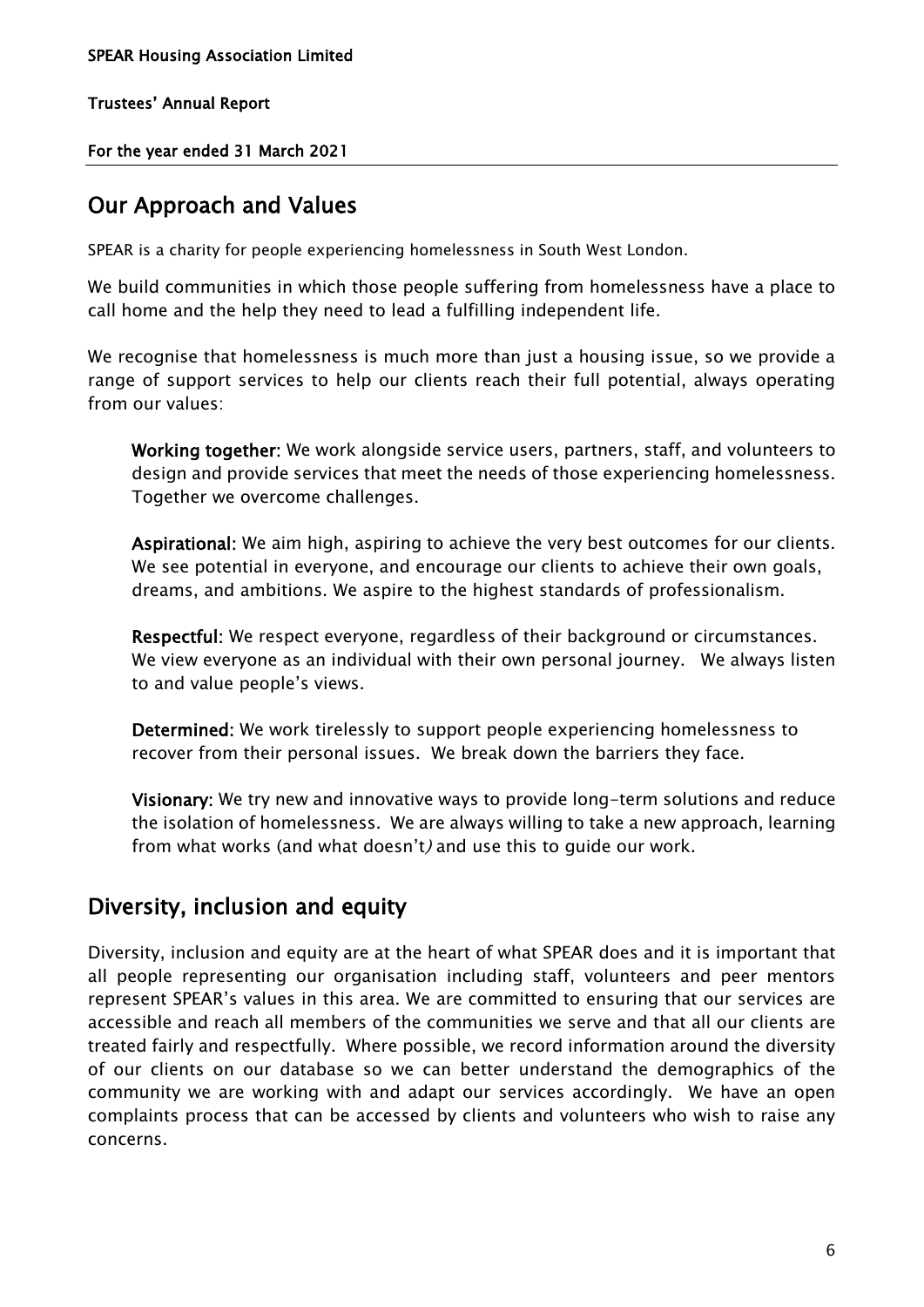# For the year ended 31 March 2021

SPEAR is an inclusive employer. We are committed to maintaining a culture of diversity, inclusion and equity. We do not tolerate discrimination, harassment or victimisation. Everyone we work with is treated equally and with respect, irrespective of race, colour, religion, national origin, sex, disability, age, marital status or sexual orientation. We have set up a Diversity Strategy Group and also started more processes for collecting feedback and information around diversity, inclusion and equity from our staff, volunteers and clients in order to improve our services for the future.

# Our Beneficiaries and Achievements

SPEAR is an inclusive organisation supporting a range of people experiencing homelessness in South West London. We work with young people, aged 16 – 25 and adult men and women, including women who have experienced domestic violence. We support people off the streets and those at imminent risk of homelessness into accommodation, including supported hostels, shared houses, and independent flats. We assist people with their physical and mental health, addiction issues and their skills, education, and employment helping them sustain their tenancies, pursue personal goals and aspirations, and move towards more independent living. Our clients are at the centre of our work and we have a Service Involvement Group who meet regularly and feedback on our services. This includes encouraging people to train as accredited Peer Mentors in order to support and help others.

# Achievements and Performance

# Our key impacts on homelessness in 2020-21:

# 1,017 (2020: 950) people accessed SPEAR's services

- 196 people or 19% were female (2020: 23%)
- 148 people or 14% (2020: 14%) were under the age of 25

# Providing Housing:

- We worked with 686 (2020: 620) verified rough sleepers across 4 boroughs
- We provided supported housing for 200 (2020: 210) people and also brokered
- Accommodation for another 307 people

# Improving Health:

- We supported over 81 people (2020: 104) to improve their health. We are supporting a current caseload of over 175 clients with their health
- 144 people registered with a GP (2020: 72)
- We reduced the use of emergency health services such as A&E attendances by 45% (2020: 56%)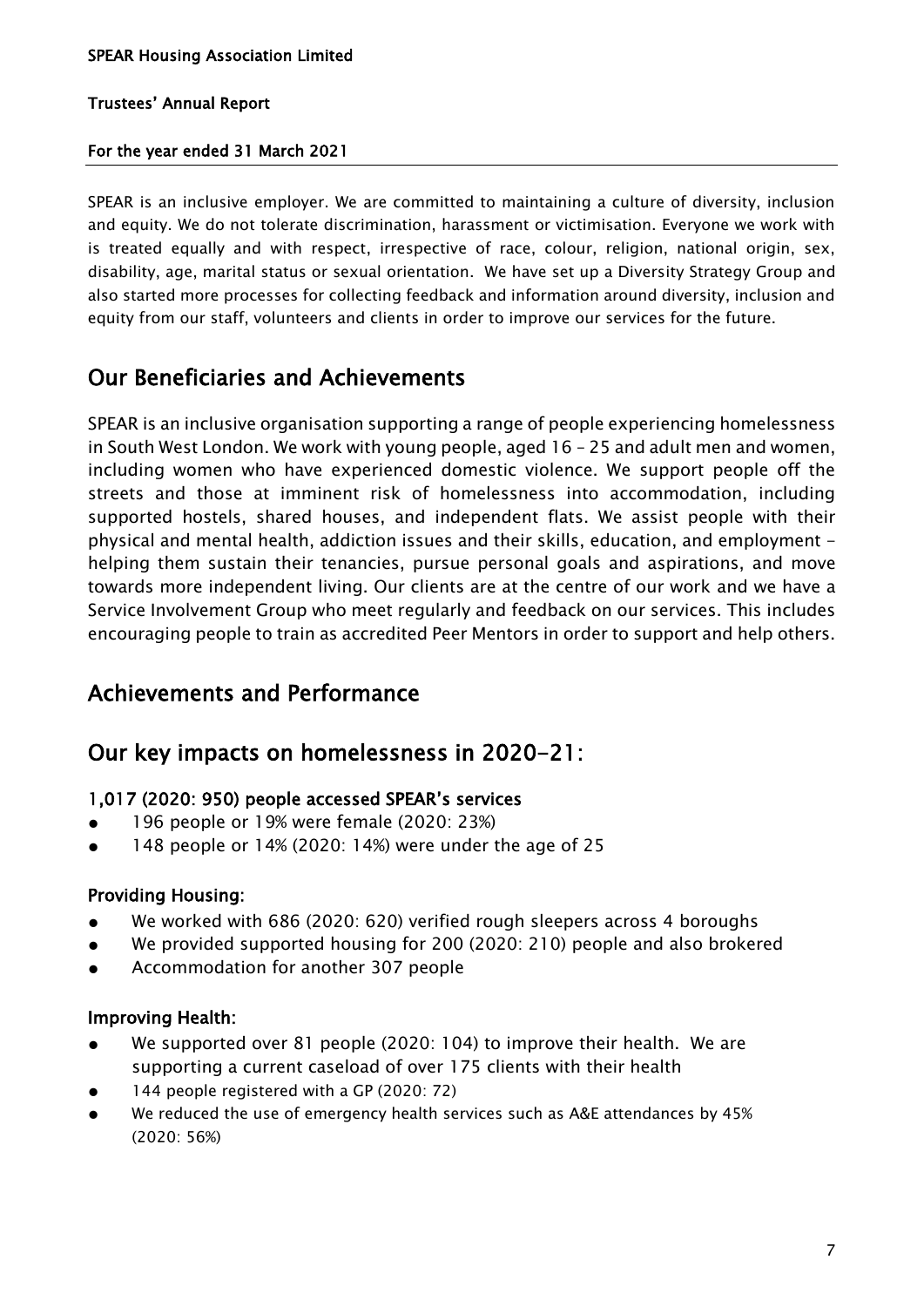# For the year ended 31 March 2021

# Women's Services:

We provided supported housing tenancies to 32 women (2020: 48)

# Young People's Services:

48 (2020: 33) young people were supported into education, training, and employment

# Community Development and Innovation:

- We supported 257 (2020: 181) homeless people to develop their skills
- 34 (2020: 15) people gained employment
- 106 (2020: 27) people have engaged with in-house training
- 108 (2020: 61) people have engaged in pre-employment training
- 75 (2020: 22) people contributed to their local community through volunteering

# Covid-19 Crisis:

Following the Government's "Everyone In" directive announced at the start of the pandemic in March 2020, SPEAR quickly reacted to move people from the streets to safe, more selfcontained locations where they could adequately practice measures to self-isolate. We worked with a large number of rough sleepers with a range of complex needs covering a wide geographic area.

SPEAR also made the Covid vaccine available to clients through regular drop-in vaccine opportunities (in partnership with the NHS). At the time of writing this report, 184 SPEAR clients have had the Covid-19 vaccine and this continues to increase.

# Listening to our clients

SPEAR conducted a Client Satisfaction Survey in March-May 2021 to receive feedback on how clients felt about the services and programmes provided to them. This was particularly important as clients have been through some very difficult times during the Covid Pandemic. Clients were asked how they think SPEAR could improve and on ideas for future programmes.

577 clients were contacted and 142 completed the survey. Getting in touch with so many people would not have been possible without the incredible help of our volunteers. From the results, we are happy to report:

- 88% of clients are happy with the overall services SPEAR supports them with.
- Over 80% of clients feel they can quickly get in touch with their SPEAR support worker and see them as often as needed.
- 89% of clients felt they could talk with their support worker about their circumstances and any issues they are facing.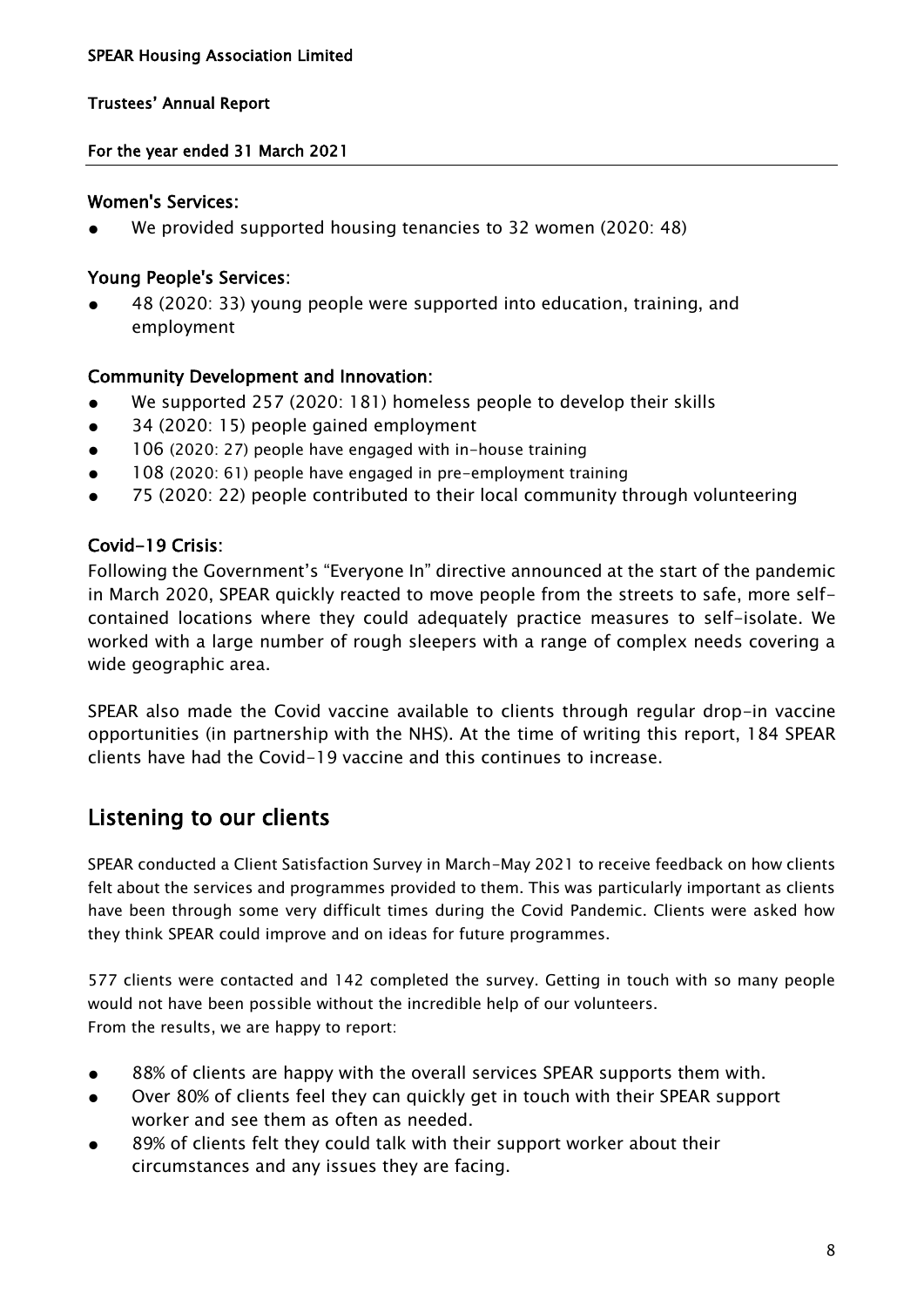# For the year ended 31 March 2021

Clients suggested a range of multi-disciplinary activities, with healthy cooking workshops and fitness sessions being most popular. They also suggested more face-to-face trips, computer skills and gardening. Young people would like to do more sports.

In terms of improving SPEAR's services, participants suggested better access to counselling and more mental health training for staff.

# STORIES FROM OUR YOUNG PEOPLE (aged 16 – 25)

Both Radek and Sam were supported in SPEAR's Young Person's Hostel. We hear more about how they navigate through growing up into young adults – with the support of SPEAR:

# Radek's Story - Experiencing homelessness as a LGBT+ person – speaking out during LGBT+ History Month

# Tell us a bit about yourself

Hi I'm Radek. I'll be 20 years old in March, have Romany Gypsy heritage and I am gay. I was part of a large family and community, I played with my cousins a lot when I was young. I knew I was gay from a very young age but had to hide it, it was frowned upon in the community and your family would disown you. Success in the community means getting married and having lots of children to continue your family, my cousins were having babies, but I couldn't do that. I was in an awkward situation, it felt like I had a spotlight on me and it was really scary.

I think my cousins knew, I was bullied a lot for acting femininely. A few years went by and my family gradually stopped talking to me. I met a guy, we started dating and that's when I came out. It was difficult to tell my mum because she shared the same prejudices, she didn't accept it for a very long time.

My mum often kicked me out of my home so I had to sleep under the bridge for a year or so. I also sought refuge at my friend's house. My mum had a new boyfriend who is also Romany Gypsy and he did not accept me, which caused more friction in the family. I felt like I was pushed out onto the streets.

# How are you coping now?

The difference between now and living with my family is I can receive support and be more outgoing. While I was living in SPEAR's youth hostel I went on trips to the theatre, to the cinema, and to visit the Media, Art and Design campus at the University of Westminster for a tour. I am a founding member of our Art Club, and use my skills and time to support peers with their creative projects. My SPEAR key worker has helped me to access support around budgeting, employment, and living independently.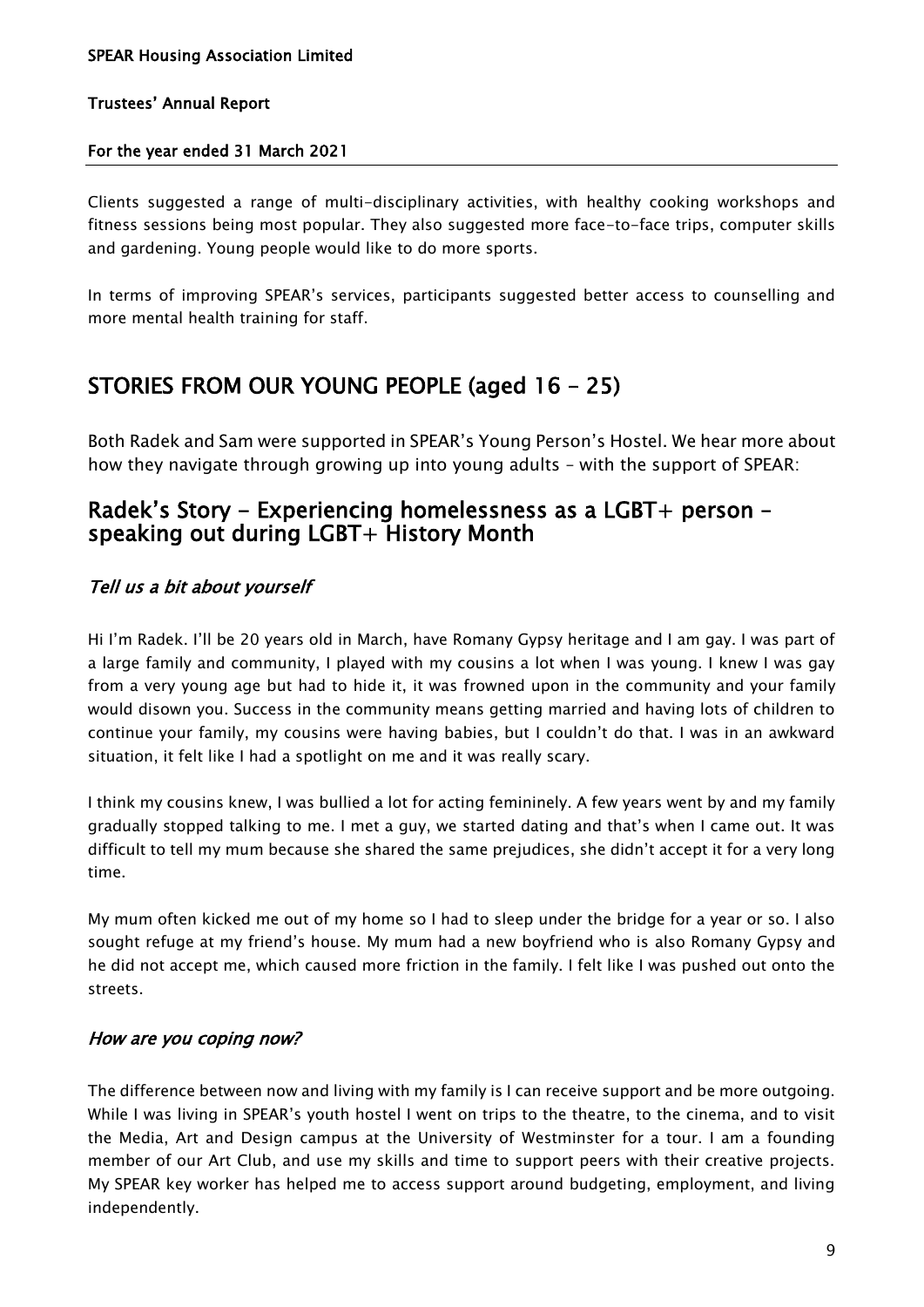# For the year ended 31 March 2021

It's still hard having to share accommodation with other people who are not the same as me. Some people can be closed-minded. I have received homophobic comments.

My mum only recently started to accept that I'm gay, I think because she realises I can't change who I am and I am still her child. We spend time more with each other and I feel we're now on the same page about a lot of things, whereas before I had to hide things from her. I can open up about dating and ask her for relationship advice.

# What are you looking forward to?

I've realised from moving to different hostels that no matter where you go, even in life, there is always a small number of people that treat you negatively, but you can't let it get to you. I'd rather move on than be sad for the rest of my life. The good thing is there are even more people that agree with you. I'm grateful to have good friends around me who are supportive and have put me up when I had nowhere to go. They are just as close to me as family.

I'd like to find a permanent job, I'm creative want to do something related to the arts at a gallery or museum. Before the pandemic, I really enjoyed the art club at SPEAR to create and experiment different styles of art. During lockdown I was invited to an online introductory session on Philosophy where we took the example of Theseus' Ship as a way of discussing identity, which led to introspecting our own identities as humans and persons. SPEAR is helping me to sign up to more workshops when lockdown ends as well as supporting me to polish my CV and apply for jobs.

# What does LGBT+ History Month mean to you?

It's really good to shed light on people who don't receive as much recognition or who were persecuted for being different. You aren't really taught in schools about LGBT+ people, I feel more exposure would encourage people to learn about famous LGBT+ people who made historic contributions, such as Alan Turing who cracked the Enigma code and invented the first computer.

# Sam's Story – shared in SPEAR's December Seasonal Letter

My name is Sam and 2020 has been a very strange year for me. I know I'm not alone in experiencing unexpected hardship when lockdown changed everything. There have been real lows and some really good experiences, I know it's a cliché, but 'rollercoaster' is probably the best way to sum it up.

So, did Lockdown make me homeless? Well no, not exactly - that happened years ago when I had a 'relationship breakdown'. Not with my partner - no, this hurt far worse. It was with my family, when I found that I had to leave and look after myself - I was only 16.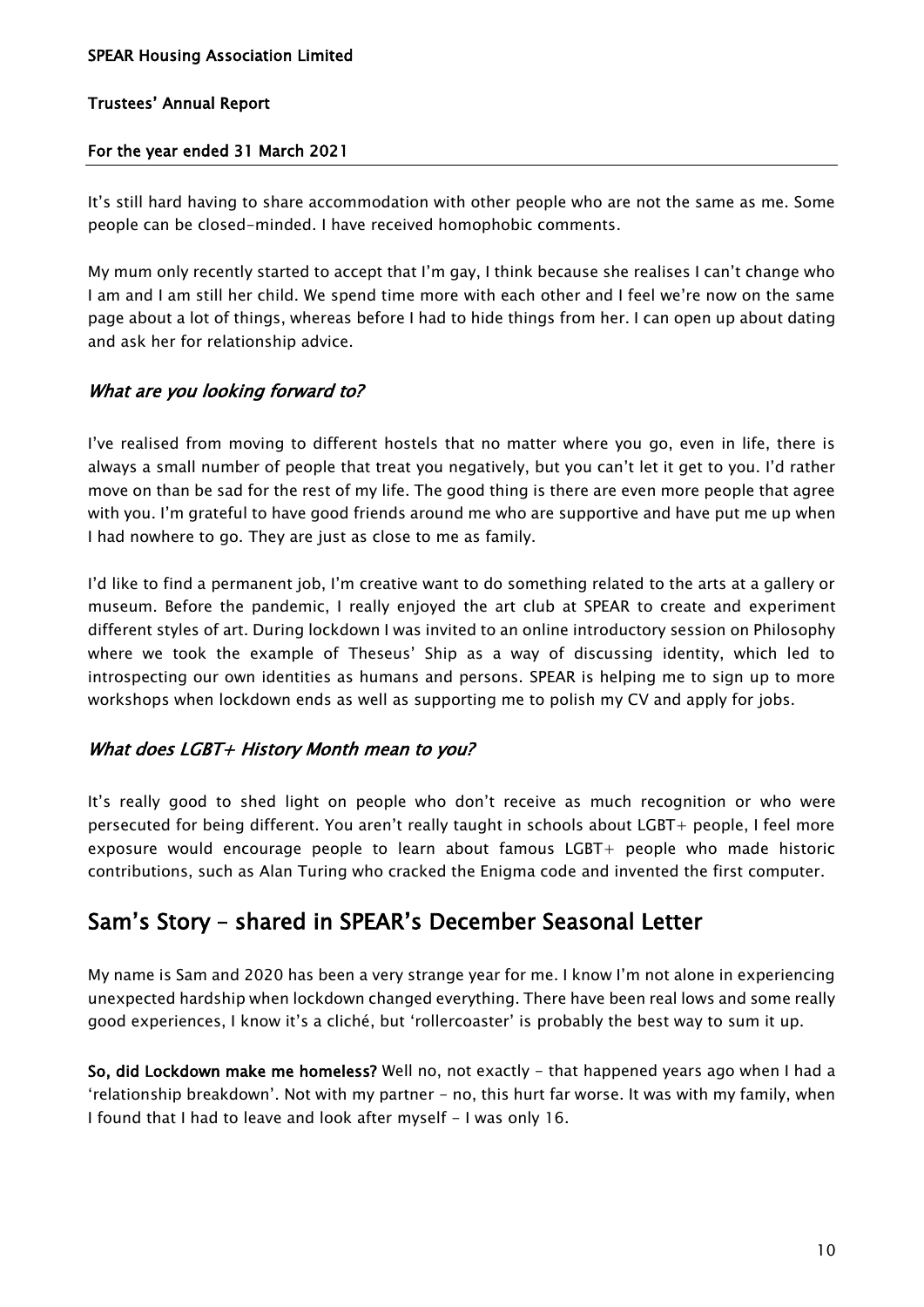# For the year ended 31 March 2021

Would you have seen me as homeless? Some people thought I did ok. After all I didn't end up on the street, so most people didn't see me as homeless. I was able to support myself by getting jobs and yes - I had a roof over my head, but I was definitely homeless. I was doing what you call 'sofa surfing', moving from friend to friend, staying for a bit, then moving on when you know that you really are starting to get in the way. I had no space to call my own, no place to call home and never any idea how long I could stay.

# Everybody deserves a place to call home, don't they?

But physically I was ok, after all not on the street; but in my head, a different story - confused and on my own. I know now that it was depression, not really understanding why I'd been rejected. Why couldn't I be like other 16-year olds and live with my family? Without somewhere of my own I just couldn't get past it.

So how long? Well I'm 22 this year. Six years and no change - still working, still travelling from sofa to sofa. Then came March 16th 2020: Lockdown. Social Distancing. Not really compatible with being an extra body in a small flat is it? So, six years after becoming homeless I actually became what people think of as homeless, you know sleeping rough on the streets.

This suddenly felt very real and kind of unreal at the same time. I couldn't even spend time at work, as working in the service industry meant I'd lost my job as well. No place to live, no money and no place to go. I know it seems a lifetime ago, but if you can remember that first week of lockdown all you could hear was "Stay at Home to Save Lives". Well, how could I? You couldn't even ask for help, as the streets were deserted. This really was my lowest moment. You have no idea how scary it was out in the open and I just felt I was sure to catch Covid.

# Without being able to look after myself properly, would I be able to survive it?

What some call an Outreach Shift, I call a lifesaver. Just imagine it, going to sleep in a dark corner after several nights of doing the same, no hope that anything would change. Imagine my surprise when being woken up in the middle of the night by some stranger saying that she could get me somewhere to stay.

I can't exaggerate how amazing it was meeting Jo, a SPEAR Outreach Worker, while I was huddled asleep out of sight in Richmond. I don't know what would have happened if I'd not been found. How did Jo know where I was?

# Perhaps someone saw me and told SPEAR? if that was you, thanks for reaching out.

A place to call my own. Jo told me the good news, SPEAR was out and about in SW London getting everyone in. Everyone who was homeless on the street was being given a place to live. This time social distancing was on my side. After six years of being on someone else's sofa or floor I could be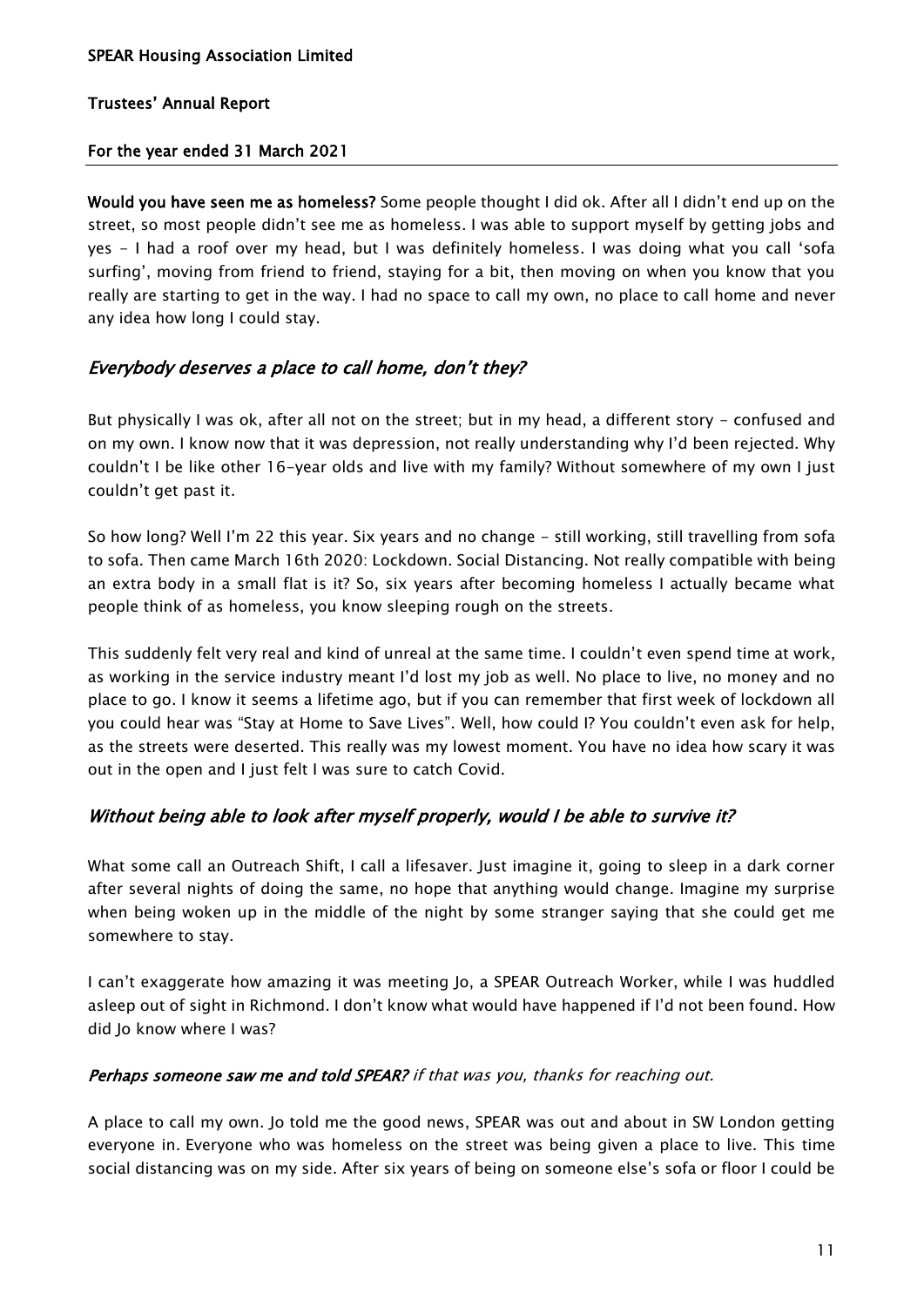# For the year ended 31 March 2021

by myself - which was great until the door closed behind me. Four walls of a hotel room and just the TV for company. Off the streets, but definitely still homeless.

So, three months of solitude? It could have been like that, but SPEAR not only helped me to isolate; they also mean what they say about homelessness to independence. They made sure I had the basics - enough food and toiletries. Volunteers would give me a call once a week, a chance to have a chat to someone other than myself. Their health team made sure I was signed up with a doctor, so that if anything happened I could get help. But it wasn't just my physical health they took care of. They used this time to help me start looking at what had started all this and really work through things and deal with my feelings.

Moving On. It wasn't too long before they found me somewhere more stable to live, but that wasn't the end. They kept working with me, giving me cooking lessons, helping me look for jobs, and even music workshops. It was so good to do something for fun - to be treated as a person, with my own hobbies, hopes and ambitions. They've now given me a laptop and are starting me on online courses. After six years of barely getting by,

I now have something I thought I'd lost - hope and a future. SPEAR have given me back my dignity.

I know from talking to SPEAR, this has been the busiest year they've ever had. They've not only helped me, but they've supported more people than ever. With lockdown there was so much we needed, but you have come through for SPEAR, again and again. You really changed my life.

As my story ends somebody else's is beginning. As I said at the start, a 'rollercoaster' year but ending in a good place. However, looking at the news of job losses and evictions starting up, I know that other people's stories are just starting. If you can help SPEAR, you really will change people's lives for the better.

# Our Volunteers and Supporters

We wouldn't be able to help the lives of the people experiencing homelessness without the incredible support of our trustees, volunteers and supporters. Our volunteers make our work stronger and bring new skills. The entirety of the last financial year coincided with the Covid-19 pandemic shut down and this immediately impacted our ability to run a full volunteering programme. Due to the need of social distancing and Covid-19 safety measures, many volunteering activities were by individual volunteers on a one-to-one basis, rather than some of our standard group volunteer activities. However, our volunteering programme was adapted to be very focussed on urgent need emerging such as food parcel deliveries, sorting essential supplies, and supporting digital inclusion and the wellbeing of our clients. We were amazed at how our volunteers adapted to provide a bespoke and high-quality service, even though some of our overall number of volunteering hours reduced due to reduced group activity.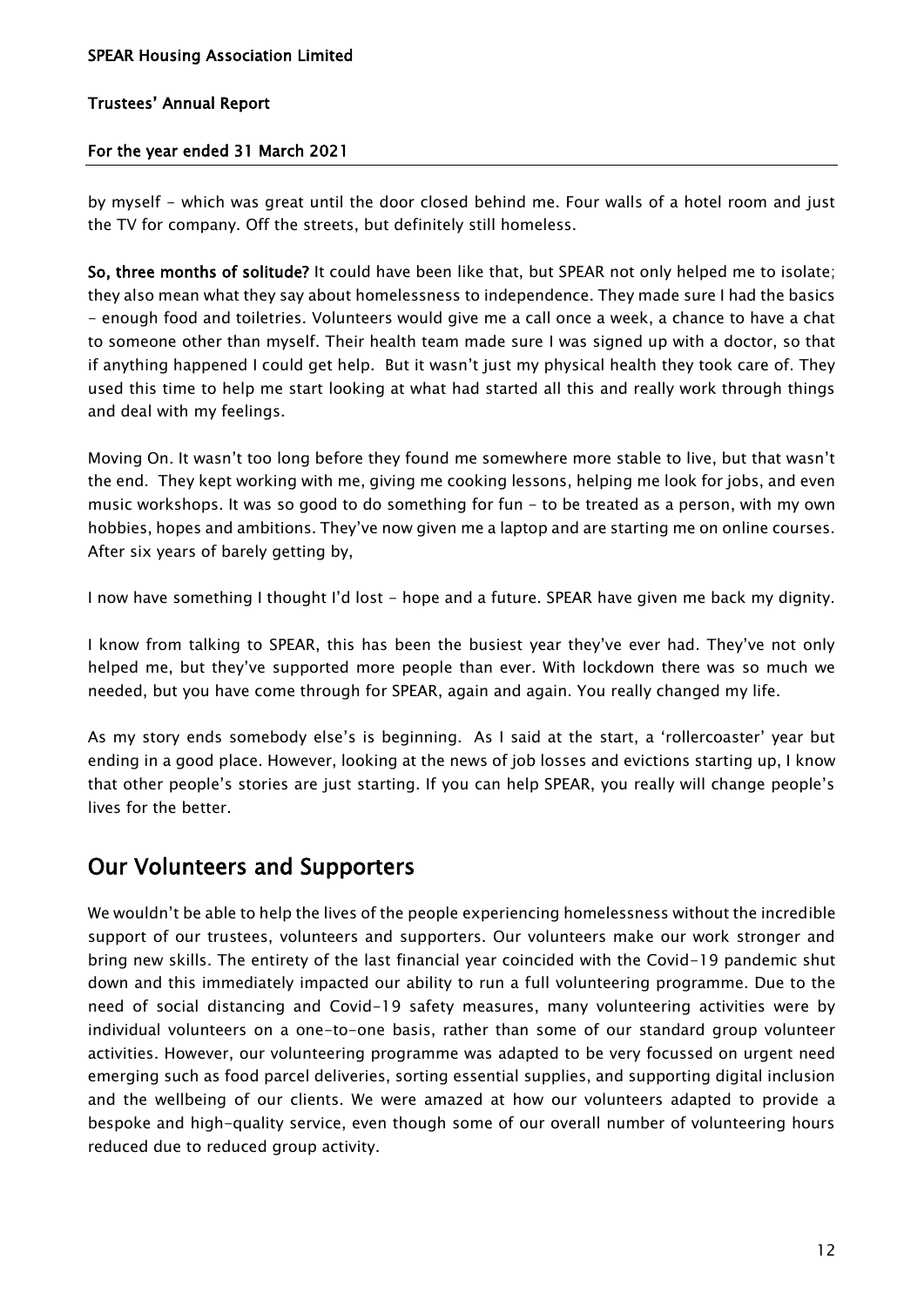# For the year ended 31 March 2021

- 120 people (2020: 154) volunteered their time to support in some capacity.
- Volunteers donated 1,895 (2020: 3,726) hours of their time.
- 59 SPEAR clients/peer mentors volunteered 734 (2020: 369) hours of their time (13 peer mentors and 46 client volunteers). One peer mentor volunteer in particular amassed 477 hours alone.
- We estimate that volunteering roles contributed over £31,514 (2020: £ 57,000) of value to SPEAR.

Volunteer roles during this Covid-19 financial year included: peer mentor volunteering support, fundraising support, volunteer drivers, befriending/mentoring, outreach volunteers, digital mentoring and digital maintenance support, clothing pop up support, property maintenance, gardeners, media and communication professionals. Additionally, our Trustees continued to provide expertise and governance throughout the financial year.

We also had incredible valuable professional support, including: communications, film & photography and property maintenance – all offering their expertise and skills. This helped us save money and professionalise our services. Volunteers produced many pro-bono SPEAR films about our work, particularly focussed around our response to the Covid-19 pandemic – available on SPEAR's YouTube channel.

# Award Winning

# Two Awards were won this year for volunteering and we were delighted that both of these were won by SPEAR clients.

Andy White, a peer mentor volunteer who was previously homeless, contributed an astonishing 474 hours volunteering and was presented an Award at the Kingston Mayor's Community Awards for "outstanding service to the Royal Borough during the coronavirus pandemic".

Meanwhile volunteer Kas, who was also previously homeless, achieved the UK Youth Inspiring Hope Young Person Award, which had over 350 nominees. The group described Kas's "tireless work supporting and uplifting residents in their young persons' hostel throughout the pandemic".

# Communication and Online Support

The lack of physical events and activities due to Covid restrictions, both on the client side and supporter side, has made it challenging to generate content. Nevertheless, the Communications team has adapted and innovated to keep followers engaged and generate new interest, evident in the increase of website and social media figures. Press releases and newsletters have reached almost 99,000 email boxes. More resources given to manage our free Google Ads Grant has resulted SPEAR ads being shown over 153,000 times on Google. With the help of corporate and individual volunteers, we have been able to publish at least one client or staff interview each month in written and video formats. This year, the Communications remit has also spread to cover internal staff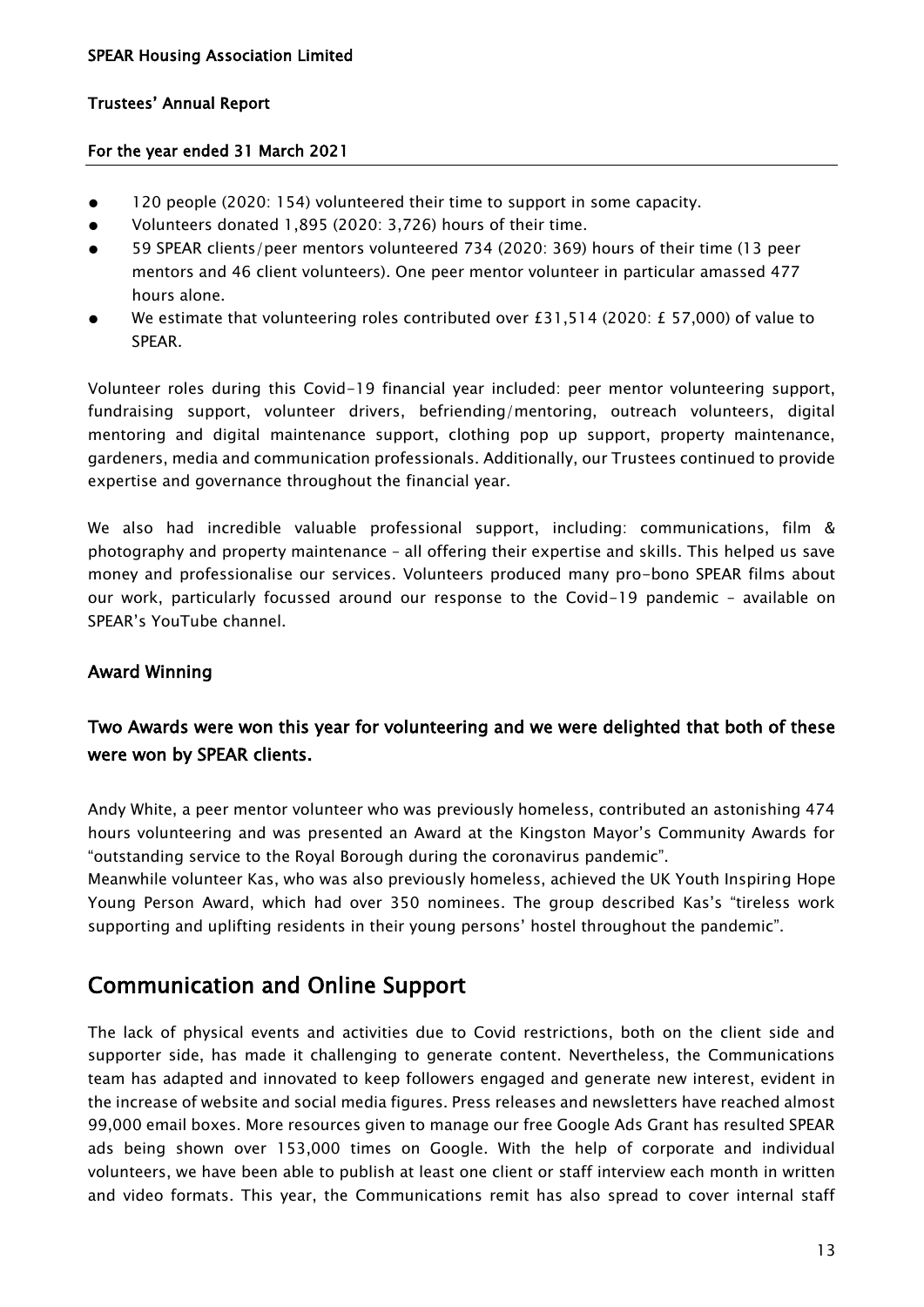# For the year ended 31 March 2021

communication and on-site messaging with the installation of a digital display at the Hub for clients, visitors and staff.

Finally, nearly £100,000 was raised online from online events and individual donations, with more people embracing digital giving and online events during the Pandemic year (2020: £51,000 online). This was the highest ever raised online, demonstrating the importance of effective online communications. We also benefitted from the Global, Make Some Noise campaign which not only raised £55,000 for SPEAR but also highlighted our work to new global audiences. Other significant radio coverage included the Robert Elms Show on BBC London Radio.

- 39.915 people visiting our website (2020: 29.285)
- 2,514 Twitter followers (2020: 2,291)
- 1,025 Instagram followers (2020: 800)
- Plus, increased followers on Facebook, LinkedIn and YouTube

# Financial review

SPEAR reported a net surplus in the year of  $E$  239,698 (2020: deficit  $E$  511,512).

Total incoming resources for the year increased to £ 5,155,330 from £ 4,081,271, an increase of 26% (2020: increase 27%).

In summary, income comprises:

- 54% (2020: 55%) commissioned services from London Boroughs of Richmond, Wandsworth, Kingston, Sutton and Merton;
- 11% (2020: 9%) from Trusts for specific related homeless services;
- 25% (2020: 28%) from rent, service charge and housing benefit income on hostels and supported housing;
- 10% (2020: 7%) from donations, legacies and events organised by our fundraising team;
- less than 1% (2020: 1%) bank and investments interest receivable.

Unrestricted income for the year increased to £ 1,714,784 from £ 1,485,281 last year, an increase of 15%. This arose principally from the increase in one off large donations from generous benefactors, plus an increase in rent and service charge income from hostels, supported housing schemes and owned housing and Almshouses, increasing our short term HMO's in Sutton offset by some loss of rental income due to COVID affecting use of shared bedspaces to allow social distancing.

Restricted income for the year increased to £3,440,546 from £2,595,990 last year, an increase of 32%. This arose principally from the expansion of rough sleeper services across the London Boroughs with SPEAR being commissioned to deliver Next Steps Accommodation programme (NSAP) and Rough Sleepers Accommodation programme (RSAP), plus an increase in specific grants over the COVID period supporting SPEAR delivery of services during a challenging period.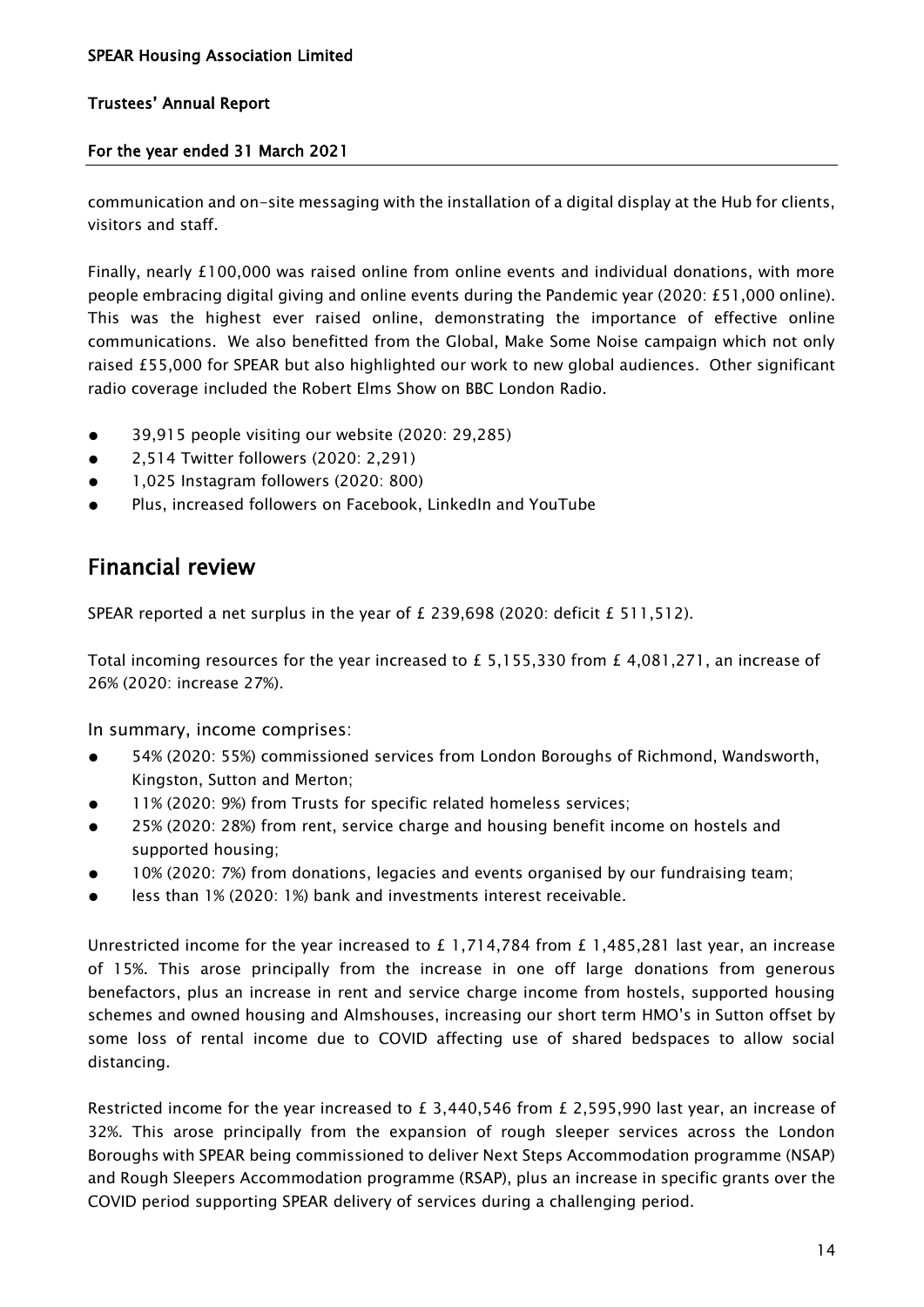# For the year ended 31 March 2021

Our expenditure for the year increased to  $£ 4,915,632$  from  $£ 4,592,783$  last year, an increase of £ 322,000 or 7%. Staff costs represented 67% (2020: 68%) of expenditure, with average headcount decreasing to 101 from 109.

Analysis of our expenditure shows that we spent 69% (2020: 71%) on charitable activities, 25% (2020: 22%) on support costs, 5% (2020: 4%) on fundraising, and 1% (2020: 3%) on governance.

This increase in expenditure reflects growth with increased activity and continuous support for established housing schemes and rough sleeper services which operate across South West London.

Total funds increased by 3% to £ 7.543.515 from £ 7.303.817 following the £ 240.000 one-off surplus in the year, following the disappointing higher than expected deficit in the previous year.

Cash and cash equivalents - Total cash and cash equivalents at 31 March 2021 totalled £ 6,152,353 (2020: £ 5,782,374). £ 438,000 was generated from operating activities (2020: used in operations £ 808,000), £ 29,000 (2020: £ 66,000) on capital expenditure and £ 43,000 in additional investments, leading to a net increase in cash and cash equivalents of  $E$  370,000 (2020: reduction of £ 854,406).

# Reserves policy and going concern

Trustees have examined the requirement for free reserves i.e. unrestricted funds not invested in tangible fixed assets or designated for specific purposes. As reported in previous years, the Trustees are aiming at free reserves to cover operational activities from unrestricted income for at least 3 months, moving to 6 months over time. As of 31 March 2021, the unrestricted general reserves, totalled £ 1,428,471, which represents approximately 3.4 months of expected average expenditure (at 31 March 2020: unrestricted general funds were £1,080,017, being approximately 3 months of expected average spend).

At 31 March 2021 the Company had designated reserves as follows:

- Future property cyclical maintenance to cover obligations totalling  $E$  1,129,972 (2020:  $E$ 1,195,406). The required sums are reviewed annually based on potential planned repairs and renewals.
- An amount of £ 953,691 (2020: £ 956,691), designated to cover the legal and refurbishment costs of property acquisition which cannot be funded under the terms of the restricted endowment fund. SPEAR intends to expend these funds over the medium term.

The Reserves Policy is reviewed annually by the Audit and Risk Committee and approved by the Trustees.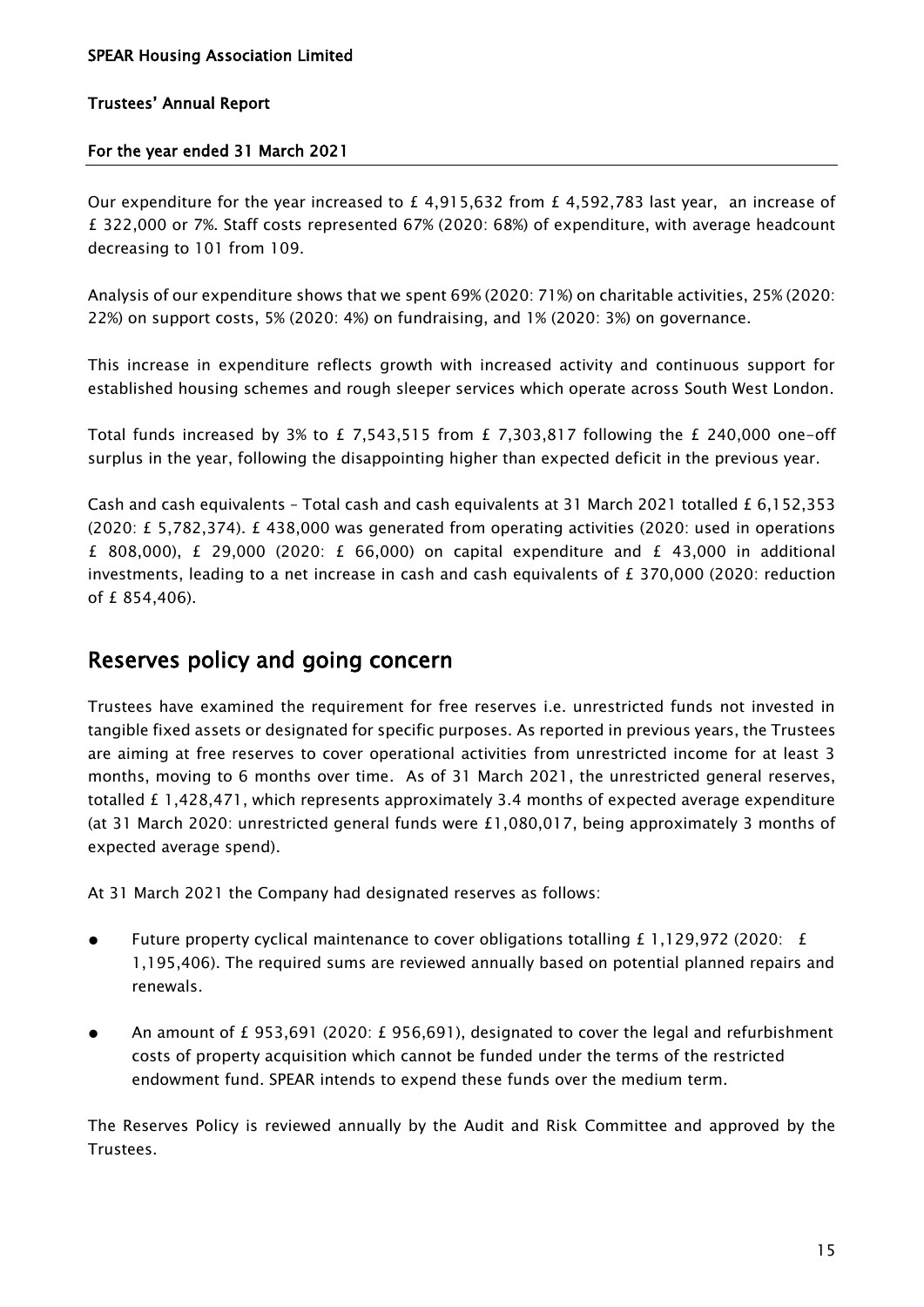# For the year ended 31 March 2021

Restricted Funds may only be used for the purposes specified by the donor and only expenditure meeting these criteria is allocated to each fund. Any grants which remain unspent at the year-end will be held as restricted reserves subject to any specific funding terms attached to the grants. These may only be used for the projects in accordance with the terms of the grants received.

# SPEAR Endowment Trust

During 2018, Quintus Housing Trust became part of the SPEAR family, changing its name to the "SPEAR Endowment Trust" (SET). SET's financial results are included in the SPEAR accounts since the year ended 31 March 2019.

The asset base of the SPEAR group has been significantly strengthened due to the merger, with access to a permanent endowment in two parts. First, an initial 23 additional units of accommodation over 5 sites; secondly,  $E$  4m in restricted funds to be used for the purchase of property with a transfer of £ 2.4m funds designated to meet acquisition and improvement costs and maintenance obligations. These funds will enable us to seek out potential property acquisitions within South-West London to provide much needed accommodation for our service users and /or bases from which to operate.

At 31 March 2021 the Endowment Fund amounted to £ 3,976,260 (31 March 2020: £ 3,995,779).

The most recent property candidate, explored in 19/20 and 20/21 was a large property that would have spent approx. 40% of the endowment; however, the purchase did not proceed. During the Covid period, property acquisition activity was largely put on hold; SPEAR was fully engaged in dealing with emergency measures to support a large increase in homelessness. SPEAR is currently sourcing external property expertise to assist us to spend the endowment. Over the medium-term SPEAR intends to supplement the endowment with a capital appeal, grants and loans to enable it to buy more properties than with the endowment alone.

# Principal risks and uncertainties

SPEAR's Audit & Risk Committee reviews major risks facing the charity. The Committee reviews a Risk Register, which was updated during the year, updating the full Trustee Board as required.

The overriding challenge at the end of the financial year was to ensure organisational, homelessness support service and financial stability following the COVID-19 pandemic and lockdown which started in March 2020.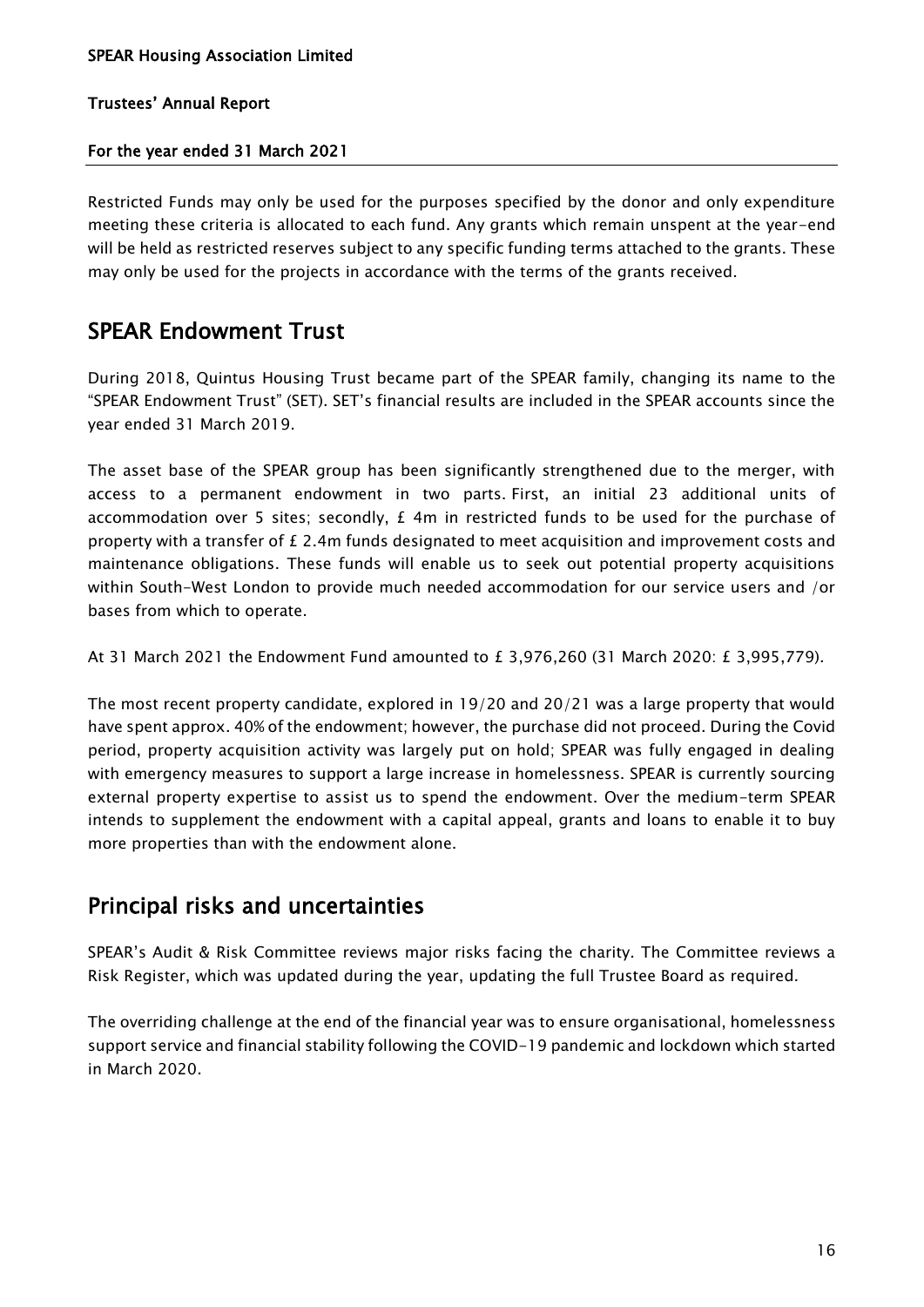# For the year ended 31 March 2021

Principal Risks during the year were identified as:

| <b>Risk</b>                                                                                                       | Response                                                                                                                                                                                                                             |
|-------------------------------------------------------------------------------------------------------------------|--------------------------------------------------------------------------------------------------------------------------------------------------------------------------------------------------------------------------------------|
| Loss of commissioned / contracted service<br>income or loss -making contracts leading<br>to financial instability | SPEAR regularly reviews financial as well as<br>operational metrics on a contract by<br>contract basis. The budgeting processes<br>involve input and responsibility by budget<br>owners.                                             |
| Not realising occupancy and / or rental<br>income targets to cover costs of operation<br>of housing stock         | SPEAR is implementing stronger financial<br>controls and review over rental income<br>and housing management policy.<br>Operational and senior managers now<br>meet weekly to manage voids and arrears.                              |
| <b>Client Safeguarding</b>                                                                                        | SPEAR has effective policies & procedures<br>to manage safeguarding and other<br>incidents. All cases are reported to the<br>SMT and Board.                                                                                          |
| Health and Safety compliance                                                                                      | Following the Grenfell Tower tragedy all<br>possible steps have been taken to mitigate<br>fire risks; and compliance reviews are<br>ongoing.<br>All services and premises are risk assessed<br>for compliance with H&S requirements, |
|                                                                                                                   | including COVID, using an HSE template.                                                                                                                                                                                              |
| Repeated annual financial deficits<br>threatening the sustainability of SPEAR                                     | A break-even budget has been set for<br>21/22.<br>Financial reporting has been improved to<br>monitor the performance of all activities of<br>SPEAR versus budget.<br>The Trustees review the level of Reserves                      |
|                                                                                                                   | to ensure the Company is appropriately<br>funded and has sufficient cashflow for<br>ongoing operations.                                                                                                                              |
| Short-term nature (less than 12 months)<br>of funding for SPEAR services                                          | Staffing, property and other expenditure<br>commitments are matched to funding<br>periods wherever possible.                                                                                                                         |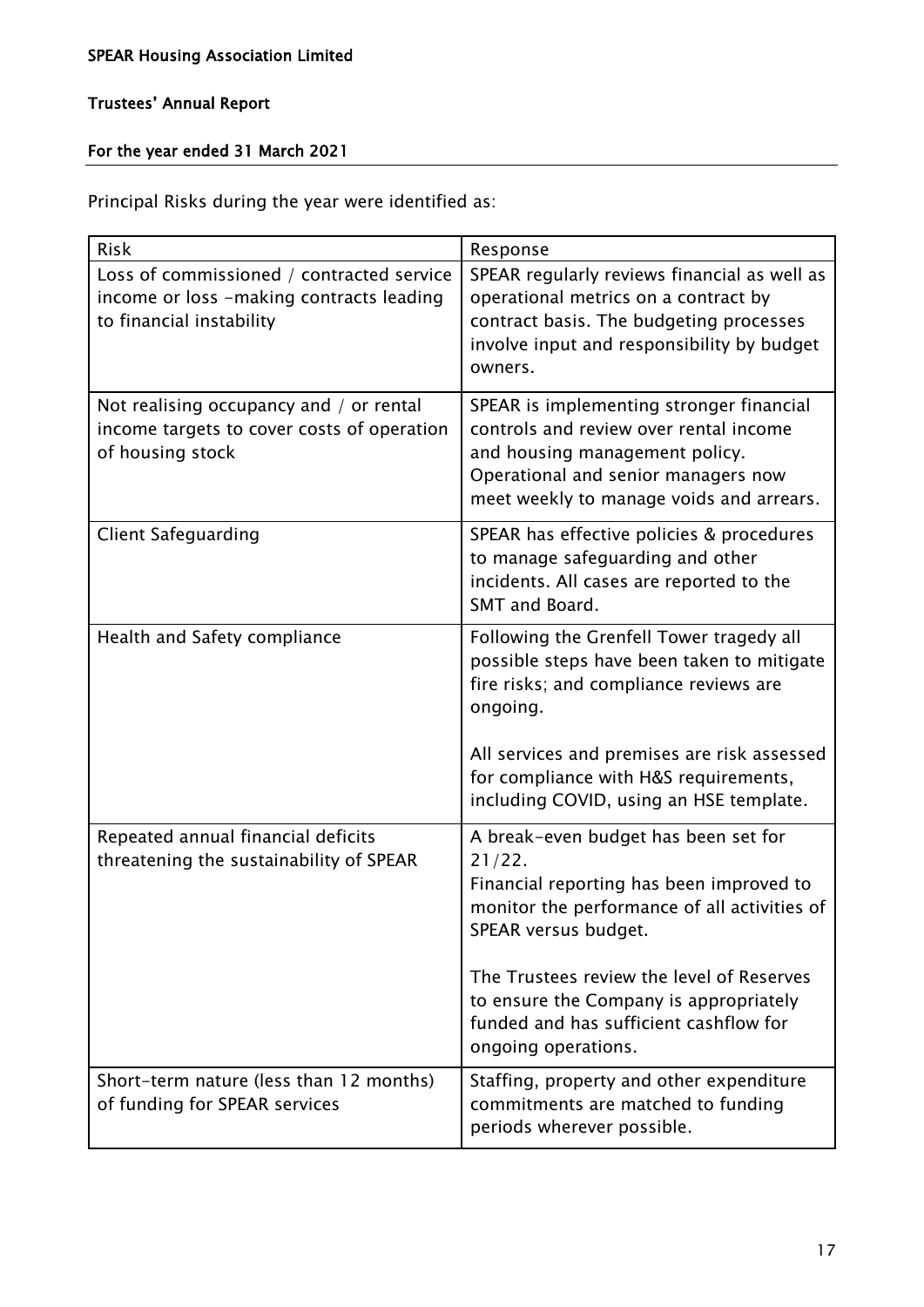# For the year ended 31 March 2021

# COVID-19

The COVID-19 pandemic and the subsequent lockdown in March 2020 presented an unprecedented set of challenges for our work with homeless, vulnerable and socially excluded people. Our priority throughout the crisis has been the safety and wellbeing of our clients and staff. The COVID-19 pandemic presents special risks to the people we work with, many of whom have long-term physical health conditions and/or compromised immune systems, meaning that they are at great risk of harm if they contract the virus. Protecting people living and working in our hostels and supported accommodation, much of which is ill-suited to social distancing and self-isolation, was an immediate concern. We were also committed to maintaining services for people living in the community who were already vulnerable and isolated, and who relied on us for ongoing support.

In the period following year-end SPEAR has experienced significant additional costs and reduced income directly attributable to the coronavirus pandemic. In the year we have managed to offset these through securing COVID-19 related funding from a mixture of sources: Central Government, local authorities and donations from charitable trusts, organisations, and individuals.

# Fundraising practices review

All fundraising practices are framed within the values and principles of the organisation. Where expenditure is required to generate income, there is an analysis of the return on investment to ensure the organisation is able to make informed decisions regarding activities.

The SPEAR fundraising team are internal, and the organisation does not use external professional fundraisers. We do not employ the services of any fundraising agencies or third parties, nor have we run a telephone or door to door fundraising campaign. Our relationship with our supporters is very important to us and we do not wish for our supporters to feel under any pressure to donate to the charity. Where we partner with corporates, due diligence is conducted on the organisations and the amount of time and effort we as a charity needed to put in, versus the income we would likely receive. Clear parameters and responsibilities are then agreed between partners.

We have ensured we are in line with the GDPR data protection regulations and all other relevant codes of conduct. Our privacy statement can be found on our website at the link below:

<https://www.spearlondon.org/about-us/privacy-statements/>

We received no complaints about our fundraising practices in 2020-21.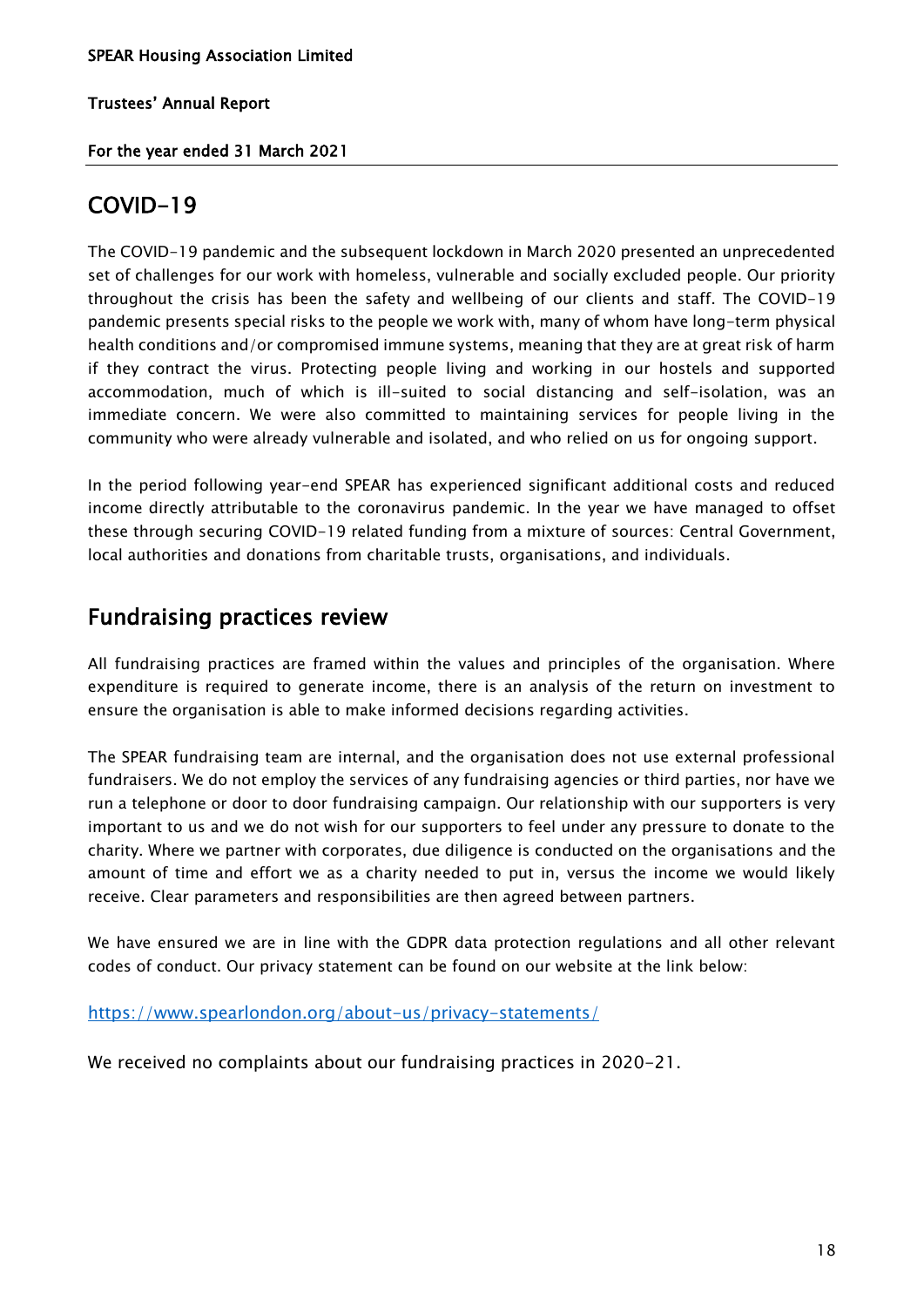For the year ended 31 March 2021

# Plans for the future

- In 2020/21 (as in previous years), SPEAR was commissioned by four Local Authorities (LAs) to deliver services under year 3 of the Government's Rough Sleeper Initiative (RSI 3).
- In March 2020, as part of the Government's 'Everyone in' initiative, SPEAR was commissioned by three LAs to find and verify rough sleepers, assist them into temporary hotels and accommodation and support them while they were isolating.
- In September 2020 the Government announced funding allocations to Local Authorities for a follow-on programme of temporary accommodation and support to March 2021 called the Next Steps Accommodation Programme (NSAP). SPEAR was commissioned by three LAs to deliver this programme. We took on temporary properties and additional staff to support homeless people in this period.
- In October 2020, the Government announced funding allocations to LAs for a longer-term programme of accommodation and support up to March 2024 called the Rough Sleepers Accommodation Programme (RSAP). SPEAR was commissioned by three LAs to deliver this programme. The LAs secured suitable properties and SPEAR took on additional staff to support homeless people over this period.
- In November 2020 an RSI 4 programme was announced and SPEAR was again commissioned by four Local Authorities to deliver services under this and other homelessness programmes in the year 2021/22.
- In November 2021 the Government launched what is expected to be a multi-year 3-year funding programme to address rough sleeping – RSI 2022 – 25 ("RSI 5"). Full details of this new programme have not yet been announced. However, multi-year funding will greatly assist SPEAR's financial stability, ability to plan and staff recruitment & retention.

Looking further ahead, we are also planning to improve our service provision and build our partnerships across South London by:

- Acquiring properties to provide more independent accommodation to homeless people, including use of the endowment and designated funds to acquire and /or renovate appropriate properties.
- Fundraising for services to homeless people that complement commissioned services (digital inclusion, health & wellbeing, volunteering, employability).
- Leasing properties to provide more shared supported housing schemes where commissioning requires these.
- Increasing the number of current and ex-SPEAR service users volunteering and working at SPEAR.
- Reviewing how technology can improve service delivery and the efficient management of the charity.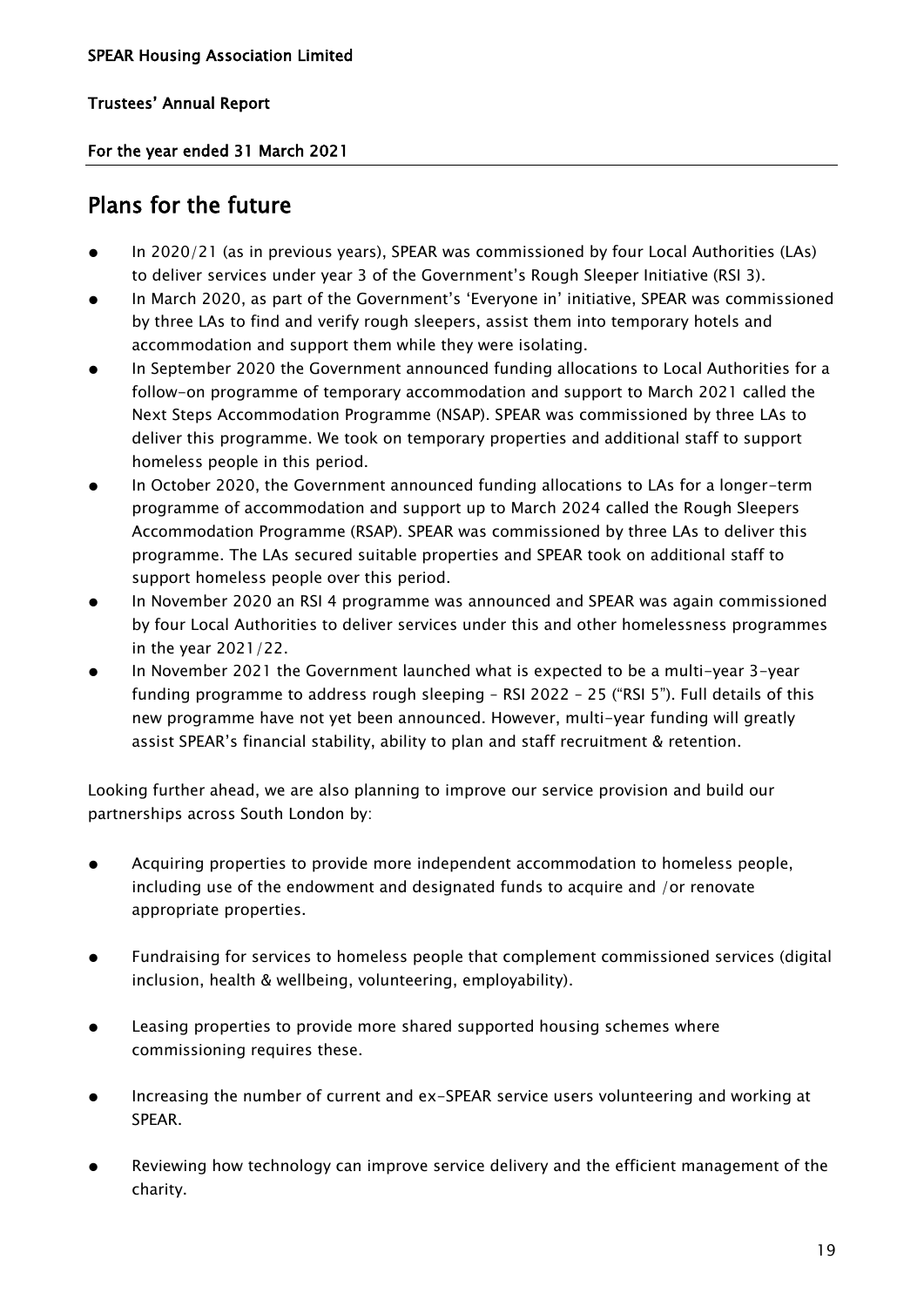For the year ended 31 March 2021

# Structure, governance, management and remuneration policy

The organisation is a charitable company limited by guarantee, incorporated on 11 October 2007 and registered as a charity on 7 January 2008.

The company was established under a memorandum of association which established the objects and powers of the charitable company and is governed under its articles of association.

At the year end the Board comprised of 12 members. No trustees received remuneration for their roles or were paid for any other activity relating to the charity in the year.

The Board is supported in discharging these responsibilities through the following sub-committees:

- Audit and Risk Committee.
- Personnel & Quality Assurance Committee; and
- Operations Committee

This facilitates a greater depth of governance across all key areas of the charities activities, finances and internal infrastructure, policies and procedures.

Overall operational management of SPEAR is delegated to the Chief Executive. Throughout the year, the trustees, the Chief Executive, and the wider Senior Management Team monitored effectiveness and best practice. The Board approves SPEAR's strategic and annual business plans; annual budgets; extraordinary expenditure in excess of agreed limits; strategic decisions; policies; employment terms and conditions, remuneration levels of key management personnel with reference to existing pay scales within the organisation and the housing sector in which SPEAR operates; and all decisions relating to governance.

All trustees give their time voluntarily and receive no benefits from the charity. No expenses were reclaimed from the charity during the year.

Trustees agreed that future trustee recruitment will aim to increase diversity within the Board.

# Serious Incident Reporting

There are no incidents to report, as there has been: no loss of money or assets; no large donations from an unknown or unverifiable source; no links to terrorism or extremism; no damage to property.

# Appointment of trustees

New trustees are recruited through advertising, and candidates are asked to attend an interview with the Chair and another trustee. During the year no new Trustees were appointed (year end 31 March 2020: 4), and one resigned.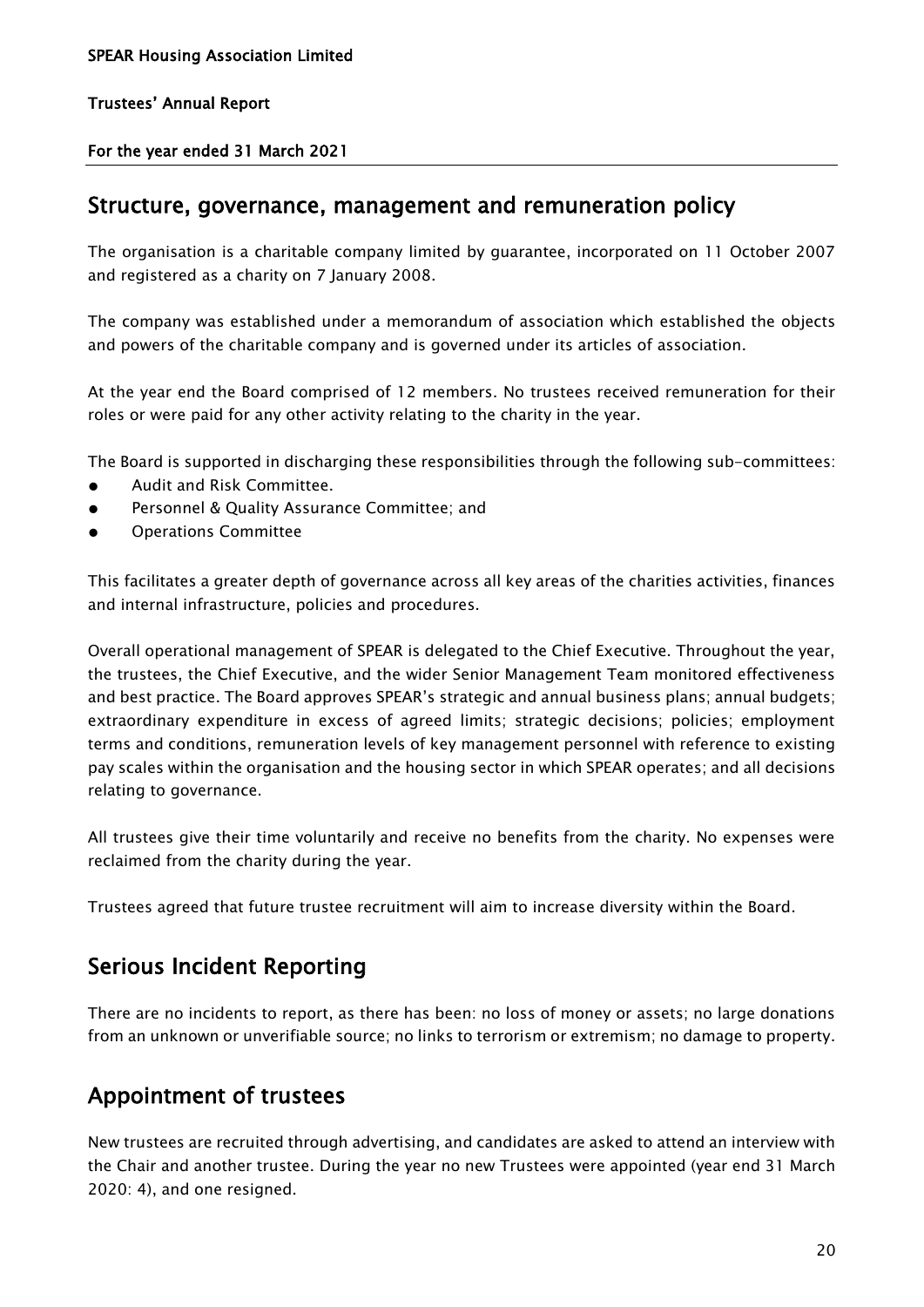For the year ended 31 March 2021

# Trustee induction and training

On appointment, all Trustees undergo a formal induction process and training needs of trustees are reviewed regularly with a view to ensuring that trustees are kept up to date with their responsibilities.

# Related parties and relationships with other organisations

SPEAR maintains no relations with, and no transactions were entered into with, related parties during the year 2020/21, with the exception of SET/Quintus Housing Trust as explained above.

# Remuneration policy

Pay and remuneration of the charity's key management personnel is set according to SPEAR's Remuneration Policy and Procedure, which applies to all employees, is regularly reviewed following external expert advice. The policy includes a pay scale, controls for pay increases and bonuses, and benchmarking with comparable roles. All staff are paid at least the London Living Wage.

# Funds held as custodian trustee on behalf of others

The charity holds no funds on behalf of others as custodian.

# Statement of responsibilities of the trustees

The trustees (who are also directors of SPEAR for the purposes of company law) are responsible for preparing the trustees' annual report and the financial statements in accordance with applicable law and United Kingdom Accounting Standards (United Kingdom Generally Accepted Accounting Practice).

Company law requires the trustees to prepare financial statements for each financial year which give a true and fair view of the state-of-affairs of the charitable company and of the incoming resources and application of resources, including the income and expenditure, of the charitable company for that period.

In preparing these financial statements, the trustees are required to:

- Select suitable accounting policies and then apply them consistently
- Observe the methods and principles in the Charities SORP
- Make judgements and estimates that are reasonable and prudent
- State whether applicable UK Accounting Standards and statements of recommended practice have been followed, subject to any material departures disclosed and explained in the financial statements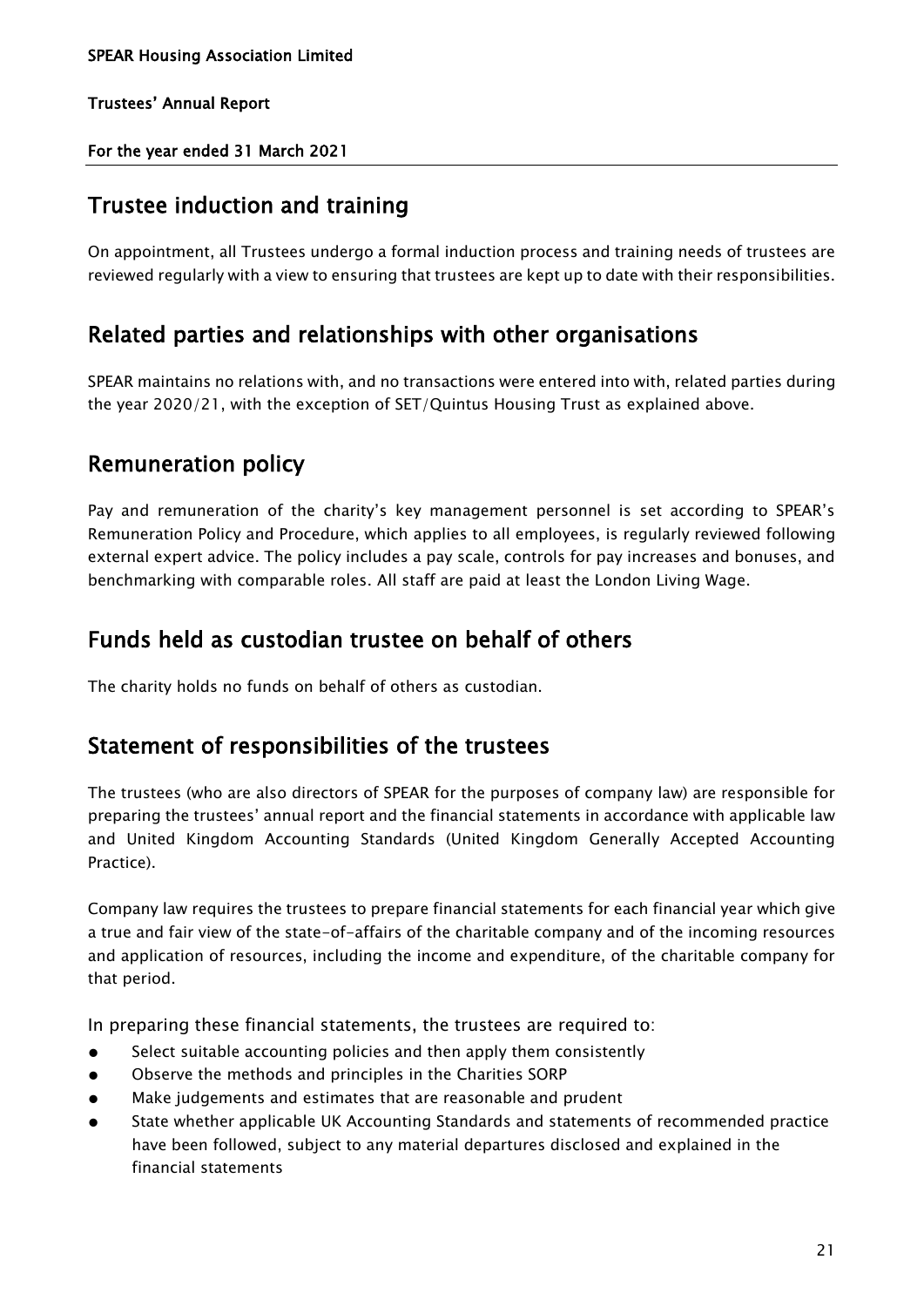# For the year ended 31 March 2021

● Prepare the financial statements on the going concern basis unless it is inappropriate to presume that the charity will continue in operation

The trustees are responsible for keeping adequate accounting records that disclose with reasonable accuracy at any time the financial position of the charitable company and enable them to ensure that the financial statements comply with the Companies Act 2006. They are also responsible for safeguarding the assets of the charitable company and hence for taking reasonable steps for the prevention and detection of fraud and other irregularities.

In so far as the trustees are aware:

- There is no relevant audit information of which the charitable company's auditors are unaware
- The trustees have taken all steps that they ought to have taken to make themselves aware of any relevant audit information and to establish that the auditors are aware of that information

The trustees are responsible for the maintenance and integrity of the corporate and financial information included on the charitable company's website. Legislation in the United Kingdom governing the preparation and dissemination of financial statements may differ from legislation in other jurisdictions.

Members of the charity guarantee to contribute an amount not exceeding  $E1$  to the assets of the charity in the event of winding up. The total number of such guarantees at 31 March 2021 was 12 (2020: 13). The trustees are members of the charity but this entitles them only to voting rights. The trustees have no beneficial interest in the charity.

# Auditor

Sayer Vincent LLP was re-appointed as the charitable company's auditor during the year and has expressed its willingness to continue in that capacity.

The trustees' annual report has been approved by the trustees on 17 January 2022 and signed on their behalf by:

Paul Doe Chair of trustees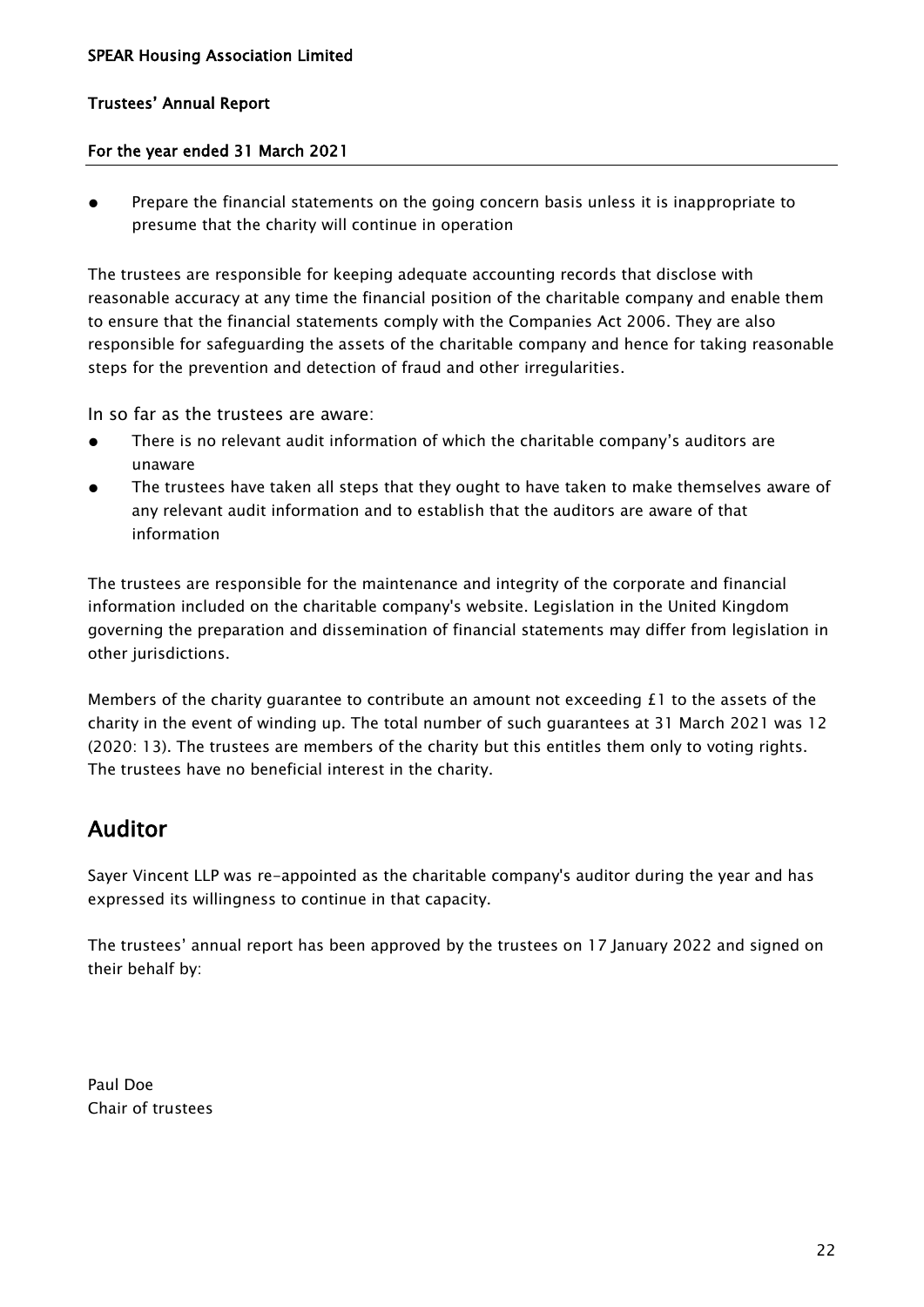For the year ended 31 March 2021

# Thank You to Supporters and Volunteers

We would like to thank every donation of time, energy, financial support and gifts in kind.

# COVID-19

This year covered the unprecedented Covid-19 period. Supporters and volunteers adapted and continued to support us through virtual events such as the 2.6 Challenge, a virtual Comedy Night, crowd funding appeals and generous individual giving. In addition, existing trust funders and new Covid-19 emergency funders were generous and flexible with grants. Volunteering too has taken a new approach but with some great successes such as virtual befriending, digital inclusion and food distribution projects. We have been overwhelmed at your support.

# Your Generosity – Individuals, Community, Faith, Corporates, Trusts

Over £1.1m was raised for the 2020/21 year from fundraising including unrestricted voluntary donations from individuals and community, trusts and foundations, restricted funds, grants and Covid grants. This is compared to £ 756,000 raised overall in 2019/20.

Online giving doubled from the previous year (raising nearly £100,000) and our standing orders increased by 27% - these one-off and regular donations are very important to our sustainability. Our loyal and new trusts and foundations continued to generously support us and when required were adaptable with their funds, to adapt to Covid-19 needs.

The fundraising team worked with over 800 financial supporters in 2020/21 ranging from individuals, community groups, education, corporates and trusts and foundations.

Over 200 supporters gave hundreds of physical gifts to our charity from food donations, IT equipment, clothing and other essentials across many SPEAR locations.

People and funders generously responded to the urgent pandemic crisis impacting homelessness. Some unexpected, major unrestricted donations such as a donation for £99,999 and for £45,000 were kindly received by the charity. In addition, a number of Covid grants were successfully applied for – ranging from £1,000 up to £99,740. This also included the Global's Make Some Noise grant and campaign, highlighting our work to new audiences on Global's radio stations. These much needed Covid grants enabled the charity to cover vital additional unplanned Covid costs.

The charity also gratefully received a legacy of around £10,000. We wholeheartedly thank those who think of our charity for a legacy donation.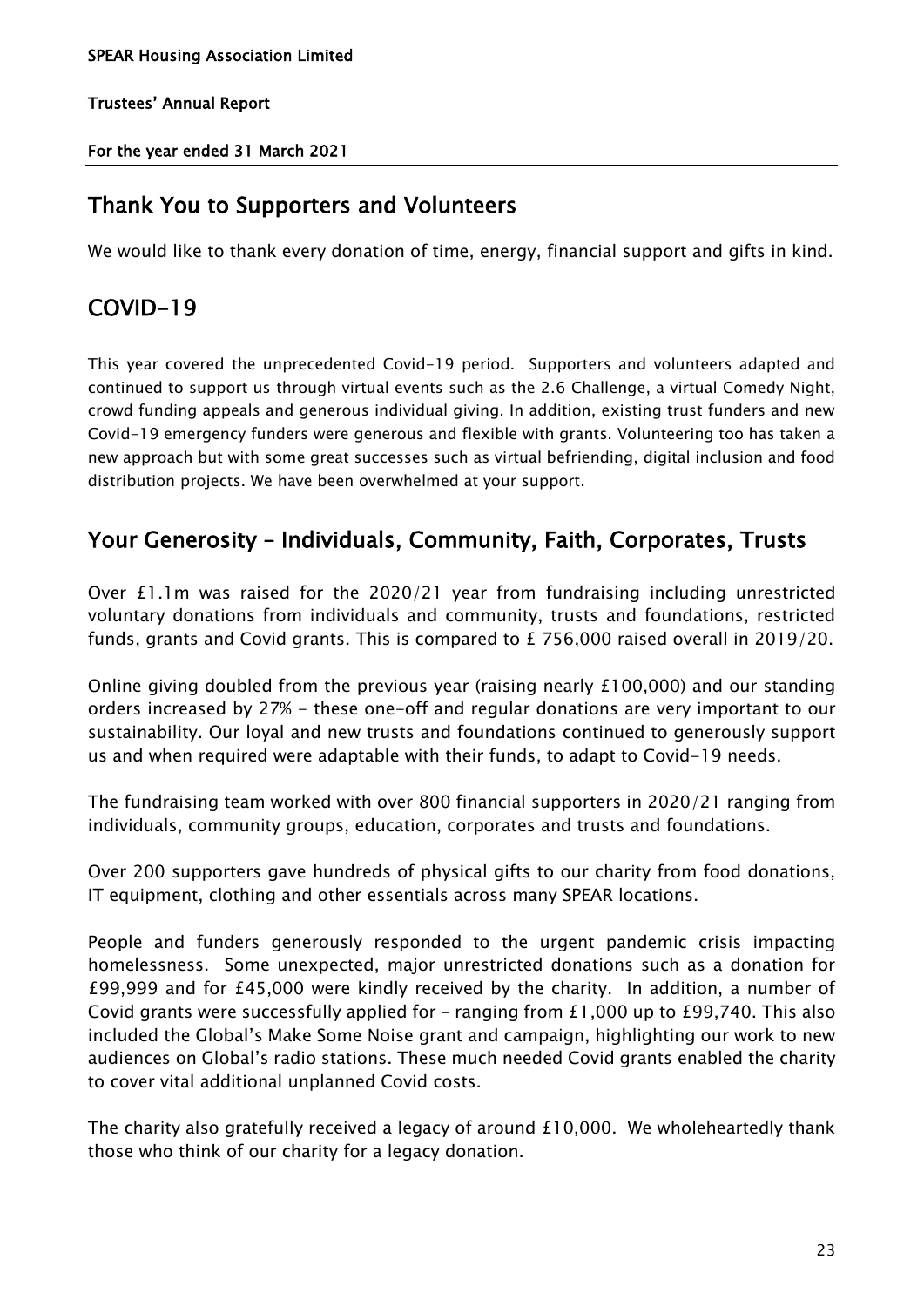# For the year ended 31 March 2021

Our fundraising is vital to raise money for our core services, ensuring our efficiency, reliance and sustainability and allowing our charity to be flexible to need. Also, for funding specific services such as: Community Development and Innovation (Skills Development), Homeless Health Link Service, some houses with multiple occupancy, Young Person's (Springboard) Programme, Peer Mentoring, Wandsworth Rough Sleeper Outreach Worker posts.

We would like to thank all our supporters for their generosity over the last financial year. In particular we would like to give a special mention to:

The 2.6 Challenge, 29th May 1961 Charity, 90Ten, Agility Eco Services, Albert Hunt Trust, Avantia, Barnes Fund, Berkeley Foundation, Burntwood School, Belron Ronnie Lubner Charitable Foundation, Bloss & Beamer Memorial Trust, Calypso Browning Trust, Charlotte Wade Charity, Christ Church Teddington, City Bridge Trust, Comic Relief, CoMasonic Benevolent Fund, Crossword Cybersecurity, CVC Capital Partners, Department for Culture, Media and Sport (DCMS), Draper's Charitable Trust, Fine & Country Foundation, Garfield Weston Foundation, Global 'Make Some Noise', Halcrow Foundation, Hampton Fund, Hayburn Trust, Heathrow Community Trust, Howdens, John Laing Charitable Trust, Just Enjoy Yoga, Kate and Sarah Clothing Project, London Borough of Wandsworth Covid Response, London Community Foundation, London Funders, London Homeless Collective, Lotus and Laurel Yoga, Masonic Charitable Foundation, Ministry of Housing, Communities and Local Government (MHCLG), National Lottery Community Fund, People Against Dirty, People's Postcode Trust, PMM, QSix, Richmond Community Facebook Group, Richmond Parish Lands Charity, Seven Hills, Southeastern Asset Management International (UK) Ltd, St Andrew's Church Ham, St George Plc, St James Twickenham, St Michael and All Angels, Streets of London, Surbiton High School, The Comms Co, The Margaret and David Walker Trust, The Masonic Province of Middlesex, The Queen's C of E Primary School, The Richmond Charities, The Trillium Trust, Tokio Marine Kiln, Waitrose, Wasteland, Whitton Baptist Church, Wilful Choir, Wimbledon Foundation Homelessness Fund.

# Partners and statutory funding partnerships

We would like to acknowledge and thank the partners and commissioners we worked with:

Ministry of Housing, Community and Local Government (MHCLG), Greater London Authority (GLA), and local authority partners: London Boroughs of Richmond, Wandsworth, Kingston, Sutton and Merton for their contributions during a year in which SPEAR has increased the scale of its operations to meet growing demand from local people experiencing homelessness.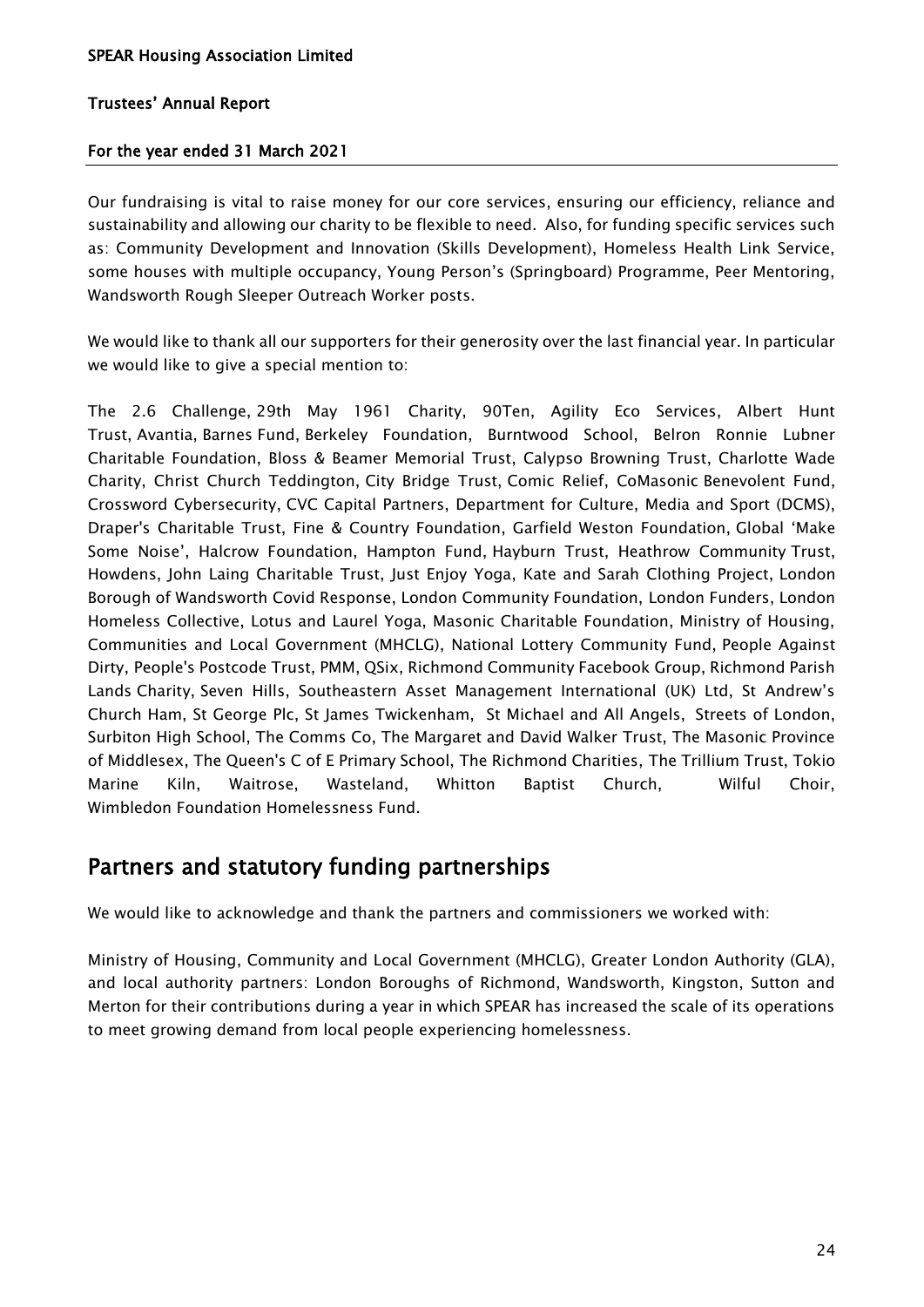# SPEAR Housing Association Limited

# Opinion

We have audited the financial statements of SPEAR Housing Association Limited (the 'charitable company') for the year ended 31 March 2021 which comprise the statement of financial activities, balance sheet, statement of cash flows and notes to the financial statements, including significant accounting policies. The financial reporting framework that has been applied in their preparation is applicable law and United Kingdom Accounting Standards, including FRS 102 The Financial Reporting Standard applicable in the UK and Republic of Ireland (United Kingdom Generally Accepted Accounting Practice).

In our opinion, the financial statements:

- Give a true and fair view of the state of the charitable company's affairs as at 31 March 2021 and of its incoming resources and application of resources, including its income and expenditure for the year then ended
- Have been properly prepared in accordance with United Kingdom Generally Accepted Accounting Practice
- Have been prepared in accordance with the requirements of the Companies Act 2006

# Basis for opinion

We conducted our audit in accordance with International Standards on Auditing (UK) (ISAs (UK)) and applicable law. Our responsibilities under those standards are further described in the Auditor's responsibilities for the audit of the financial statements section of our report. We are independent of the charitable company in accordance with the ethical requirements that are relevant to our audit of the financial statements in the UK, including the FRC's Ethical Standard and we have fulfilled our other ethical responsibilities in accordance with these requirements. We believe that the audit evidence we have obtained is sufficient and appropriate to provide a basis for our opinion.

# Conclusions relating to going concern

In auditing the financial statements, we have concluded that the trustees' use of the going concern basis of accounting in the preparation of the financial statements is appropriate.

Based on the work we have performed, we have not identified any material uncertainties relating to events or conditions that, individually or collectively, may cast significant doubt on SPEAR Housing Association Limited's ability to continue as a going concern for a period of at least twelve months from when the financial statements are authorised for issue.

Our responsibilities and the responsibilities of the trustees with respect to going concern are described in the relevant sections of this report.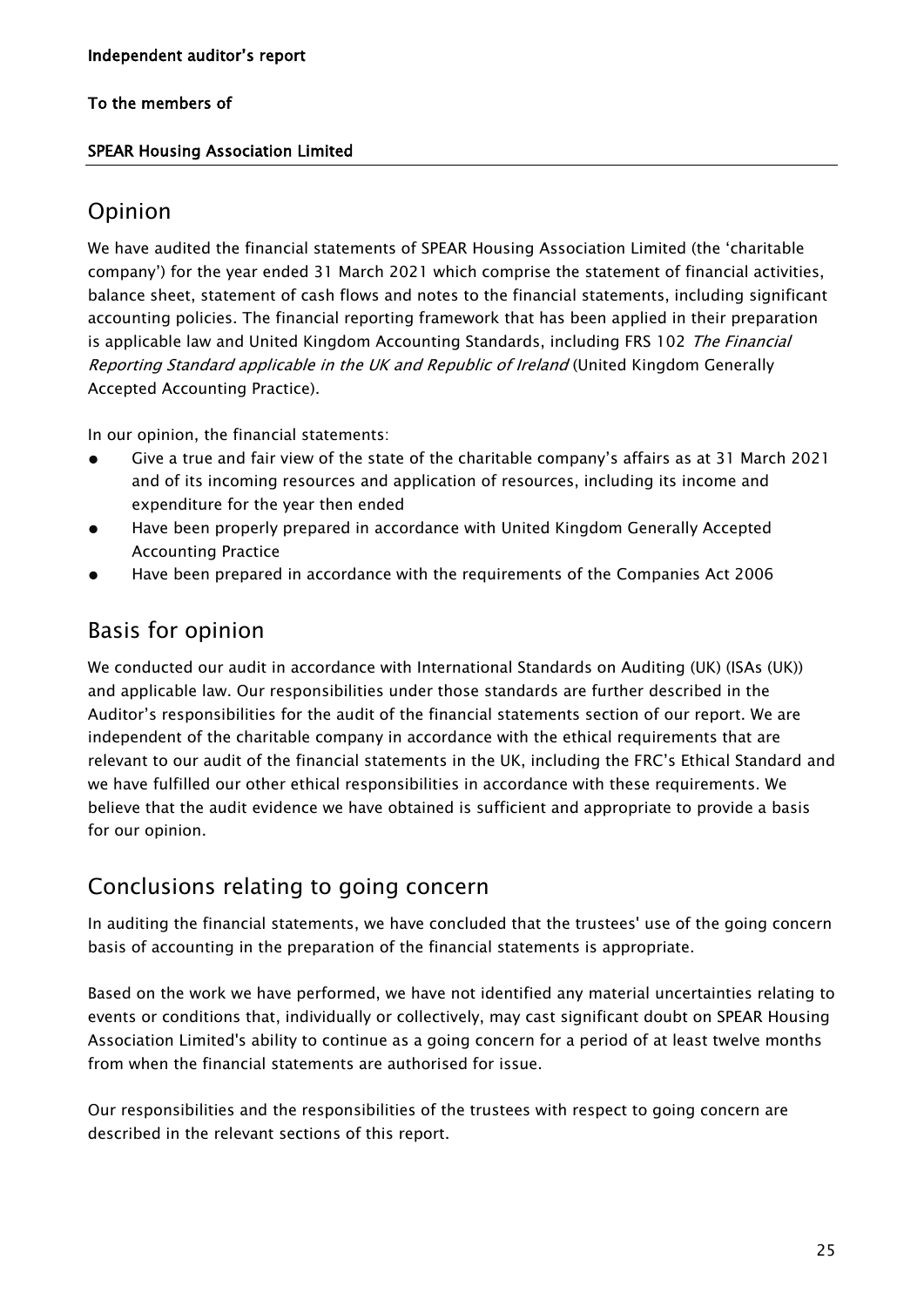# SPEAR Housing Association Limited

# Other Information

The other information comprises the information included in the trustees' annual report, other than the financial statements and our auditor's report thereon. The trustees are responsible for the other information contained within the annual report. Our opinion on the financial statements does not cover the other information and, except to the extent otherwise explicitly stated in our report, we do not express any form of assurance conclusion thereon. Our responsibility is to read the other information and, in doing so, consider whether the other information is materially inconsistent with the financial statements or our knowledge obtained in the course of the audit, or otherwise appears to be materially misstated. If we identify such material inconsistencies or apparent material misstatements, we are required to determine whether this gives rise to a material misstatement in the financial statements themselves. If, based on the work we have performed, we conclude that there is a material misstatement of this other information, we are required to report that fact.

We have nothing to report in this regard.

# Opinions on other matters prescribed by the Companies Act 2006

In our opinion, based on the work undertaken in the course of the audit:

- The information given in the trustees' annual report for the financial year for which the financial statements are prepared is consistent with the financial statements; and
- The trustees' annual report, including the strategic report has been prepared in accordance with applicable legal requirements.

# Matters on which we are required to report by exception

In the light of the knowledge and understanding of the charitable company and its environment obtained in the course of the audit, we have not identified material misstatements in the trustees' annual report. We have nothing to report in respect of the following matters in relation to which the Companies Act 2006 requires us to report to you if, in our opinion:

- Adequate accounting records have not been kept, or returns adequate for our audit have not been received from branches not visited by us; or
- The financial statements are not in agreement with the accounting records and returns; or
- Certain disclosures of trustees' remuneration specified by law are not made; or
- We have not received all the information and explanations we require for our audit; or
- The directors were not entitled to prepare the financial statements in accordance with the small companies regime and take advantage of the small companies' exemptions in preparing the trustees' annual report and from the requirement to prepare a strategic report.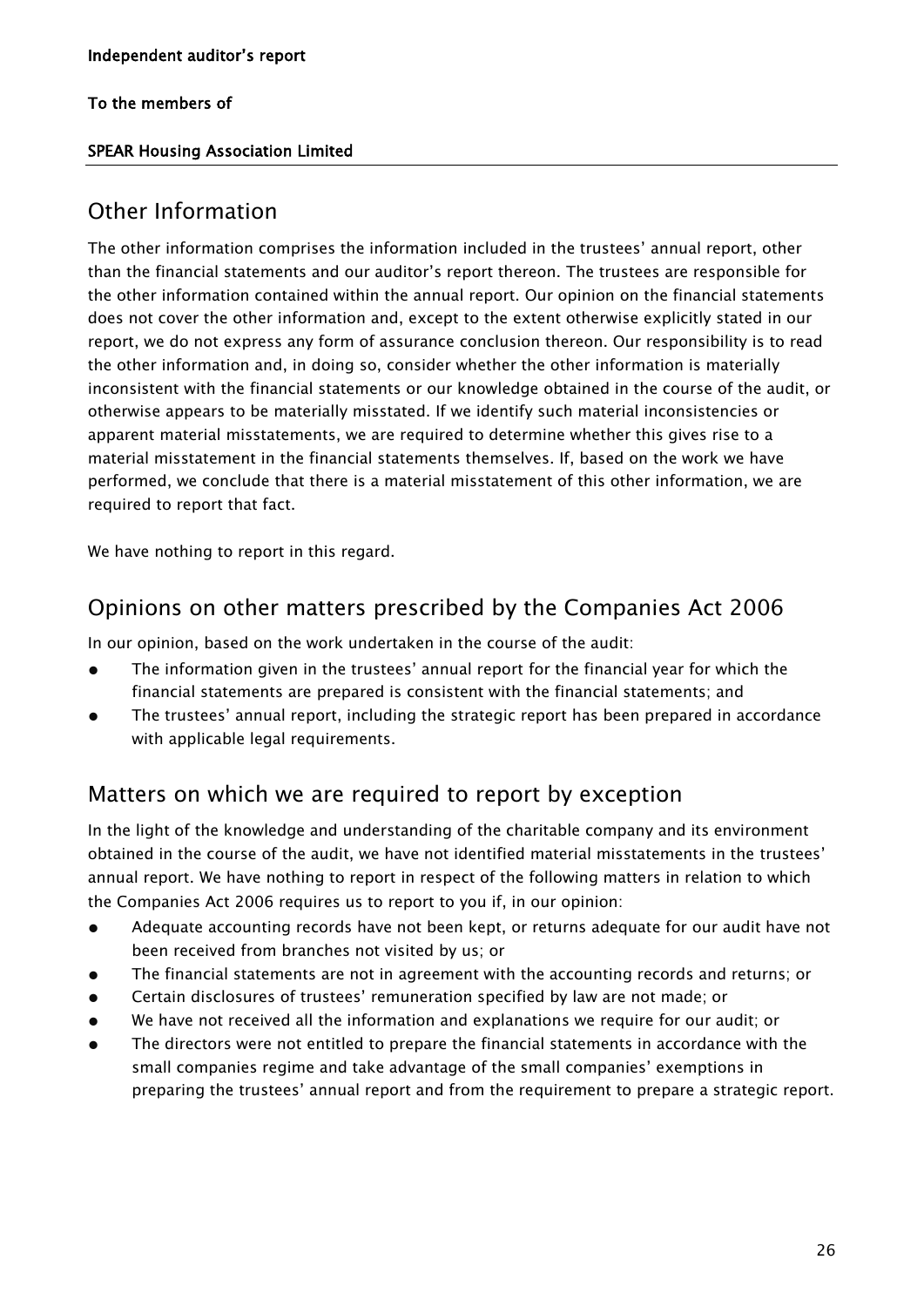# SPEAR Housing Association Limited

# Responsibilities of trustees

As explained more fully in the statement of trustees' responsibilities set out in the trustees' annual report, the trustees (who are also the directors of the charitable company for the purposes of company law) are responsible for the preparation of the financial statements and for being satisfied that they give a true and fair view, and for such internal control as the trustees determine is necessary to enable the preparation of financial statements that are free from material misstatement, whether due to fraud or error.

In preparing the financial statements, the trustees are responsible for assessing the charitable company's ability to continue as a going concern, disclosing, as applicable, matters related to going concern and using the going concern basis of accounting unless the trustees either intend to liquidate the charitable company or to cease operations, or have no realistic alternative but to do so.

# Auditor's responsibilities for the audit of the financial statements

Our objectives are to obtain reasonable assurance about whether the financial statements as a whole are free from material misstatement, whether due to fraud or error, and to issue an auditor's report that includes our opinion. Reasonable assurance is a high level of assurance but is not a guarantee that an audit conducted in accordance with ISAs (UK) will always detect a material misstatement when it exists. Misstatements can arise from fraud or error and are considered material if, individually or in the aggregate, they could reasonably be expected to influence the economic decisions of users taken on the basis of these financial statements.

Irregularities, including fraud, are instances of non-compliance with laws and regulations. We design procedures in line with our responsibilities, outlined above, to detect material misstatements in respect of irregularities, including fraud. The extent to which our procedures are capable of detecting irregularities, including fraud are set out below.

# Capability of the audit in detecting irregularities

In identifying and assessing risks of material misstatement in respect of irregularities, including fraud and non-compliance with laws and regulations, our procedures included the following:

- We enquired of management and the Finance Committee, which included obtaining and reviewing supporting documentation, concerning the charity's policies and procedures relating to:
	- Identifying, evaluating, and complying with laws and regulations and whether they were aware of any instances of non-compliance;
	- Detecting and responding to the risks of fraud and whether they have knowledge of any actual, suspected, or alleged fraud;
	- The internal controls established to mitigate risks related to fraud or non-compliance with laws and regulations.
- We inspected the minutes of meetings of those charged with governance.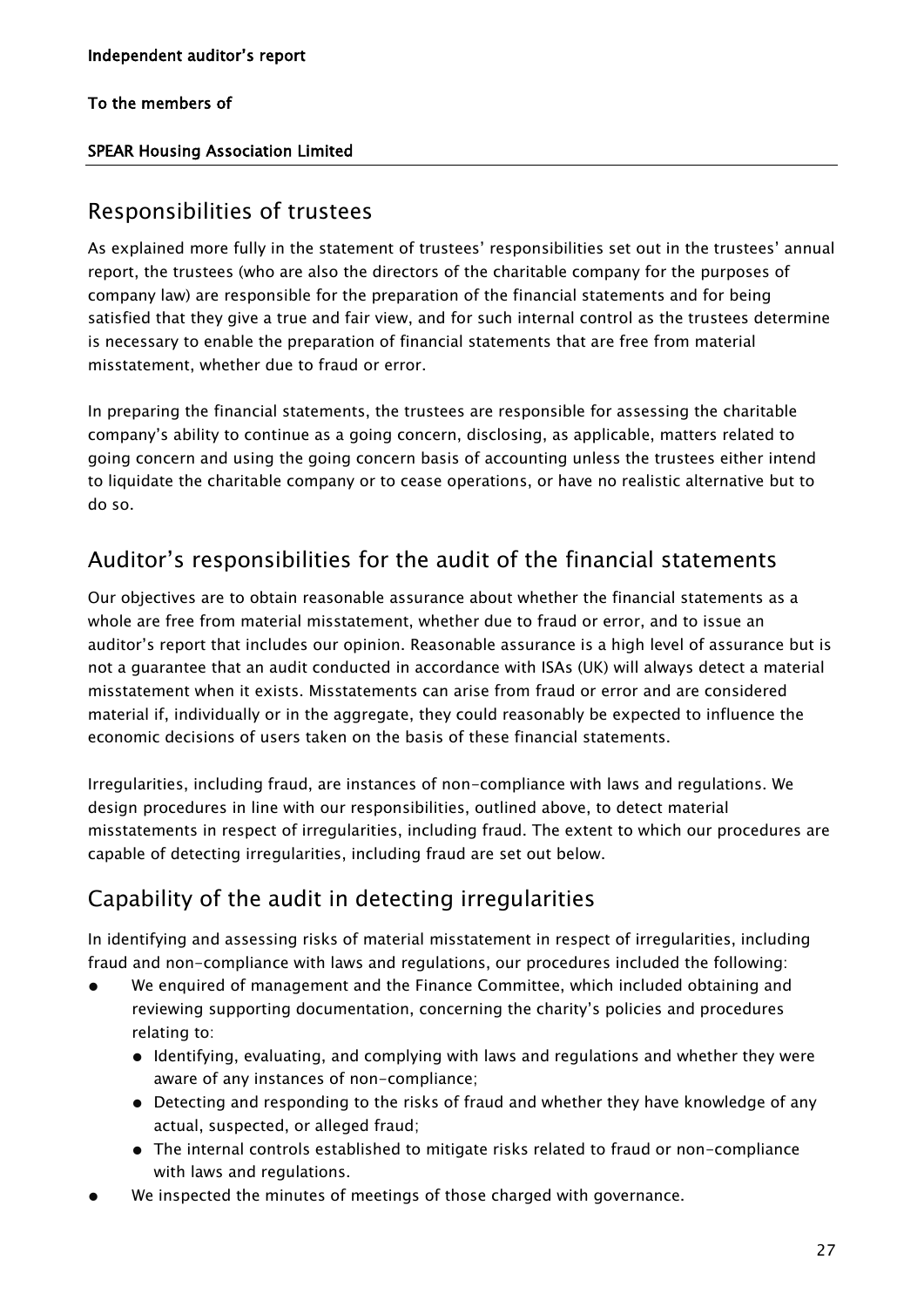# SPEAR Housing Association Limited

- We obtained an understanding of the legal and regulatory framework that the charity operates in, focusing on those laws and regulations that had a material effect on the financial statements or that had a fundamental effect on the operations of the charity from our professional and sector experience.
- We communicated applicable laws and regulations throughout the audit team and remained alert to any indications of non-compliance throughout the audit.
- We reviewed any reports made to regulators.
- We reviewed the financial statement disclosures and tested these to supporting documentation to assess compliance with applicable laws and regulations.
- We performed analytical procedures to identify any unusual or unexpected relationships that may indicate risks of material misstatement due to fraud.
- In addressing the risk of fraud through management override of controls, we tested the appropriateness of journal entries and other adjustments, assessed whether the judgements made in making accounting estimates are indicative of a potential bias and tested significant transactions that are unusual or those outside the normal course of business.

Because of the inherent limitations of an audit, there is a risk that we will not detect all irregularities, including those leading to a material misstatement in the financial statements or non-compliance with regulation. This risk increases the more that compliance with a law or regulation is removed from the events and transactions reflected in the financial statements, as we will be less likely to become aware of instances of non-compliance. The risk is also greater regarding irregularities occurring due to fraud rather than error, as fraud involves intentional concealment, forgery, collusion, omission or misrepresentation.

A further description of our responsibilities is available on the Financial Reporting Council's website at: [www.frc.org.uk/auditorsresponsibilities](http://www.frc.org.uk/auditorsresponsibilities). This description forms part of our auditor's report.

# Use of our report

This report is made solely to the charitable company's members as a body, in accordance with Chapter 3 of Part 16 of the Companies Act 2006. Our audit work has been undertaken so that we might state to the charitable company's members those matters we are required to state to them in an auditor's report and for no other purpose. To the fullest extent permitted by law, we do not accept or assume responsibility to anyone other than the charitable company and the charitable company's members as a body, for our audit work, for this report, or for the opinions we have formed.

Noelia Serrano (Senior statutory auditor) 18 January 2022 for and on behalf of Sayer Vincent LLP, Statutory Auditor Invicta House, 108-114 Golden Lane, LONDON, EC1Y 0TL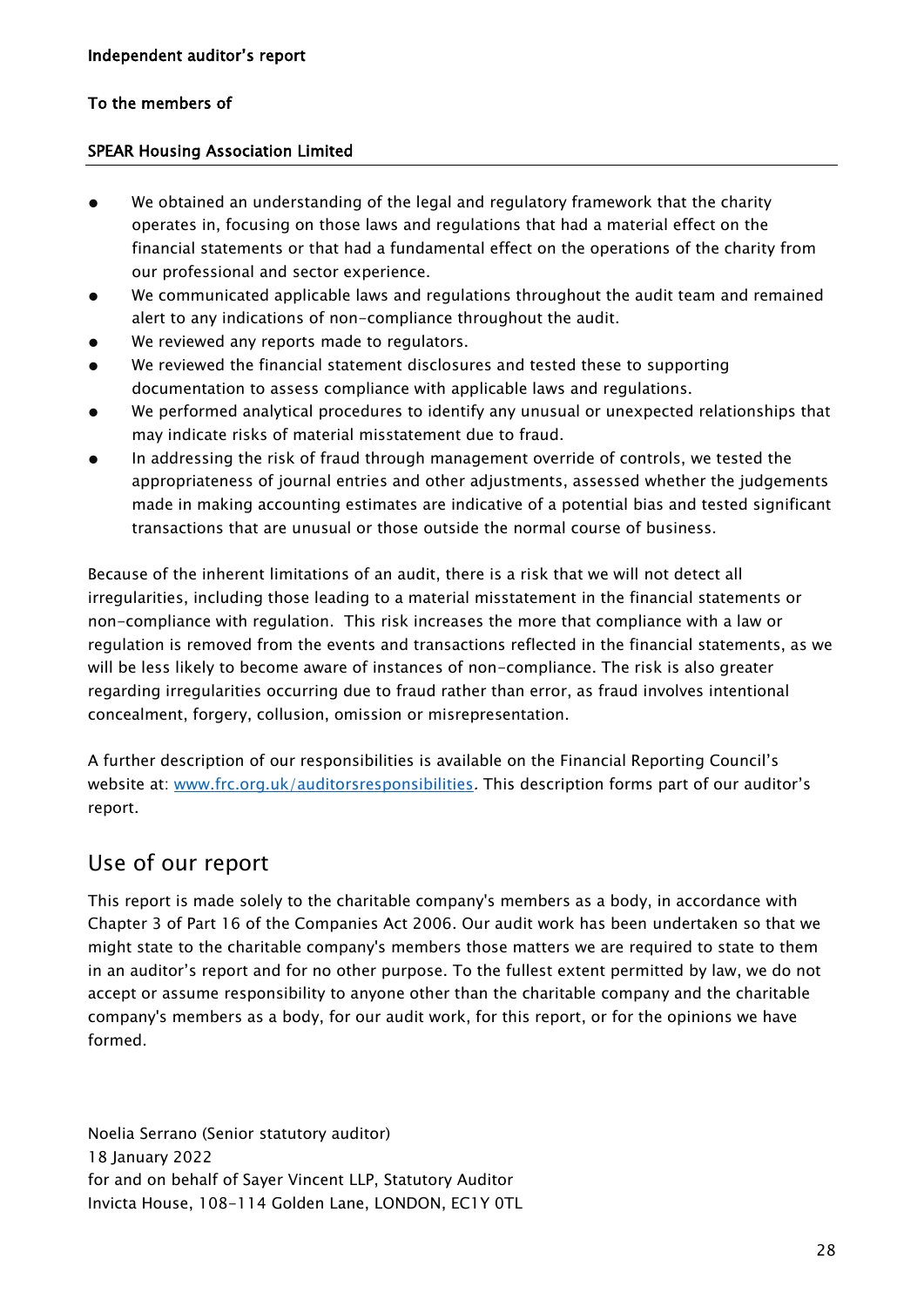### Statement of financial activities (incorporating income and expenditure account)

### For the year ended 31 March 2021

|                                    |      |              | <b>SPEAR</b> |                          | <b>SPEAR Endowment Trust</b> | 2021         | 2020       |
|------------------------------------|------|--------------|--------------|--------------------------|------------------------------|--------------|------------|
|                                    |      | Unrestricted | Restricted   | Unrestricted             | Restricted                   | <b>Total</b> | Total      |
|                                    | Note | £            | £            | £                        | £                            | £            | £          |
| Income from:                       |      |              |              |                          |                              |              |            |
| Donations and legacies             | 3    | 411.834      |              |                          |                              | 411,834      | 208,608    |
| Charitable activities              | 4    | 1,299,212    | 3,440,546    |                          |                              | 4,739,758    | 3,851,569  |
| Investments                        | 5    | 3,738        |              |                          |                              | 3,738        | 21,094     |
| <b>Total income</b>                |      | 1,714,784    | 3,440,546    |                          | -                            | 5,155,330    | 4,081,271  |
| <b>Expenditure on:</b>             |      |              |              |                          |                              |              |            |
| Raising funds                      | 6    | 240,171      |              |                          |                              | 240,171      | 176,968    |
| Charitable activities              | 6    | 1,195,011    | 3,460,931    |                          | 19,519                       | 4,675,461    | 4,415,815  |
| <b>Total expenditure</b>           |      | 1,435,182    | 3,460,931    |                          | 19,519                       | 4,915,632    | 4,592,783  |
| Net income / (expenditure) for the |      |              |              |                          |                              |              |            |
| year                               | 7    | 279,602      | (20, 385)    |                          | (19, 519)                    | 239,698      | (511, 512) |
| Net movement in funds              |      | 279,602      | (20, 385)    |                          | (19, 519)                    | 239,698      | (511, 512) |
| <b>Reconciliation of funds:</b>    |      |              |              |                          |                              |              |            |
| Total funds brought forward        |      | 3,270,288    | 37,750       | $\overline{\phantom{m}}$ | 3,995,779                    | 7,303,817    | 7,815,329  |
| Total funds carried forward        |      | 3,549,890    | 17,365       | $\overline{\phantom{m}}$ | 3,976,260                    | 7,543,515    | 7,303,817  |

All of the above results are derived from continuing activities. There were no other recognised gains or losses other than those stated above. Movements in funds are disclosed in Note 15 to the financial statements.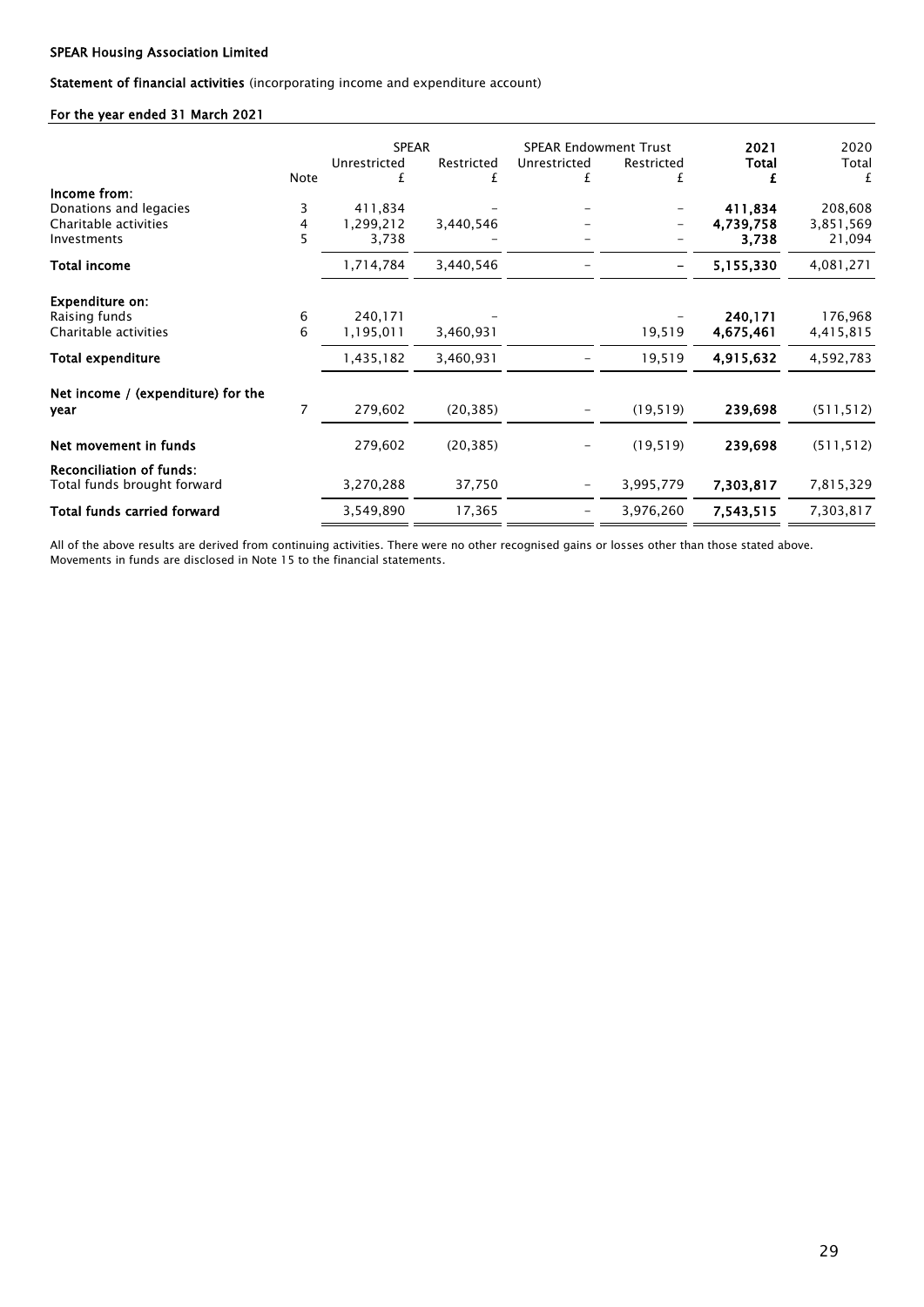Balance sheet

As at 31 March 2021

Company no. 06396687

| <b>Fixed assets:</b>                                                                                                         | <b>Note</b> | £                               | 2021<br>£           | £                             | 2020<br>£           |
|------------------------------------------------------------------------------------------------------------------------------|-------------|---------------------------------|---------------------|-------------------------------|---------------------|
| Tangible assets<br>Investments                                                                                               | 10          |                                 | 1,289,969<br>47,097 |                               | 1,306,694<br>3,640  |
| <b>Current assets:</b><br>Debtors<br>Short term deposits<br>Cash at bank and in hand                                         | 11          | 1,159,698<br>4,049<br>6,148,305 | 1,337,066           | 597,166<br>6,619<br>5,775,755 | 1,310,334           |
| Liabilities:<br>Creditors: amounts falling due within one year                                                               | 12          | 7,312,051<br>(1, 105, 602)      |                     | 6,379,540<br>(386, 057)       |                     |
| <b>Net current assets</b>                                                                                                    |             |                                 | 6,206,449           |                               | 5,993,483           |
| Total assets less current liabilities                                                                                        |             |                                 | 7,543,515           |                               | 7,303,817           |
| <b>Total net assets</b>                                                                                                      |             |                                 | 7,543,515           |                               | 7,303,817           |
| The funds of the charity:<br>Restricted income funds<br>Endowment fund<br>Unrestricted income funds:                         | 14          |                                 | 17,365<br>3,976,260 |                               | 37,750<br>3,995,779 |
| <b>Designated funds</b><br>Designated general funds - planned maintenance<br>Designated general funds - property development |             | 1,129,972<br>953,691            |                     | 1,195,406<br>956,691          |                     |
| <b>General funds</b>                                                                                                         |             | 1,466,227                       |                     | 1,118,191                     |                     |
| Total unrestricted funds                                                                                                     |             |                                 | 3,549,890           |                               | 3,270,288           |
| <b>Total charity funds</b>                                                                                                   |             |                                 | 7,543,515           |                               | 7,303,817           |

Approved by the trustees on 17 January 2022 and signed on their behalf by:

Chair of Trustees Paul Doe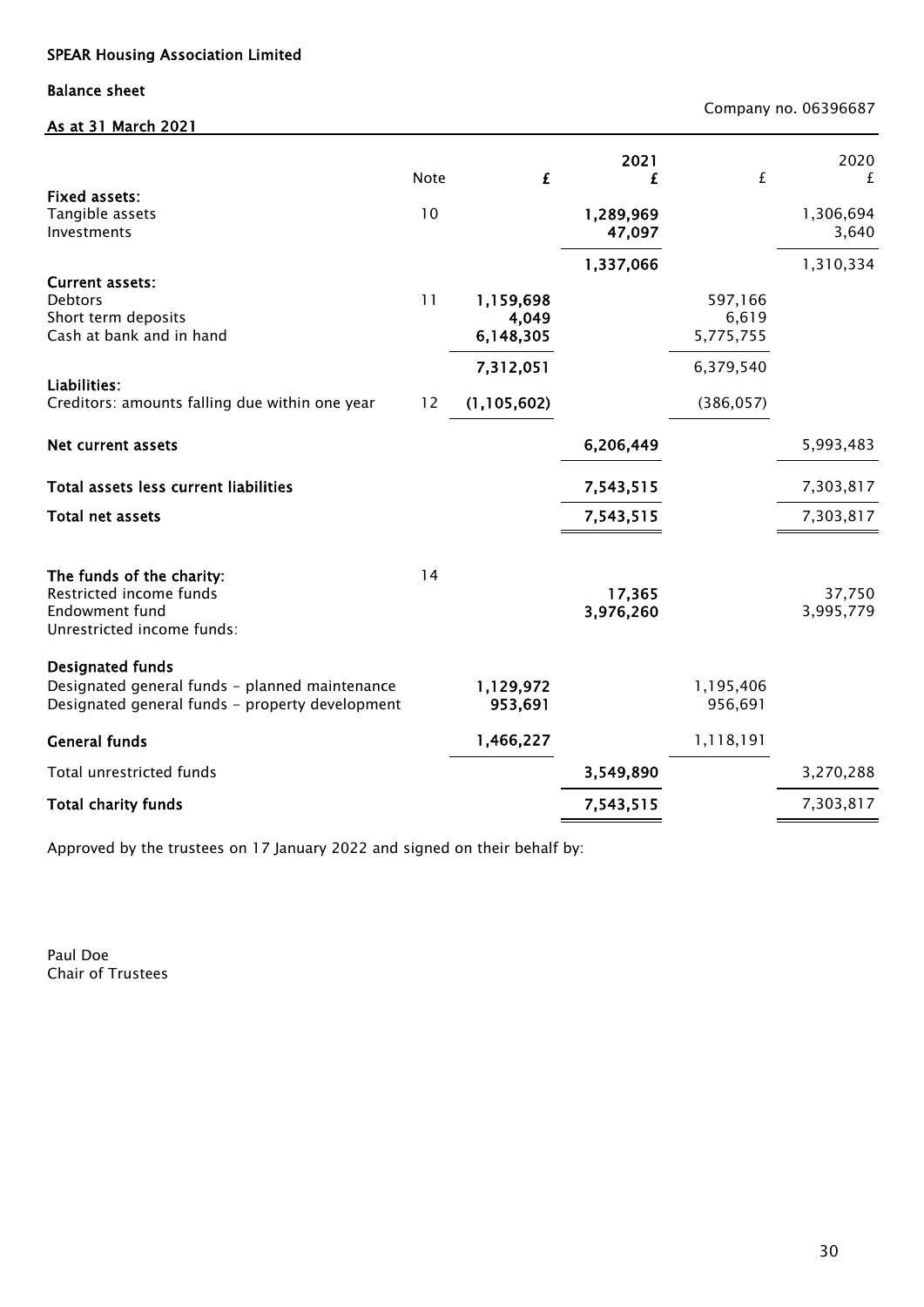### Statement of cash flows

# For the year ended 31 March 2021

### Reconciliation of net income (expenditure) to net cash flow from operating activities

|                                                                                                                                             |             |                    |           | 2021                                       | 2020<br>f                                  |
|---------------------------------------------------------------------------------------------------------------------------------------------|-------------|--------------------|-----------|--------------------------------------------|--------------------------------------------|
| Net income (expenditure) for the reporting period<br>(as per the statement of financial activities)                                         |             |                    |           | 239,698                                    | (511, 512)                                 |
| Depreciation charges<br>Dividends, interest and rent from investments<br>(Increase) in debtors<br>Increase in creditors and deferred income |             |                    |           | 45,467<br>(3,737)<br>(562, 533)<br>719,546 | 58,250<br>(21,094)<br>(375, 956)<br>41,876 |
| Net cash provided by/(used in) operating activities                                                                                         |             |                    |           | 438,441                                    | (808, 436)                                 |
|                                                                                                                                             | <b>Note</b> | 2021<br>£          | £         | 2020<br>£                                  | £                                          |
| Cash flows from operating activities                                                                                                        |             |                    |           |                                            |                                            |
| Net cash provided by/(used in) operating activities                                                                                         |             |                    | 438,441   |                                            | (808, 436)                                 |
| Cash flows from investing activities:<br>Dividends, interest and rents from investments<br>Additions to investments                         |             | 3,737<br>(43, 457) |           | 19,887                                     |                                            |
| Additions to fixed assets                                                                                                                   |             | (28, 742)          |           | (65, 857)                                  |                                            |
| Net cash (used in) / provided by investing activities                                                                                       |             |                    | (68, 462) |                                            | (45, 970)                                  |
| Change in cash and cash equivalents in the year                                                                                             |             |                    | 369,979   |                                            | (854, 406)                                 |
| Cash and cash equivalents at the beginning of the year                                                                                      |             |                    | 5,782,374 |                                            | 6,636,780                                  |
| Cash and cash equivalents at the end of the year                                                                                            | 16          |                    | 6,152,353 |                                            | 5,782,374                                  |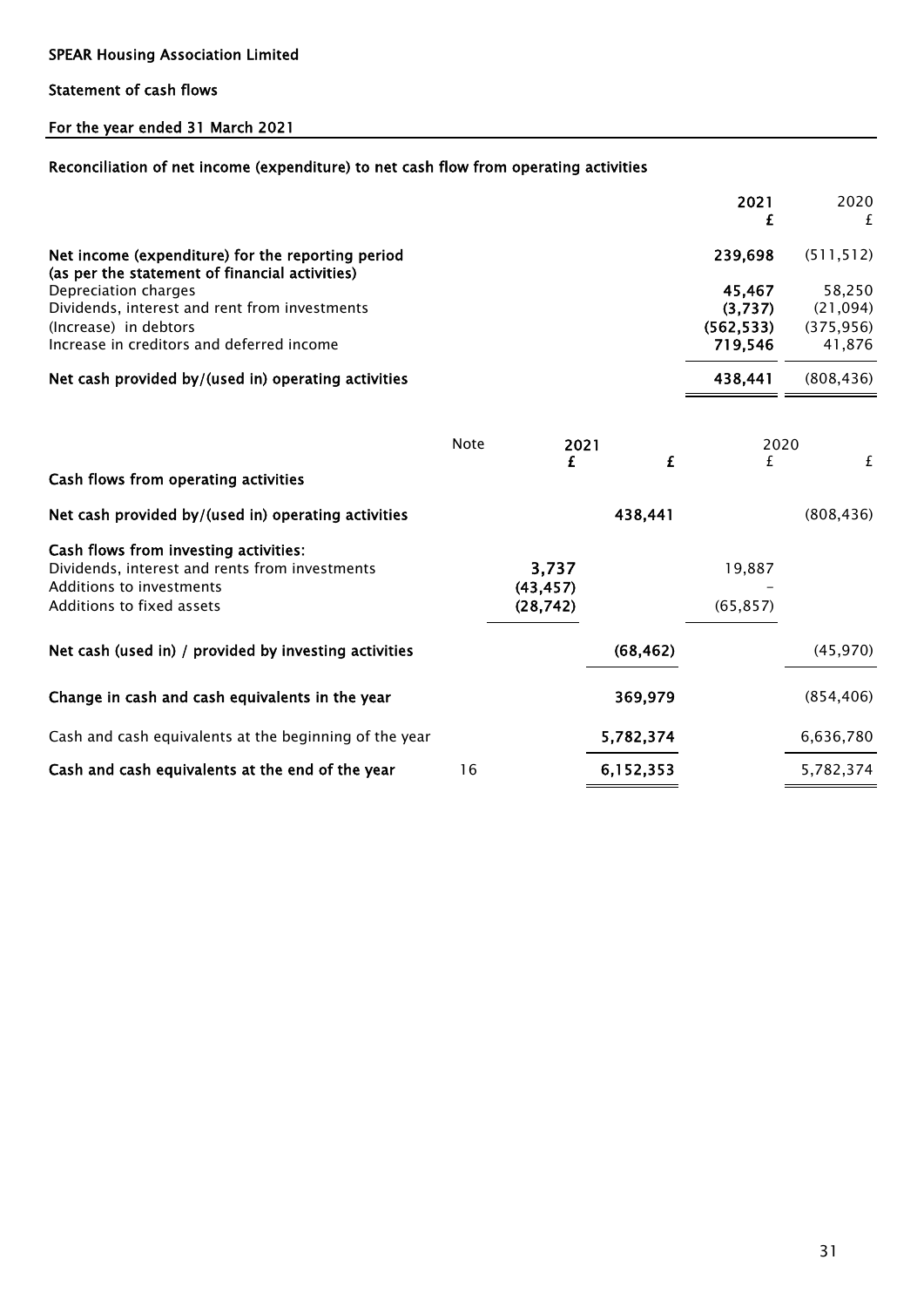#### Notes to the financial statements

#### For the year ended 31 March 2021

#### 1 Accounting policies

#### a) Statutory information

SPEAR Housing Association is a charitable company limited by guarantee and is incorporated in England and Wales.

The registered office address and principal place of business is 9 Briar Road, Twickenham, TW2 6RB.

#### b) Basis of preparation

The financial statements have been prepared in accordance with Accounting and Reporting by Charities: Statement of Recommended Practice applicable to charities preparing their accounts in accordance with the Financial Reporting Standard applicable in the UK and Republic of Ireland (FRS 102) - (Charities SORP FRS 102), the Financial Reporting Standard applicable in the UK and Republic of Ireland (FRS 102) and the Companies Act 2006.

These accounts consist of the accounts of SPEAR Housing Association Limited and the SPEAR Endowment Trust (previously known as Quintus Housing Trust), charity number 1122206-1, an unincorporated charity. The Charity Commission issued a linking direction for the two charities in 2018. As a result of the linking direction, comparative information for SPEAR Housing Association Limited and the SPEAR Endowment Trust have been combined from the year-ended 31 March 2019 and have been restated as if the linking direction has always been in existence.

Assets and liabilities are initially recognised at historical cost or transaction value unless otherwise stated in the relevant accounting policy or note.

#### c) Public benefit entity

The charitable company meets the definition of a public benefit entity under FRS 102.

#### d) Going concern

The trustees consider that there are no material uncertainties about the charitable company's ability to continue as a going concern.

The trustees do not consider that there are any sources of estimation uncertainty at the reporting date that have a significant risk of causing a material adjustment to the carrying amounts of assets and liabilities within the next reporting period.

#### e) Income

Income is recognised when the charity has entitlement to the funds, any performance conditions attached to the income have been met, it is probable that the income will be received and that the amount can be measured reliably.

Income from government and other grants, whether 'capital' grants or 'revenue' grants, is recognised when the charity has entitlement to the funds, any performance conditions attached to the grants have been met, it is probable that the income will be received and the amount can be measured reliably and is not deferred.

Income received in advance of the provision of a specified service is deferred until the criteria for income recognition are met.

Rental Income and service charges are recognised on a receivable basis in the period to which it relates, net of any losses from voids and bad debts for arrears.

#### f) Interest receivable

Interest on funds held on deposit is included when receivable and the amount can be measured reliably by the charity; this is normally upon notification of the interest paid or payable by the bank.

#### g) Expenditure and irrecoverable VAT

Expenditure is recognised once there is a legal or constructive obligation to make a payment to a third party, it is probable that settlement will be required and the amount of the obligation can be measured reliably. Expenditure is classified under the following activity headings:

- Costs of raising funds relate to the costs incurred by the charity in encouraging third parties to make voluntary contributions to it, as well as the cost of any activities with a fundraising purpose
- Expenditure on charitable activities includes the costs of delivering services undertaken to further the purposes of our charity and their associated support costs

Irrecoverable VAT is charged as a cost against the activity for which the expenditure was incurred.

#### h) Allocation of support costs

Resources expended are allocated to the particular activity where the cost relates directly to that activity. The cost of overall direction and administration of each activity, comprising the salary and overhead costs of the central function, is apportioned on the following basis which are an estimate, based on staff time, of the amount attributable to each activity.

#### i) Governance costs

Governance costs are the costs associated with the governance arrangements of the charity. These costs are associated with constitutional and statutory requirements and include any costs associated with the strategic management of the charity's activities. Governance costs are apportioned on the basis of staff time attributable to each activity, as outlined above.

#### j) Fund accounting

Restricted funds are to be used for specific purposes as laid down by the donor. Expenditure which meets these criteria is charged to the fund.

Unrestricted funds are donations and other incoming resources received or generated for the charitable purposes.

Designated funds are unrestricted funds earmarked by the trustees for particular purposes.

Endowment funds can be used solely for the specific purpose of property acquisition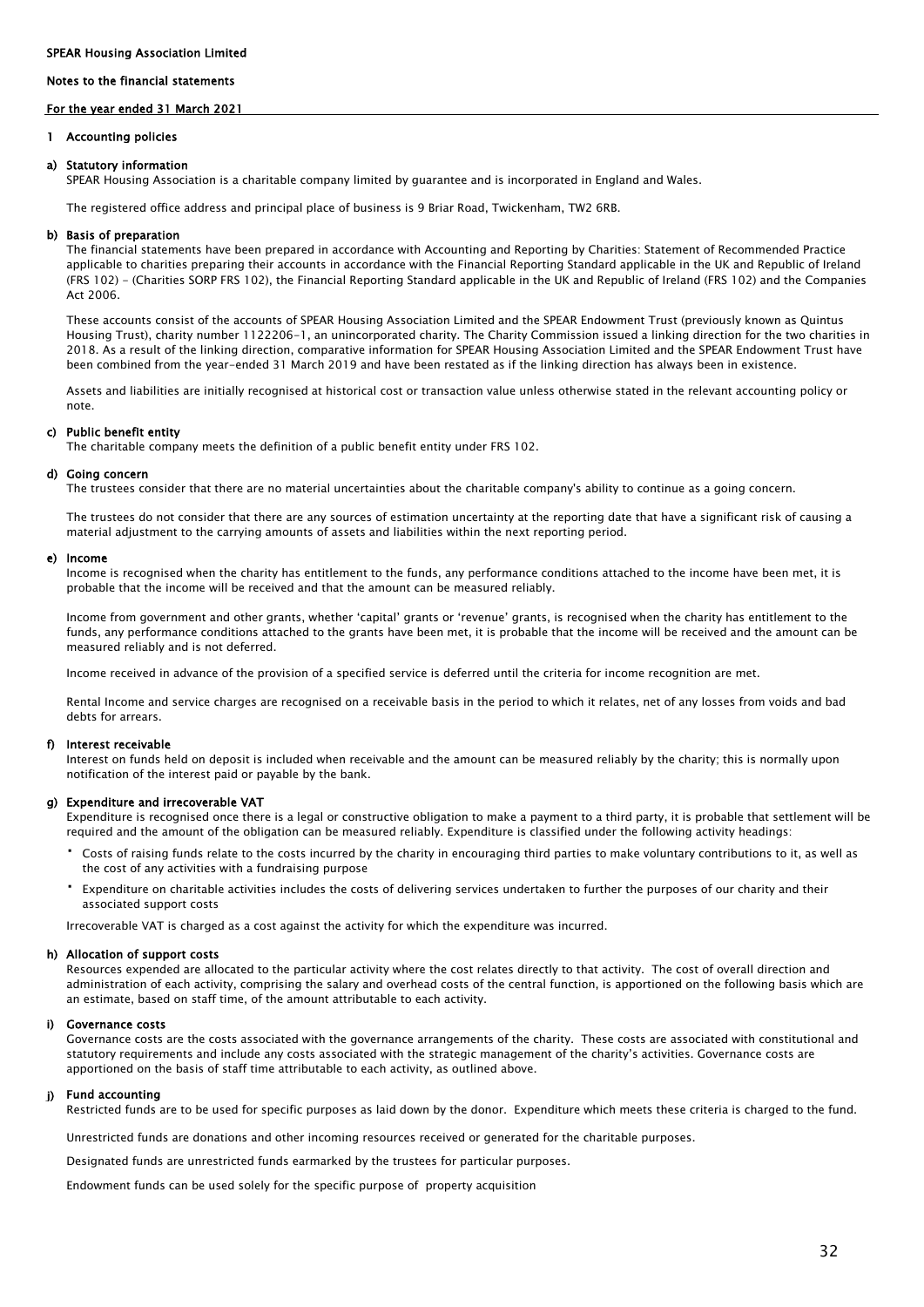#### Notes to the financial statements

#### For the year ended 31 March 2021

#### 1 Accounting policies (continued)

#### k) Operating leases

Rental charges are charged on a straight line basis over the term of the lease.

#### l) Tangible fixed assets

Items of equipment are capitalised where the purchase price exceeds £1,000. Depreciation costs are allocated to activities on the basis of the use of the related assets in those activities. Assets are reviewed for impairment if circumstances indicate their carrying value may exceed their net realisable value and value in use. Land is not depreciated.

Depreciation is provided at rates calculated to write down the cost of each asset to its estimated residual value over its expected useful life. The depreciation rates in use are as follows:

| ■ Buildings and Property components – Almshouses and Housing | 8–75 years |
|--------------------------------------------------------------|------------|
| Fixtures & Fittings                                          | 3 years    |
| Computers & Equipment                                        | 3 vears    |

#### m) Debtors

Trade and other debtors are recognised at the settlement amount. Prepayments are valued at the amount prepaid.

#### n) Cash at bank and in hand

Cash at bank and cash in hand includes cash and short term highly liquid investments with a short maturity of three months or less from the date of acquisition or opening of the deposit or similar account. Cash balances exclude any funds held on behalf of service users.

#### o) Creditors and provisions

Creditors and provisions are recognised where the charity has a present obligation resulting from a past event that will probably result in the transfer of funds to a third party and the amount due to settle the obligation can be measured or estimated reliably. Creditors and provisions are normally recognised at their settlement amount after allowing for any trade discounts due.

#### p) Financial instruments

The charity only has financial assets and financial liabilities of a kind that qualify as basic financial instruments. Basic financial instruments are initially recognised at transaction value and subsequently measured at their settlement value with the exception of bank loans which are subsequently measured at amortised cost using the effective interest method.

#### q) Pensions

The pension contributions are paid into a Group Personal Pension Plan on behalf of all eligible employees who elect to have such a pension arrangement. This is an individual defined contribution arrangement. The charity's liability is limited to the employer's contributions.

#### r) Reclassification of Charitable income and expenditure

The notes for charitable income and expenditure have been reclassified in the year to show a summary of stratification of SPEAR's main activities.

#### 2 Statement of financial activities (incorporating income and expenditure account) - Prior Year

|                                        | <b>SPEAR</b> |            | <b>SPEAR Endowment Trust</b> | 2020              |            |
|----------------------------------------|--------------|------------|------------------------------|-------------------|------------|
|                                        | Unrestricted | Restricted | Unrestricted                 | Restricted        | Total      |
|                                        | £            | £          | £                            | £                 | £          |
| Income from:<br>Donations and legacies | 208,608      |            |                              |                   | 208,608    |
| Charitable activities                  | 1,255,579    | 2,595,990  |                              |                   | 3,851,569  |
| Investments                            | 21,094       |            |                              |                   | 21,094     |
| <b>Total income</b>                    | 1,485,281    | 2,595,990  |                              | $\qquad \qquad -$ | 4,081,271  |
| <b>Expenditure on:</b>                 |              |            |                              |                   |            |
| Raising funds                          | 176,968      |            |                              |                   | 176,968    |
| Charitable activities                  | 1,798,732    | 2,597,965  | -                            | 19,118            | 4,415,815  |
| <b>Total expenditure</b>               | 1,975,700    | 2,597,965  | -                            | 19,118            | 4,592,783  |
| Net (expenditure) for the year         | (490, 419)   | (1, 975)   | $\overline{\phantom{0}}$     | (19, 118)         | (511, 512) |
| Transfers between funds                |              |            |                              |                   |            |
| Net movement in funds                  | (490, 419)   | (1, 975)   | -                            | (19, 118)         | (511, 512) |
| Reconciliation of funds:               |              |            |                              |                   |            |
| Total funds brought forward            | 3,760,707    | 39,725     |                              | 4,014,897         | 7,815,329  |
| Total funds carried forward            | 3,270,288    | 37,750     |                              | 3,995,779         | 7,303,817  |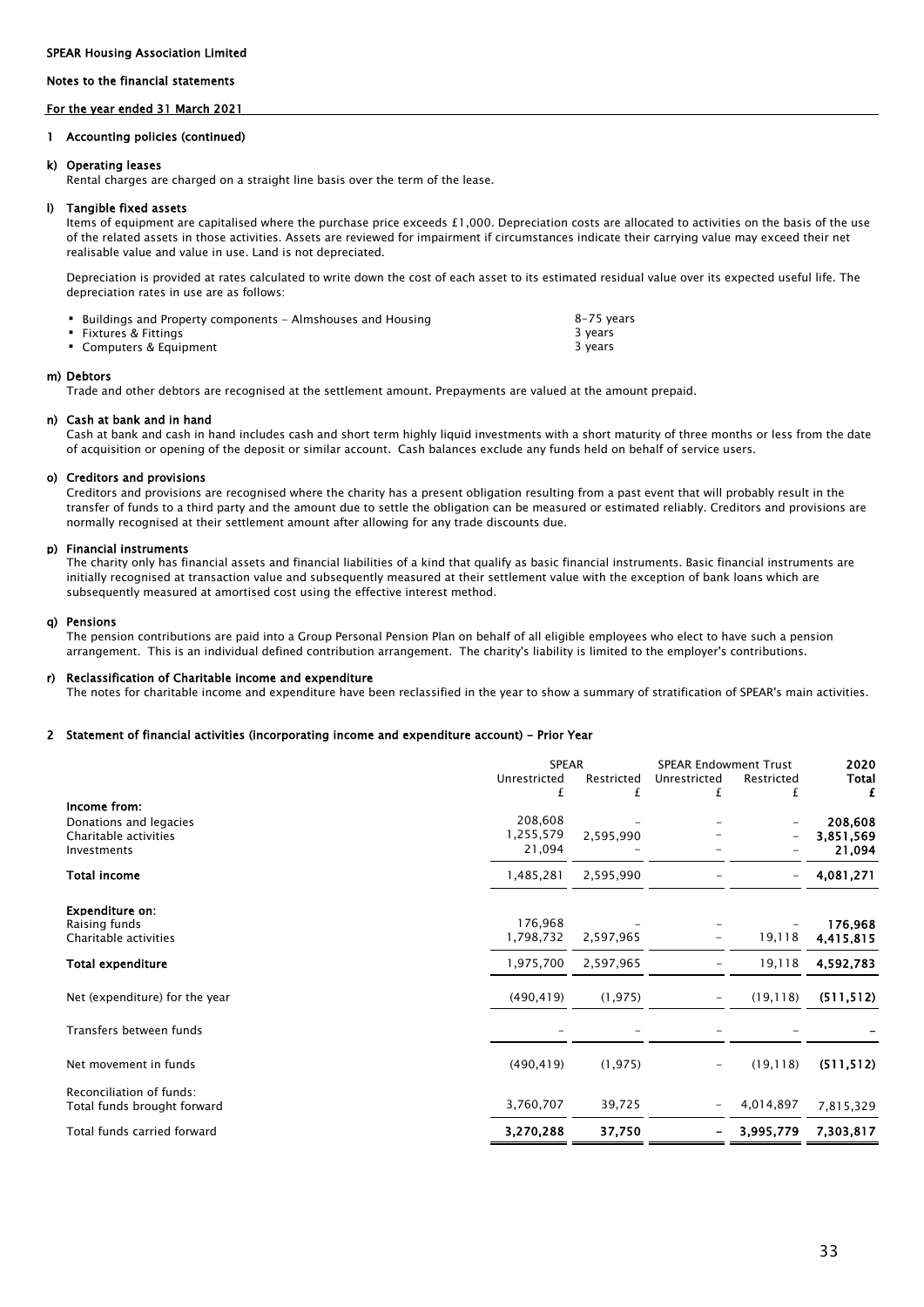### Notes to the financial statements

### For the year ended 31 March 2021

#### 3 Income from donations and legacies

|           | Unrestricted | Restricted               | 2021<br>Total | Unrestricted | Restricted               | 2020<br>Total |
|-----------|--------------|--------------------------|---------------|--------------|--------------------------|---------------|
| Legacies  | 9,622        | $\overline{\phantom{m}}$ | 9,622         | 21,417       | $\qquad \qquad -$        | 21.417        |
| Donations | 402,212      | $\overline{\phantom{a}}$ | 402.212       | 187.191      | -                        | 187.191       |
|           | 411,834      | $\overline{\phantom{a}}$ | 411,834       | 208,608      | $\overline{\phantom{0}}$ | 208,608       |

#### 4 Income from charitable activities

|                                                           |                          |                          | 2021      |                          |            | 2020      |
|-----------------------------------------------------------|--------------------------|--------------------------|-----------|--------------------------|------------|-----------|
|                                                           | Unrestricted             | Restricted               | Total     | Unrestricted             | Restricted | Total     |
|                                                           |                          |                          |           |                          | £          |           |
| Rents and service charges – Supported housing and hostels | 1,034,102                | $\overline{\phantom{a}}$ | 1,034,102 | 965,334                  |            | 965,334   |
| Rents and service charges - SET Housing and almshouses    | 203,574                  |                          | 203.574   | 179,275                  |            | 179,275   |
| Supported Service Contracts:                              |                          |                          |           |                          |            |           |
| LB Kingston                                               |                          | 496,602                  | 496,602   | -                        | 497,334    | 497,334   |
| LB Merton                                                 |                          | 113,072                  | 113,072   |                          | 236,526    | 236,526   |
| LB Richmond                                               | -                        | 1,124,947                | 1,124,947 | 37,925                   | 908,963    | 946,889   |
| <b>LB Sutton</b>                                          | $\overline{\phantom{m}}$ | 416,513                  | 416.513   | $\overline{\phantom{0}}$ | 123,167    | 123,167   |
| LB Wandsworth                                             | $\overline{\phantom{m}}$ | 649,756                  | 649.756   | $\qquad \qquad -$        | 438,343    | 438,343   |
| Grants:                                                   |                          |                          |           |                          |            |           |
| Coronavirus Job Retention Scheme (furlough scheme)        | 38,936                   |                          | 38,936    |                          |            |           |
| Richmond Parish Lands Charity                             | $\qquad \qquad -$        | 31,400                   | 31,400    | $\qquad \qquad -$        | 31,400     | 31,400    |
| Hampton Fund                                              | -                        | 12,250                   | 12,250    | $\qquad \qquad -$        | 13,050     | 13,050    |
| QSix (formerly PMM)                                       |                          | 35,417                   | 35,417    | -                        | 50,000     | 50,000    |
| Homelessness Reponse Fund (COVID)                         |                          | 99.740                   | 99.740    |                          |            |           |
| Heathrow Community Trust (COVID)                          |                          | 7,500                    | 7,500     |                          |            |           |
| London Funders Community Trust                            |                          | 5,000                    | 5,000     |                          |            |           |
| Other                                                     |                          | 3,094                    | 3,094     | 1,000                    | 2,000      | 3,000     |
| Sub total                                                 | 1,276,612                | 2,995,291                | 4,271,903 | 1,183,535                | 2,300,784  | 3,484,319 |

### Other Services

| <b>Community Development and Innovation</b>                                                  |                          |         |         |                          |         |         |
|----------------------------------------------------------------------------------------------|--------------------------|---------|---------|--------------------------|---------|---------|
| Hampton Fund                                                                                 |                          | 23,125  | 23,125  | -                        | 22,500  | 22,500  |
| Comic Relief                                                                                 | -                        | 15,812  | 15,812  | -                        |         |         |
| City Bridge Trust                                                                            |                          | 31,037  | 31,037  | -                        | 28,950  | 28,950  |
| 29th May Charitable Trust                                                                    |                          | 5,000   | 5,000   |                          |         |         |
| Masons Middlesex                                                                             |                          | 2,000   | 2,000   |                          |         |         |
| Other                                                                                        |                          | 500     | 500     | -                        | 2,225   | 2,225   |
| John Laing Charitable Trust                                                                  | -                        | 23,000  | 23,000  |                          |         |         |
| Streetsmart                                                                                  |                          |         |         |                          | 5,800   | 5,800   |
| <b>Albert Hunt Trust</b>                                                                     |                          |         |         |                          | 5,000   | 5,000   |
| <b>Heathrow Community Trust</b>                                                              |                          | 9,005   | 9,005   | -                        | 10,006  | 10,006  |
| Postcode Community Trust                                                                     |                          |         |         | -                        | 15,000  | 15,000  |
| Garfield Weston Foundation                                                                   | -                        | 10,000  | 10,000  | $\qquad \qquad -$        | 10,000  | 10,000  |
| <b>Berkeley Foundation</b>                                                                   |                          | 15,120  | 15,120  | -                        | 29,646  | 29,646  |
| Sub total                                                                                    |                          | 134,599 | 134,599 | -                        | 129,127 | 129,127 |
| <b>Homeless Health Link Service</b><br>The National Lottery Community Fund (note £ 61,000 in |                          |         |         |                          |         |         |
| Deferred Income, 2019: £30,000)                                                              |                          | 125,406 | 125,406 | $\overline{\phantom{a}}$ | 125,979 | 125,979 |
| Sub total                                                                                    | $\overline{\phantom{0}}$ | 125,406 | 125,406 | $\overline{\phantom{a}}$ | 125,979 | 125,979 |
| Volunteering                                                                                 |                          |         |         |                          |         |         |
| Hampton Fund                                                                                 | $\qquad \qquad -$        | 13,125  | 13,125  | $\qquad \qquad -$        | 17,500  | 17,500  |
| Sub total                                                                                    |                          | 13,125  | 13,125  |                          | 17,500  | 17,500  |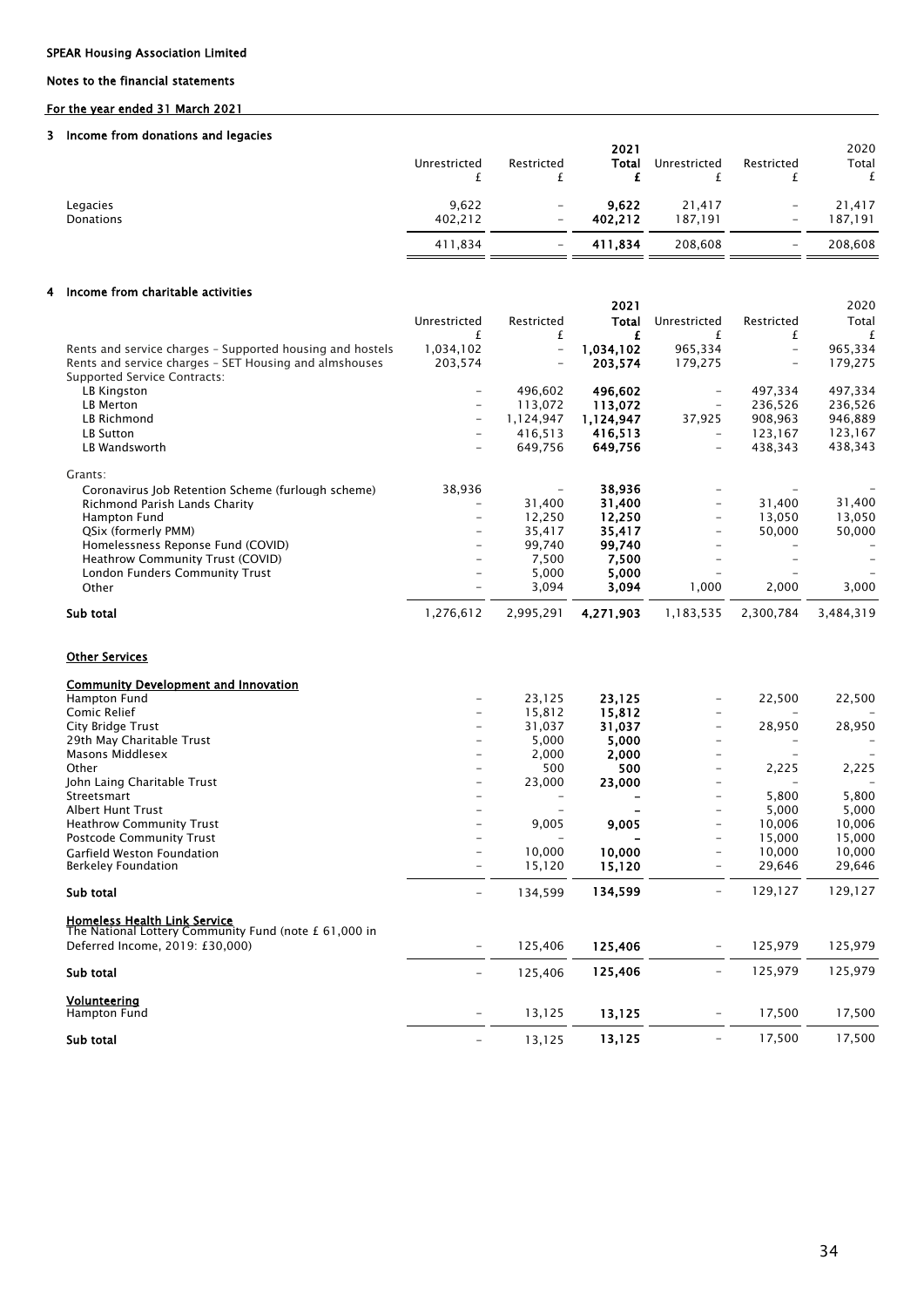### Notes to the financial statements

### For the year ended 31 March 2021

#### 4 Income from charitable activities (continued)

| <b>Core Grants</b>                      |           |           |           |           |           |           |
|-----------------------------------------|-----------|-----------|-----------|-----------|-----------|-----------|
| Wimbledon Foundation Homelessness Fund  |           | 50.000    | 50.000    | 50.000    |           | 50.000    |
| Richmond Parish Lands Charity           | 22.600    | 25.375    | 47.975    | 15.000    | 22.600    | 37.600    |
| Hampton Fund                            |           | 5,000     | 5,000     |           |           |           |
| Make Some Noise                         |           | 55.000    | 55,000    |           |           |           |
| Comasonic Benevolent Fund               |           | 4.000     | 4,000     |           |           |           |
| <b>Berkeley Foundation</b>              |           | 10.000    | 10.000    |           |           |           |
| <b>Heathrow Community Trust</b>         | -         | 2.500     | 2,500     |           |           |           |
| City Bridge Trust                       | -         | 11.250    | 11,250    |           |           |           |
| Other COVID (Wandsworth LA)             |           | 4.000     | 4,000     |           |           |           |
| <b>Richmond Charities</b>               |           | 5.000     | 5,000     |           | -         |           |
| Other                                   |           |           |           | 7.044     | -         | 7.044     |
| Sub total                               | 22.600    | 172.125   | 194.725   | 72.044    | 22.600    | 94.644    |
| Total income from charitable activities | 1.299.212 | 3.440.546 | 4.739.758 | 1.255.579 | 2.595.990 | 3.851.569 |

#### 5 Income from investments

|                 | Unrestricted | Restricted               | 2021<br>Total | Unrestricted | Restricted               | 2020<br>Total |
|-----------------|--------------|--------------------------|---------------|--------------|--------------------------|---------------|
| Interest earned | 3,738        | $\overline{\phantom{m}}$ | 3,738         | 21,094       | $\overline{\phantom{a}}$ | 21,094        |
|                 | 3,738        | $\overline{\phantom{0}}$ | 3.738         | 21,094       | $\qquad \qquad -$        | 21,094        |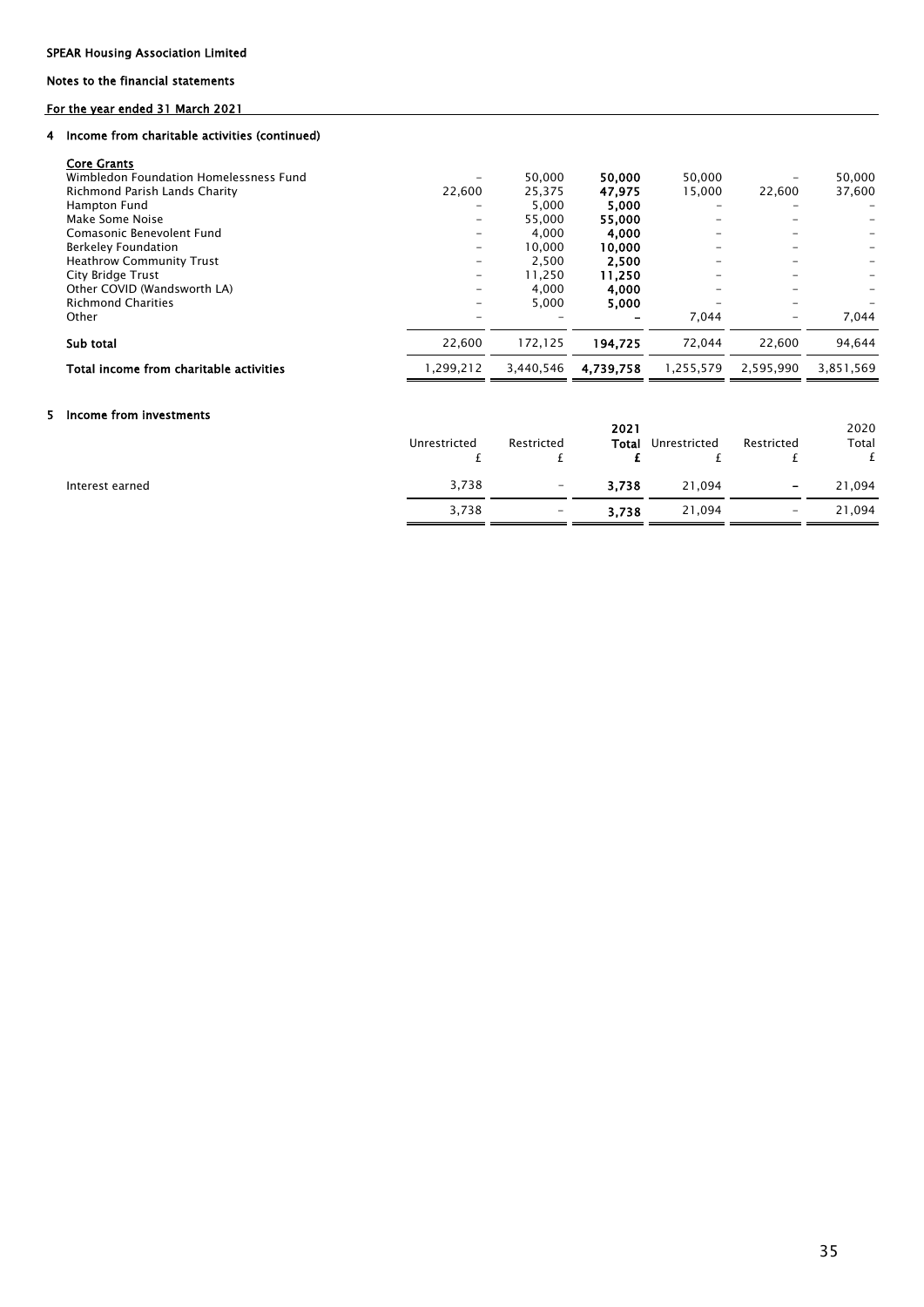#### Notes to the financial statements

#### For the year ended 31 March 2021

#### 6a Analysis of expenditure (current year)

|                               |                                     |                           |                                        |                          | <b>Client Services</b>   |                                    |               |                          |                          |                          |                          |                                         |                          |                              |           |
|-------------------------------|-------------------------------------|---------------------------|----------------------------------------|--------------------------|--------------------------|------------------------------------|---------------|--------------------------|--------------------------|--------------------------|--------------------------|-----------------------------------------|--------------------------|------------------------------|-----------|
|                               |                                     |                           |                                        |                          |                          | <b>Supported Service contracts</b> |               |                          |                          |                          |                          |                                         |                          |                              |           |
|                               | Supported<br>housing and<br>hostels | Housing and<br>Almshouses | Health and<br>Community<br>Development | LB Kingston              | LB Merton                | LB Richmond                        | LB Sutton     | Cross<br>Borough         | LB<br>Wandsworth         | Cost of<br>raising funds | Volunteer<br>costs       | Governance<br>Support<br>Costs<br>Costs | 2021<br><b>Total</b>     | 2020<br>Total                |           |
| Staff costs (Note 8)          | 336,776                             |                           | 234,197                                | 229,512                  | 252,051                  | 466,459                            | 163,233       | 51,540                   | 416,750                  | 127,287                  | 19,163                   | $\qquad \qquad -$                       | 028,979                  | 3,325,948                    | 3,122,570 |
| <b>Premises Costs</b>         | 740,050                             | 118,236                   | 3,112                                  | 6,240                    | $\overline{\phantom{a}}$ | 4,793                              | 1,685         | 37,308                   | 3,361                    | 1,267                    | 247                      | $\overline{\phantom{a}}$                | 121,421                  | 1,037,720                    | 856,083   |
| Infrastructure Costs          | 50,908                              | 6,822                     | 9,734                                  | 8,814                    | $\overline{\phantom{a}}$ | 19,538                             | 3.521         | 13,601                   | 9,380                    | 5,718                    | 473                      | $\overline{\phantom{a}}$                | 74,253                   | 202,762                      | 193,075   |
| <b>Fundraising Costs</b>      |                                     | $\overline{\phantom{0}}$  | $\overline{\phantom{a}}$               |                          | $\overline{\phantom{0}}$ |                                    |               |                          | $\overline{\phantom{0}}$ | 2,358                    | $\overline{\phantom{0}}$ |                                         |                          | 2,358                        | 3,732     |
| <b>Client Costs</b>           | 15,790                              | 406                       | 15,581                                 | 29,883                   | $\overline{\phantom{a}}$ | 27,572                             | 204<br>$\sim$ | 165,272                  | 31,811                   | $\overline{\phantom{a}}$ | $\overline{\phantom{0}}$ |                                         | $\overline{\phantom{0}}$ | 286,111                      | 319,540   |
| <b>Other Direct Costs</b>     | $\qquad \qquad -$                   | $\overline{\phantom{a}}$  | $\overline{\phantom{0}}$               | $\overline{\phantom{0}}$ | $\overline{\phantom{0}}$ |                                    |               | $\overline{\phantom{0}}$ |                          |                          | $\overline{\phantom{0}}$ | 60,733                                  | $\overline{\phantom{0}}$ | 60,733                       | 97,783    |
|                               | 1,143,524                           | 125,464                   | 262,624                                | 274,449                  | 252,051                  | 518,362                            | 168,235       | 267,721                  | 461,302                  | 136,631                  | 19,883                   | 60,733                                  | 1,224,653                | 4,915,632                    | 4,592,783 |
| Support costs                 | 258,158                             | 48,763                    | 62,280                                 | 128,510                  | 27,084                   | 271,220                            | 118,336       | 46,087                   | 162,423                  | 98,648                   | 3,144                    | $\equiv$                                | (1, 224, 653)            | $\qquad \qquad \blacksquare$ |           |
| Governance costs              | 12,803                              | 2,418                     | 3,089                                  | 6,373                    | 1,343                    | 13,450                             | 5,869         | 2,286                    | 8,055                    | 4,892                    | 156                      | (60, 733)                               |                          |                              |           |
| <b>Total expenditure 2021</b> | 1,414,484                           | 176,645                   | 327,993                                | 409,332                  | 280,478                  | 803,033                            | 292,440       | 316,093                  | 631,779                  | 240,171                  | 23,183                   |                                         |                          | 4,915,632                    | 4,592,783 |
| Total expenditure 2020        | 1,728,889                           | 182,847                   | 267,383                                | 482,644                  | 402,262                  | 746,084                            | 135,534       | $\overline{\phantom{0}}$ | 447,512                  | 177,376                  | 22,252                   | $\overline{\phantom{0}}$                |                          |                              | 4,592,783 |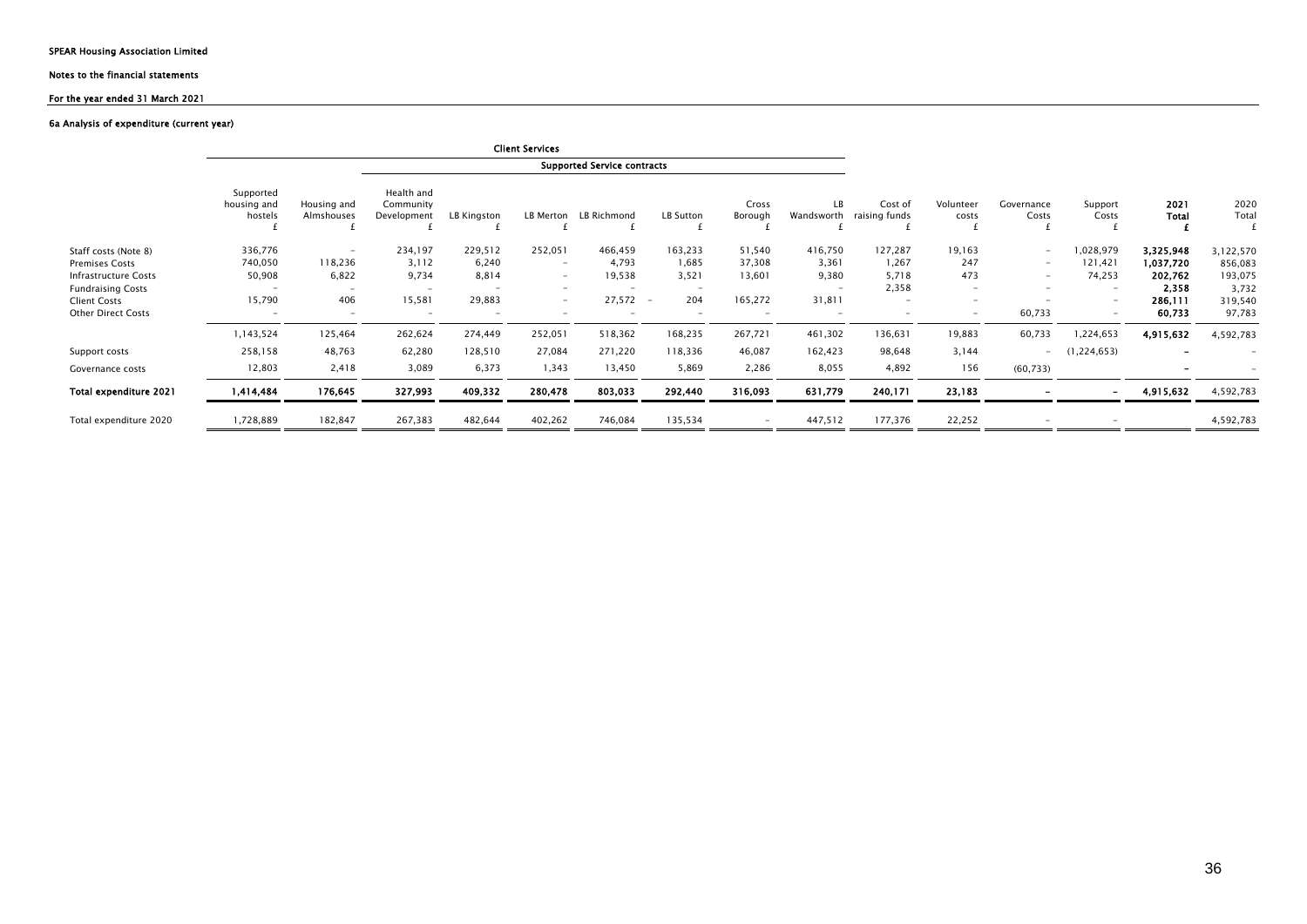# Notes to the financial statements

### For the year ended 31 March 2021

#### 6b Analysis of expenditure (prior year)

|                           |                                     |                           |                                        | <b>Client Services</b> |                          |                                    |                                 |                          |                          |                          |                          |                          |                          |               |
|---------------------------|-------------------------------------|---------------------------|----------------------------------------|------------------------|--------------------------|------------------------------------|---------------------------------|--------------------------|--------------------------|--------------------------|--------------------------|--------------------------|--------------------------|---------------|
|                           |                                     |                           |                                        |                        |                          | <b>Supported Service contracts</b> |                                 |                          |                          |                          |                          |                          |                          |               |
|                           | Supported<br>housing and<br>hostels | Housing and<br>Almshouses | Health and<br>Community<br>Development | LB Kingston            | LB Merton                | LB Richmond                        | LB Sutton                       | LB<br>Wandsworth         | Cost of<br>raising funds | Volunteer<br>costs       | Governance<br>Costs      | Support<br>Costs         | 2020<br>Total            | 2019<br>Total |
| Staff costs (Note 8)      | 569,777                             | 18,412                    | 222,066                                | 274,766                | 356,093                  | 467,171                            | 26,387                          | 253,537                  | 113,674                  | 17,410                   | $\sim$                   | 803,279                  | 3,122,570                | 2,232,370     |
| <b>Premises Costs</b>     | 645,763                             | 92,560                    | 161<br>$\overline{\phantom{a}}$        | 1,107                  | 170                      | 11,590                             | $\hspace{0.1mm}-\hspace{0.1mm}$ | 467                      | $\overline{\phantom{a}}$ |                          | $\overline{\phantom{a}}$ | 104,587                  | 856,083                  | 761,464       |
| Infrastructure Costs      | 55,759                              | 9,744                     | 4,963                                  | 13,836                 | 115                      | 23,708                             | 1,297                           | 1,158                    | 1,725                    | 144                      | $\overline{\phantom{a}}$ | 80,626                   | 193,075                  | 179,668       |
| <b>Fundraising Costs</b>  |                                     | $\overline{\phantom{a}}$  |                                        |                        | $\overline{\phantom{0}}$ | $\sim$                             |                                 | $\overline{\phantom{a}}$ | 3,732                    | $\overline{\phantom{a}}$ | $\overline{\phantom{a}}$ |                          | 3,732                    | 5,014         |
| <b>Client Costs</b>       | 24,905                              | $\sim$                    | 24,717                                 | 83,871                 | 3,602                    | 104,642                            | 4,984                           | 65,174                   | $\overline{\phantom{a}}$ | $\overline{\phantom{a}}$ | $\overline{\phantom{a}}$ | 7,644                    | 319,540                  | 74,397        |
| <b>Other Direct Costs</b> |                                     | -                         |                                        |                        |                          |                                    |                                 | ٠                        |                          | $\overline{\phantom{a}}$ | 97,783                   | $\overline{\phantom{a}}$ | 97,783                   | 107,774       |
|                           | 1,296,204                           | 120,716                   | 251,585                                | 373,579                | 359,980                  | 607,111                            | 32,669                          | 320,336                  | 119,131                  | 17,554                   | 97,783                   | 996,137                  | 4,592,783                | 3,360,687     |
| Support costs             | 391,120                             | 48,015                    | 10,234                                 | 100,474                | 40,767                   | 124,161                            | 102,114                         | 119,812                  | 55,145                   | 4,295                    |                          | (996, 137)               | $\overline{\phantom{a}}$ |               |
| Governance costs          | 41,565                              | 14,115                    | 5,565                                  | 8,591                  | 1,515                    | 14,812                             | 751                             | 7,365                    | 3,100                    | 404                      | (97, 783)                |                          |                          |               |
| Total expenditure 2020    | 1,728,889                           | 182,847                   | 267,383                                | 482,644                | 402,262                  | 746,084                            | 135,534                         | 447,512                  | 177,376                  | 22,252                   | $\overline{\phantom{a}}$ | $\overline{\phantom{0}}$ | 4,592,783                | 3,360,687     |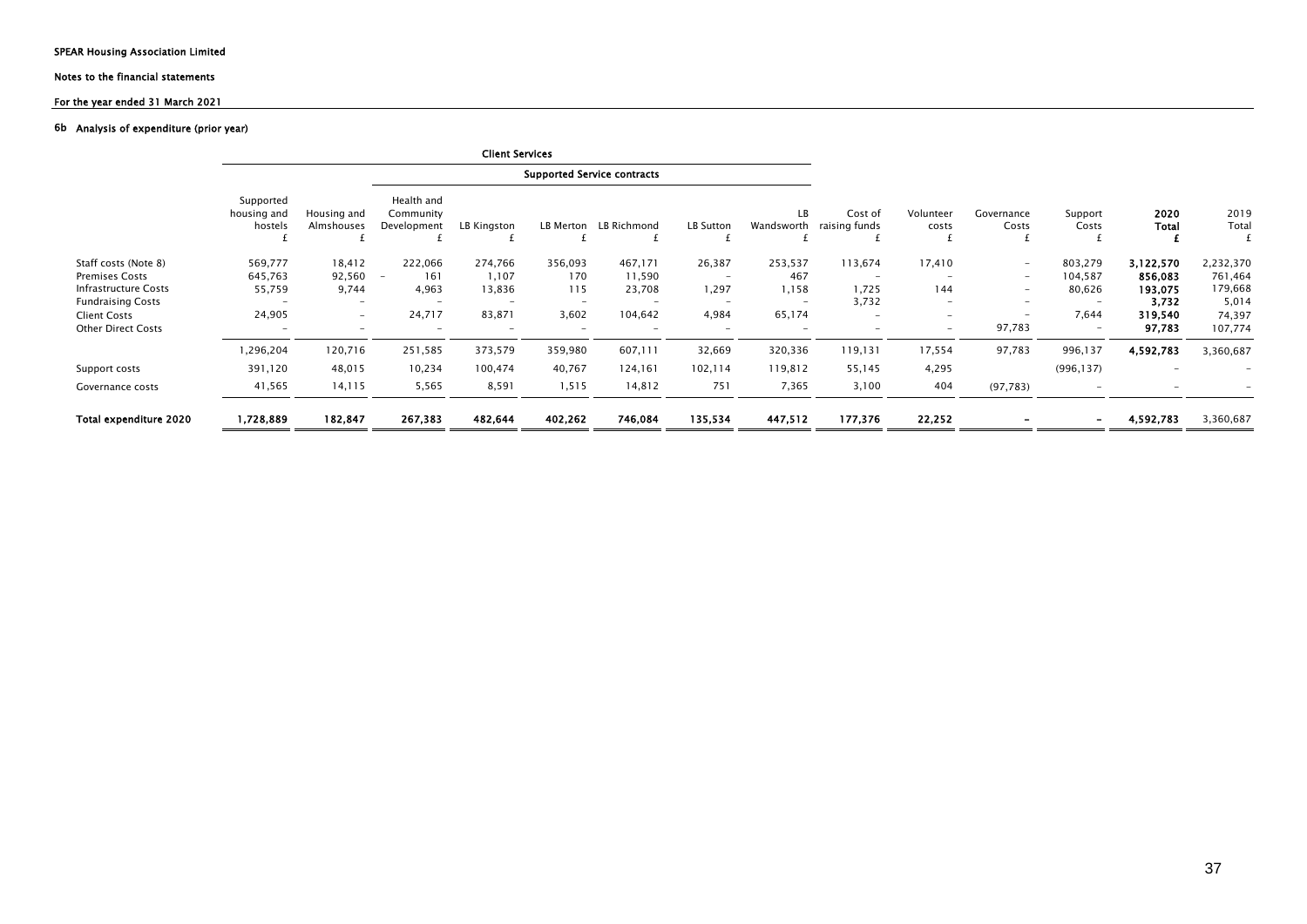### Notes to the financial statements

### For the year ended 31 March 2021

#### 7 Net income (expenditure) for the year

| This is stated after charging:                                     | 2021    | 2020    |
|--------------------------------------------------------------------|---------|---------|
| Depreciation                                                       | 45.467  | 58,250  |
| Operating lease rentals:<br>Property                               | 512,875 | 460,359 |
| Auditor's remuneration (excluding VAT):<br>Audit<br>Other services | 10,850  | 14,700  |

#### 8 Analysis of staff costs, trustee remuneration and expenses, and the cost of key management personnel

The charity trustees were not paid or received any other benefits from employment with the charity in the year (2020: £nil). No charity trustee received payment for professional or other services supplied to the charity (2020: £nil).

Staff costs were as follows:

|                                                                 | 2021      | 2020      |
|-----------------------------------------------------------------|-----------|-----------|
|                                                                 |           | £         |
| Salaries and wages                                              | 2,551,243 | 2,281,996 |
| Social security costs                                           | 242,140   | 210,627   |
| Employer's contribution to defined contribution pension schemes | 67,594    | 59,696    |
| Holiday pay expense                                             | 94,980    |           |
| <b>Staff Expenses</b>                                           | 27.297    | 39,424    |
| Contractors and temporary Staff                                 | 152,232   | 373,153   |
| Coronavirus Job Retention Scheme (furlough scheme)              | 38,936    |           |
| Provision for deferred staffing costs                           | 84,319    |           |
| Staff learning and development                                  | 13.139    | 53,914    |
| Recruitment                                                     | 29,640    | 82,554    |
| <b>DBS Checks</b>                                               | 992       | 1,540     |
| Volunteer expenses                                              | 16        | 3,230     |
| Other forms of employee benefits                                | 23,422    | 16,437    |
|                                                                 | 3,325,948 | 3,122,570 |

The following number of employees received employee benefits (excluding pension contributions and employer's national insurance) during the year between:

|                     | 2021<br>No. | 2020<br>No.              |
|---------------------|-------------|--------------------------|
| $£60,000 - £69,999$ |             | $\mathbf{r}$             |
| $£80,000 - £89,999$ |             | $\overline{\phantom{0}}$ |

The total employee benefits (including pension contributions and employer's national insurance) of the key management personnel were £ 316,336 (2020: £ 330,004).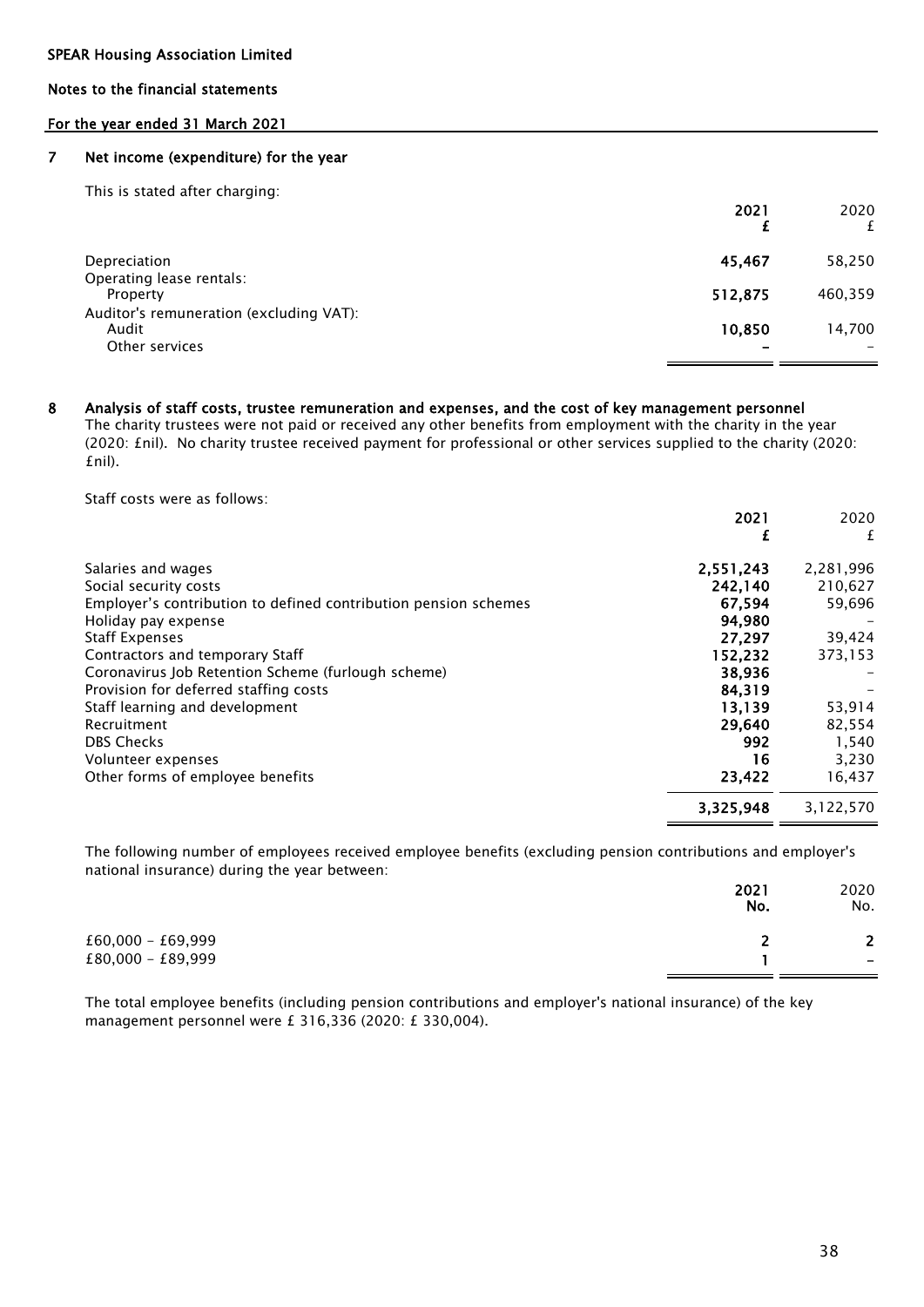### Notes to the financial statements

### For the year ended 31 March 2021

#### 9 Staff numbers

The average number of employees (head count based on number of staff employed) during the year was follows:

|                                    | 2021<br>No. | 2020<br>No. |
|------------------------------------|-------------|-------------|
| Supported Housing and Hostels      | 27          | 43          |
| <b>Supported Service Contracts</b> | 47          | 47          |
| <b>Operational Management</b>      | 9           | 6           |
| Central Support                    | -2          | 8           |
| Raising Funds                      |             | 2           |
| <b>Trust Fundraising</b>           |             |             |
| <b>Communications Manager</b>      |             |             |
| Volunteering                       |             |             |
|                                    | 101         | 109         |

#### 10 Tangible fixed assets

|                                                                 | Land and<br>buildings -<br><b>Almshouses</b> | Land and<br>buildings -<br>Housing | Fixtures &<br>fittings | Computer<br>equipment<br>±. | Total<br>£          |
|-----------------------------------------------------------------|----------------------------------------------|------------------------------------|------------------------|-----------------------------|---------------------|
| Cost                                                            |                                              |                                    |                        |                             |                     |
| At the start of the year<br>Additions in year                   | 502,849                                      | 1,104,525<br>3,212                 | 113,340<br>1,116       | 28,761<br>24,414            | 1,749,475<br>28,742 |
| At the end of the year                                          | 502,849                                      | 1,107,737                          | 114,456                | 53,175                      | 1,778,217           |
| Depreciation<br>At the start of the year<br>Charge for the year | 183,927<br>9.079                             | 154,927<br>10.440                  | 82,306<br>15,071       | 21,621<br>10,877            | 442,781<br>45,467   |
| At the end of the year                                          | 193,006                                      | 165,367                            | 97,377                 | 32,498                      | 488,248             |
| Net book value<br>At the end of the year                        | 309,843                                      | 942,370                            | 17,079                 | 20,677                      | 1,289,969           |
| At the start of the year                                        | 318,922                                      | 949,598                            | 31,034                 | 7,141                       | 1.306.694           |

All of the above assets are used for charitable purposes.

#### 11 Debtors

|                | 2021      | 2020<br>£ |
|----------------|-----------|-----------|
| Trade debtors  | 950,027   | 381,295   |
| Other debtors  | 120       | 1,227     |
| Staff Loans    | 3,025     | 6,711     |
| Prepayments    | 80,607    | 55,498    |
| Accrued income | 125,919   | 152,435   |
|                | 1,159,698 | 597,166   |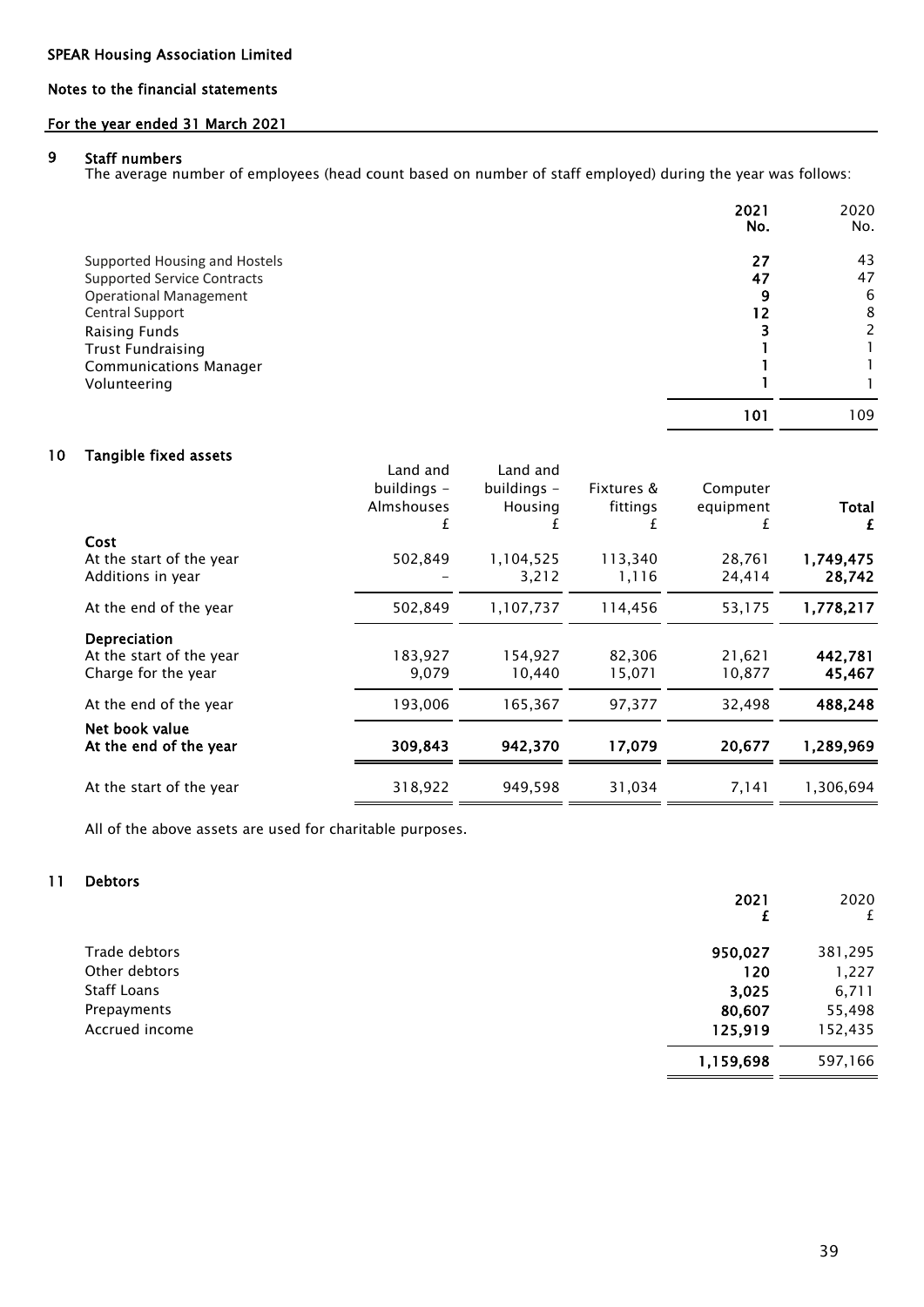Notes to the financial statements

### For the year ended 31 March 2021

### 12 Creditors: amounts falling due within one year

|                                      | 2021      | 2020<br>£ |
|--------------------------------------|-----------|-----------|
| Trade creditors                      | 143,973   | 57,630    |
| Payroll taxation and social security |           | 55,677    |
| Holiday pay provision                | 94,980    |           |
| Other creditors and provisions       | 156,081   | 64,247    |
| <b>Accruals</b>                      | 156,108   | 125,003   |
| Deferred income (Note 13)            | 554,460   | 83,500    |
|                                      | 1,105,602 | 386,057   |

### 13 Deferred income

|                                                                                                              | 2021                          | 2020                         |
|--------------------------------------------------------------------------------------------------------------|-------------------------------|------------------------------|
| Balance at the beginning of the year<br>Amount released to income in the year<br>Amount deferred in the year | 83.500<br>(33,500)<br>504,460 | 20,000<br>(10,000)<br>73.500 |
| Balance at the end of the year                                                                               | 554.460                       | 83.500                       |

Included in the above is £ 262,803 (2020: £ nil) relating to Amounts Invoiced in advance, and £ 291,657 (2020: £ 83,500) being deferred amounts on contracts with future performamce obligations.

### 14a Analysis of net assets between funds (current year)

|                                   | Endowment       | Designated               | General<br>unrestricted | Restricted | <b>Total</b><br>funds<br>f |
|-----------------------------------|-----------------|--------------------------|-------------------------|------------|----------------------------|
| Tangible fixed assets             | 1,252,213       |                          | 37,756                  |            | 1,289,969                  |
| Investments                       | $\qquad \qquad$ | $\overline{\phantom{m}}$ | 47.097                  | -          | 47.097                     |
| Net current assets                | 2.724.047       | 2,083,663                | 1,381,374               | 17.365     | 6.206.449                  |
| Net assets at the end of the year | 3,976,260       | 2,083,663                | 1,466,227               | 17,365     | 7.543.515                  |

### 14b Analysis of net assets between funds (prior year)

|                                   | Endowment | Designated | General<br>unrestricted | Restricted | <b>Total</b><br>funds |
|-----------------------------------|-----------|------------|-------------------------|------------|-----------------------|
| Tangible fixed assets             | 1,268,519 |            | 38,174                  |            | 1,306,694             |
| Investments                       |           |            | 3.640                   |            | 3.640                 |
| Net current assets                | 2,727,260 | 2,152,097  | 1,076,377               | 37,750     | 5,993,484             |
| Net assets at the end of the year | 3,995,779 | 2,152,097  | 1,118,191               | 37,750     | 7,303,817             |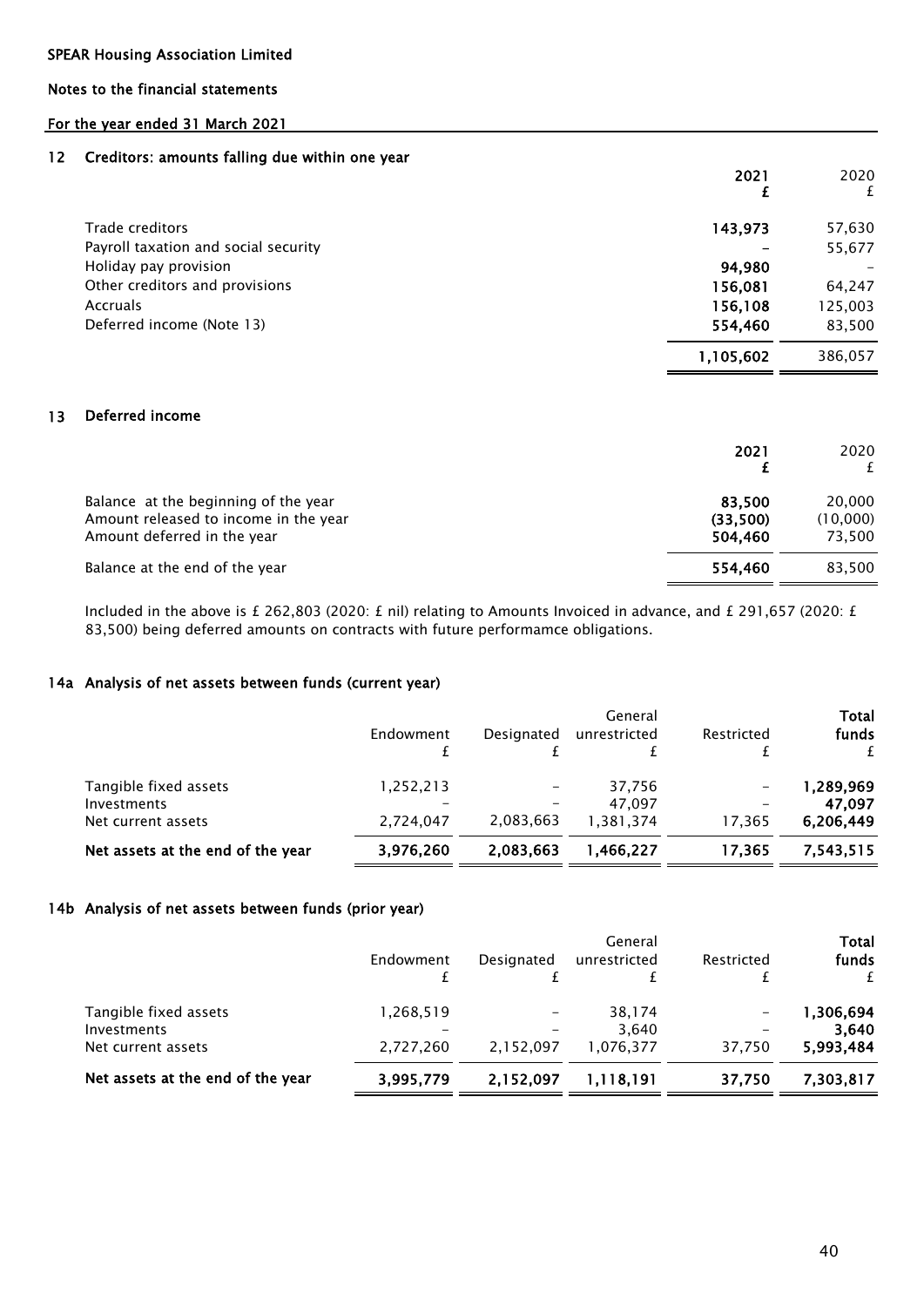### Notes to the financial statements

### For the year ended 31 March 2021

### 15a Movements in funds (current year)

|                                       | At 1 April<br>2020<br>£  | Income<br>& gains<br>±. | Expenditure &<br>losses<br>£ | At 31 March<br>2021<br>£ |
|---------------------------------------|--------------------------|-------------------------|------------------------------|--------------------------|
| <b>Restricted funds:</b>              |                          |                         |                              |                          |
| Core charitable services              | 3,750                    | 172,125                 | (168, 375)                   | 7,500                    |
| Volunteering                          | 4,375                    | 13,125                  | (17,500)                     |                          |
| Supported Housing and services grants | 17.000                   | 194.400                 | (204.335)                    | 7,065                    |
| Community Development & Innovation    | 12,625                   | 134,599                 | (144, 424)                   | 2,800                    |
| LB Kingston                           |                          | 496,602                 | (496, 602)                   |                          |
| LB Merton                             |                          | 113,072                 | (113, 072)                   |                          |
| LB Richmond                           | $\overline{\phantom{0}}$ | 1.124.947               | (1, 124, 947)                |                          |
| LB Sutton                             |                          | 416,513                 | (416, 513)                   |                          |
| LB Wandsworth                         |                          | 649,756                 | (649, 756)                   |                          |
| Homeless Healthlink                   |                          | 125,406                 | (125, 406)                   |                          |
| <b>Total restricted funds</b>         | 37,750                   | 3,440,546               | (3,460,931)                  | 17,365                   |

|                                                                       | At 1 April<br>2020<br>£ | Transfers<br>between fund<br>£ | Income &<br>gains<br>f | Expenditure &<br>losses | At 31 March<br>2021<br>£ |
|-----------------------------------------------------------------------|-------------------------|--------------------------------|------------------------|-------------------------|--------------------------|
| <b>Unrestricted Funds</b><br>Designated funds:                        |                         |                                |                        |                         |                          |
| Designated development fund<br>Cyclical maintenance fund              | 956.691<br>1,195,406    |                                |                        | (3,000)<br>(65, 434)    | 953,691<br>1,129,972     |
| Total designated funds                                                | 2,152,097               |                                |                        | (68, 434)               | 2,083,663                |
| <b>General funds</b>                                                  | 1,118,191               |                                | 1,714,784              | (1, 366, 748)           | 1,466,227                |
| <b>Total unrestricted funds</b>                                       | 3,270,288               |                                | 1,714,784              | (1, 435, 182)           | 3,549,890                |
| <b>Endowment Funds</b>                                                |                         |                                |                        |                         |                          |
| Property reinvestment (Almshouses)<br>Property reinvestment (Housing) | 1,204,045<br>2,791,734  |                                |                        | (9,079)<br>(10, 440)    | 1,194,966<br>2,781,294   |
|                                                                       | 3,995,779               |                                |                        | (19, 519)               | 3,976,260                |
| <b>Total funds</b>                                                    | 7,303,817               |                                | 5,155,330              | (4, 915, 632)           | 7,543,515                |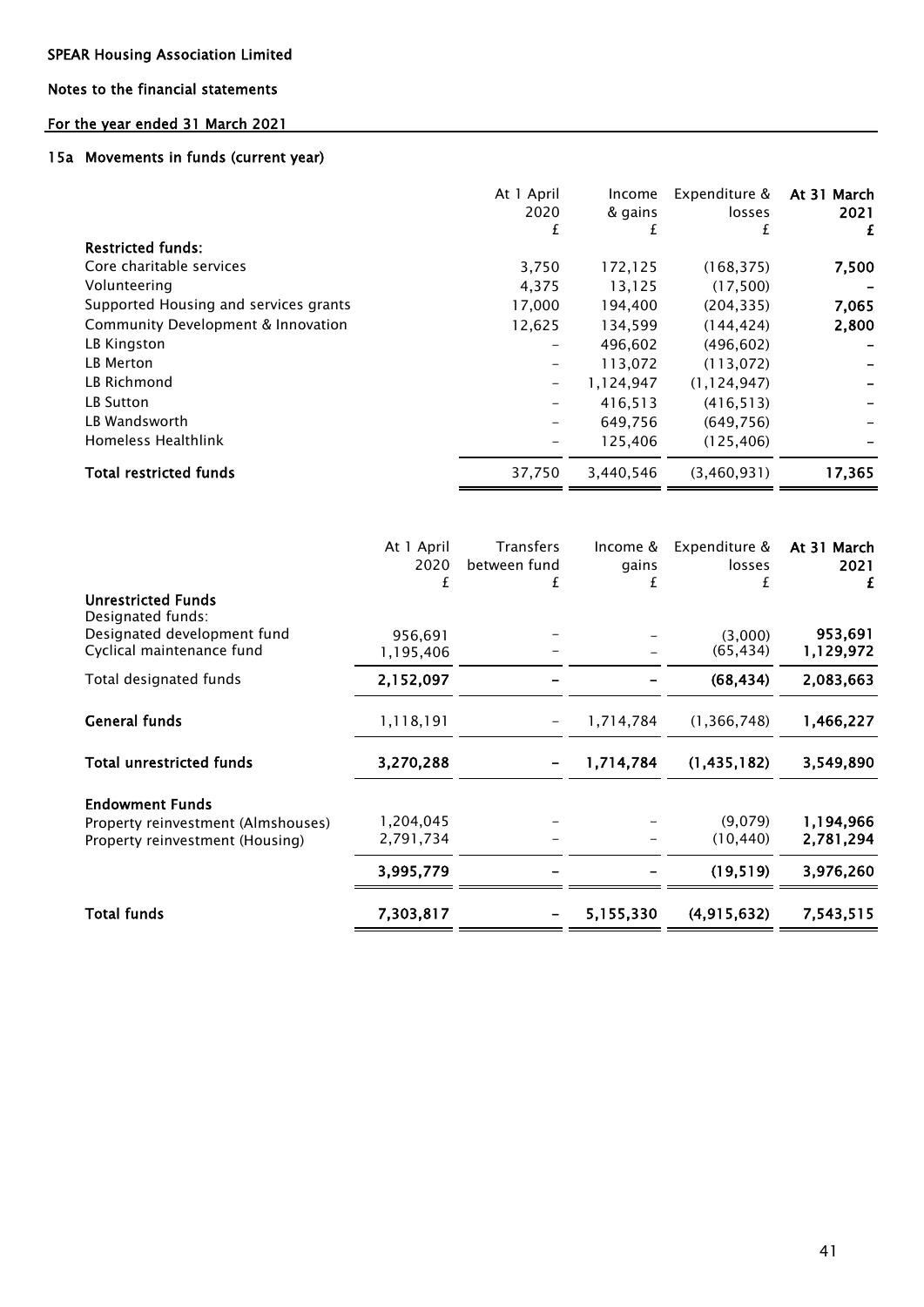### Notes to the financial statements

### For the year ended 31 March 2021

### Movements in funds (continued)

### Purposes of restricted funds

### MHCLG, GLA, Rough Sleeper Iniatiave, Next Steps Accomodation Programmes and Rough Sleeper Accomodation Programmes

Government funding to reduce levels of rough sleeping as part of the Rough Sleepers Initiative strategy; supporting outreach, tenancy support, health support and other measures.

### Supported Living Allowance, Housing Preventative Support and Supporting People grants

### Domestic Violence/Complex Needs

MHCLG grant administered by Richmond council on behalf of a tri-Borough initiative with Kingston and Merton councils to provide specialist accommodation and support to homeless women that have been victims of domestic violence and abuse, and that have complex support needs associated to their experience of abuse.

### Wandsworth Outreach

PMM (QSix) funds Outreach Workers in SPEAR's rough sleeper outreach service for the London Borough of **Wandsworth** 

### Homeless Health Link service

Grants from National Lottery Community Fund and Richmond Parish Lands Charity fund a service to improve the physical and mental health of people experiencing homelessness in Richmond and Kingston.

### The Core Charitable Services

This grant from the Richmond Parish Lands Charity, Wimbledon Foundation Homelessness Fund, Hampton Fund, Make Some Noise, Comasonis Benevolent Fund, Berkeley Foundation, City Bridge Trust, Heathrow Commmunity Trust and Richmond Charities pay for overheads including central services, head office, managing data and IT costs.

### Volunteering

A grant from Hampton Fund funds a volunteering service in which volunteers are recruited, trained and supported in a range of roles throughout SPEAR.

### Supported Housing Schemes:

### - Sandycombe Road Supported Housing Scheme

This grant from the Richmond Parish Lands Charity funds a supported housing scheme for men in Richmond.

### - Rosa House Supported Housing Scheme

A grant from Richmond Parish Lands Charity funds a supported housing scheme for women in Richmond.

### - Ringwood Way Supported Housing Scheme

A grant from Hampton Fund funds a supported housing scheme worker and set up costs of a property.

### Community Development Innovation

Grants from Comic Relief, Albert Hunt Trust, Berkeley Foundation, City Bridge Trust, the funding arm of The City of London Corporation's charity, Bridge House Estates, Garfield Weston Foundation, Hampton Fund, Heathrow Community Fund, People's Postcode Community Trust, Masons Middlesex, John Laing Charitable Trust, 29th May Charitable Trust, fund work supporting young people and adults who are homeless to develop their confidence and life skills, to improve their wellbeing, to undertake training and education, and to secure employment.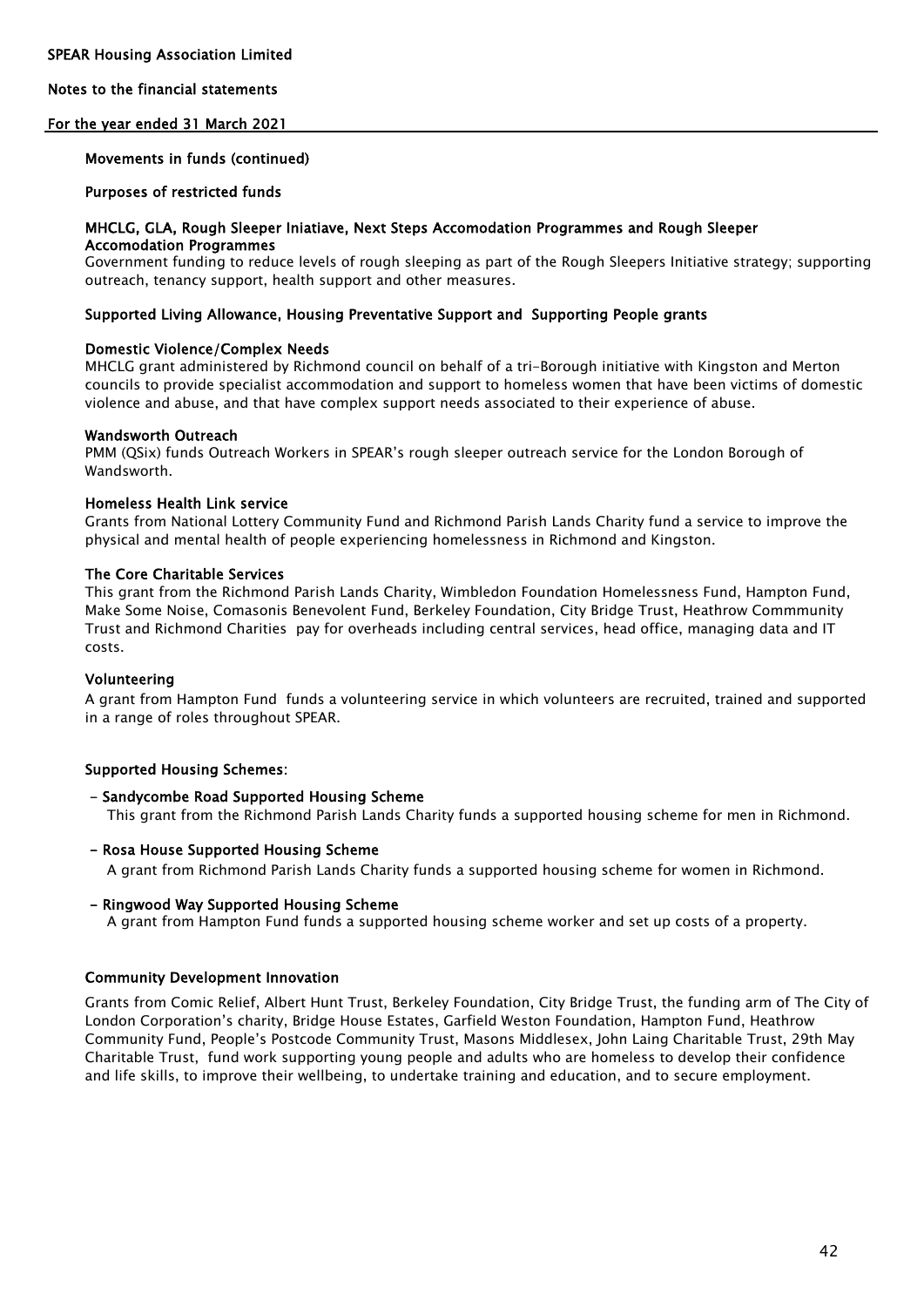### Notes to the financial statements

# For the year ended 31 March 2021

### 15b Movements in funds (prior year)

|                                                | At 1 April | Income     | Expenditure & | At 31 March |
|------------------------------------------------|------------|------------|---------------|-------------|
|                                                | 2019       | & gains    | losses        | 2020        |
|                                                | £          | £          | £             | £           |
| <b>Restricted funds:</b>                       |            |            |               |             |
| Core Charitable Services                       |            | 22,600     | (18, 850)     | 3,750       |
| Volunteering                                   | 4,375      | 17,500     | (17, 500)     | 4,375       |
| Sandycombe Road Supported Housing Scheme       |            | 17,000     | (17,000)      |             |
| Rosa House Supported Housing Scheme            |            | 14,400     | (14, 400)     |             |
| Skills Development Fund (CDI)                  | 7,850      | 129,127    | (124, 352)    | 12,625      |
| Domestic Violence Services - Richmond          |            | 57,561     | (57, 561)     |             |
| London Borough of Richmond - Supporting People |            |            |               |             |
| contract - Penny Wade House                    |            | 93,058     | (93, 058)     |             |
| London Borough of Richmond - Service Level     |            |            |               |             |
| Agreement - Penny Wade House                   |            | 96,868     | (96, 868)     |             |
| London Borough of Merton - Supporting People   |            |            |               |             |
| contract/Housing Management Grant              |            | (128, 348) | 128,348       |             |
| London Borough of Richmond - Supporting People |            |            |               |             |
| contract Lower Grove Rd                        |            | 48,605     | (48, 605)     |             |
| Rough Sleeper Outreach Services - SLA & SP     |            | 185,457    | (185, 457)    |             |
| Fresh Start                                    |            | 35,620     | (35, 620)     |             |
| Rapid Housing Pathway (Richmond, Wandsworth,   |            |            |               |             |
| Kingston & Sutton)                             |            | 449,248    | (449, 248)    |             |
| Wandsworth outreach - QSIx                     | 20,000     | 50,000     | (58, 500)     | 11,500      |
| <b>MHCLG Kingston</b>                          |            | 268,501    | (268, 501)    |             |
| MHCLG Richmond/Barnes Workhouse Fund           |            | 312,296    | (306, 796)    | 5,500       |
| <b>MHCLG Wandsworth</b>                        |            | 299,427    | (299, 427)    |             |
| <b>MHCLG Merton</b>                            |            | 108,178    | (108, 178)    |             |
| <b>MHCLG Sutton</b>                            |            | 123,167    | (123, 167)    |             |
| Homeless Healthlink                            | 7,500      | 125,979    | (133, 479)    |             |
| <b>Total restricted funds</b>                  | 39,725     | 2,326,244  | (2,328,219)   | 37,750      |

|                                                          | At 1 April<br>2019<br>£ | Transfers<br>between fund<br>£ | Income &<br>gains<br>f | Expenditure &<br>losses<br>£ | At 31 March<br>2020<br>£ |
|----------------------------------------------------------|-------------------------|--------------------------------|------------------------|------------------------------|--------------------------|
| <b>Unrestricted Funds</b>                                |                         |                                |                        |                              |                          |
| Designated funds:                                        |                         |                                |                        |                              |                          |
| Designated development fund<br>Cyclical maintenance fund | 1,290,994<br>1,231,303  | (311,000)                      |                        | (23, 303)<br>(35, 897)       | 956,691<br>1,195,406     |
| Total designated funds                                   | 2,522,297               | (311,000)                      |                        | (59, 200)                    | 2,152,097                |
| <b>General funds</b>                                     | 1,238,410               | 311,000                        | 1,485,281              | (1, 916, 500)                | 1,118,191                |
| <b>Total unrestricted funds</b>                          | 3,760,707               |                                | 1,485,281              | (1, 975, 700)                | 3,270,288                |
| <b>Endowment Funds</b>                                   |                         |                                |                        |                              |                          |
| Property reinvestment (Almshouses)                       | 1,213,124               |                                |                        | (9,079)                      | 1,204,045                |
| Property reinvestment (Housing)                          | 2,801,773               |                                |                        | (10, 039)                    | 2,791,734                |
|                                                          | 4,014,897               |                                |                        | (19, 118)                    | 3,995,779                |
| <b>Total funds</b>                                       | 7,815,329               |                                | 3,811,525              | (4,323,037)                  | 7,303,817                |